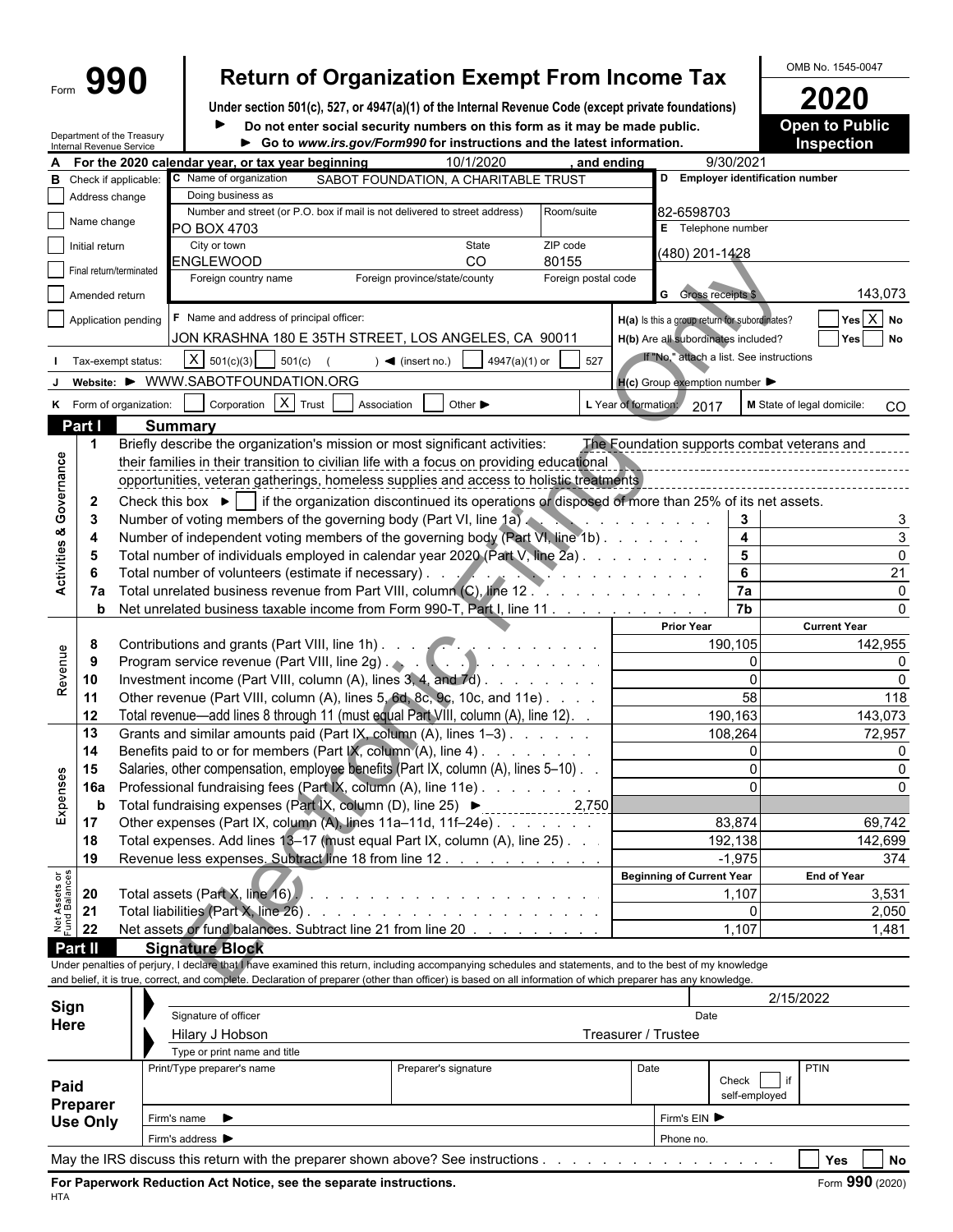|              | Form 990 (2020) | SABOT FOUNDATION, A CHARITABLE TRUST                                                                                                                                                                                                 | 82-6598703             | Page 2 |
|--------------|-----------------|--------------------------------------------------------------------------------------------------------------------------------------------------------------------------------------------------------------------------------------|------------------------|--------|
|              | Part III        | <b>Statement of Program Service Accomplishments</b>                                                                                                                                                                                  |                        |        |
|              |                 | Check if Schedule O contains a response or note to any line in this Part III.                                                                                                                                                        |                        |        |
|              |                 | Briefly describe the organization's mission:                                                                                                                                                                                         |                        |        |
|              |                 | Supporting the Combat Veteran Community by Inspiring Life-Long Connections, Assisting with                                                                                                                                           |                        |        |
|              |                 | Holisitic Medical Treatments and Creating Awareness of the Challenges Veterans Face in our                                                                                                                                           |                        |        |
|              |                 | Society. Focuses are on PTSD, TBI, CTE, MST. Provide additional support with veteran                                                                                                                                                 |                        |        |
|              |                 | outings, job training opportunities, and finding housing for at risk veterans                                                                                                                                                        |                        |        |
| $\mathbf{2}$ |                 | Did the organization undertake any significant program services during the year which were not listed on                                                                                                                             |                        |        |
|              |                 |                                                                                                                                                                                                                                      | Yes                    | $X$ No |
|              |                 | If "Yes," describe these new services on Schedule O.                                                                                                                                                                                 |                        |        |
|              |                 | Did the organization cease conducting, or make significant changes in how it conducts, any program                                                                                                                                   |                        |        |
|              |                 | If "Yes," describe these changes on Schedule O.                                                                                                                                                                                      | $\vert x \vert$<br>Yes | No     |
|              |                 | Describe the organization's program service accomplishments for each of its three largest program services, as measured by                                                                                                           |                        |        |
|              |                 | expenses. Section 501(c)(3) and 501(c)(4) organizations are required to report the amount of grants and allocations to others,                                                                                                       |                        |        |
|              |                 | the total expenses, and revenue, if any, for each program service reported.                                                                                                                                                          |                        |        |
|              |                 |                                                                                                                                                                                                                                      |                        |        |
| 4a           | (Code:          | $0$ ) (Revenue \$<br>52,580 including grants of \$<br>) (Expenses \$                                                                                                                                                                 |                        | 7,000  |
|              |                 | Veterans need to attend social gatherings and outreach with those who understand military life and                                                                                                                                   |                        |        |
|              |                 | combat situations, they feel more comfortable around those who have been through similar                                                                                                                                             |                        |        |
|              |                 | experiences. The trips and outreach create new avenues for friendship, comradery, holistic                                                                                                                                           |                        |        |
|              |                 | wellness experiences and training. These programs provide these facets to every veteran who                                                                                                                                          |                        |        |
|              | attends.        |                                                                                                                                                                                                                                      |                        |        |
|              |                 |                                                                                                                                                                                                                                      |                        |        |
|              |                 | <u> 2000 - 2000 - 2000 - 2000 - 2000 - 2000 - 2000 - 2000 - 2000 - 2000 - 2000 - 2000 - 2000 - 2000 - 2000 - 200</u>                                                                                                                 |                        |        |
|              |                 | <u> Alexandro Alexandro Alexandro Alexandro Alexandro Alexandro Alexandro Alexandro Alexandro Alexandro Alexandro Alexandro Alexandro Alexandro Alexandro Alexandro Alexandro Alexandro Alexandro Alexandro Alexandro Alexandro </u> |                        |        |
|              |                 |                                                                                                                                                                                                                                      |                        |        |
|              |                 |                                                                                                                                                                                                                                      |                        |        |
|              |                 | ------------ <del>----------------</del> -                                                                                                                                                                                           |                        |        |
| 4b           |                 | (Code: ) (Expenses \$ 74,449 including grants of \$ [1,100] (Revenue \$ [1,100] (Revenue \$ [1,100] (Revenue \$ ]                                                                                                                    |                        | 2,000  |
|              |                 | Through meeting multiple veterans during every event that is held, there are always those that are                                                                                                                                   |                        |        |
|              |                 | in need of assistance along their journey of integration back into society in a meaningful way.                                                                                                                                      |                        |        |
|              |                 | Some of those avenues of support include: education and training, supplies for the homeless,                                                                                                                                         |                        |        |
|              |                 | medical and funeral expenses, education, training and other financial support paid directly to                                                                                                                                       |                        |        |
|              |                 | municipalities, funeral homes, hospitals, doctors, landlords, etc.                                                                                                                                                                   |                        |        |
|              |                 |                                                                                                                                                                                                                                      |                        |        |
|              |                 |                                                                                                                                                                                                                                      |                        |        |
|              |                 |                                                                                                                                                                                                                                      |                        |        |
|              |                 |                                                                                                                                                                                                                                      |                        |        |
|              |                 |                                                                                                                                                                                                                                      |                        |        |
|              |                 |                                                                                                                                                                                                                                      |                        |        |
|              |                 |                                                                                                                                                                                                                                      |                        |        |
| 4c           | (Code:          | 2,596 including grants of \$<br>(Expenses \$)<br>$($ Revenue \$                                                                                                                                                                      |                        |        |
|              |                 | Our newest program is Operation Homecoming. We assist homeless and at risk veterans and their                                                                                                                                        |                        |        |
|              |                 | familes find suitable housing by connecting them with real estate and housing partners, and                                                                                                                                          |                        |        |
|              |                 | working alongside the VA with the HUD VASH program. We also provide necessities such as beds,                                                                                                                                        |                        |        |
|              |                 | bedding, dishes, groceries, small appliances and linens as they integrate back into society.                                                                                                                                         |                        |        |
|              |                 |                                                                                                                                                                                                                                      |                        |        |
|              |                 |                                                                                                                                                                                                                                      |                        |        |
|              |                 |                                                                                                                                                                                                                                      |                        |        |
|              |                 |                                                                                                                                                                                                                                      |                        |        |
|              |                 |                                                                                                                                                                                                                                      |                        |        |
|              |                 |                                                                                                                                                                                                                                      |                        |        |
|              |                 |                                                                                                                                                                                                                                      |                        |        |
| 4d           |                 | Other program services (Describe on Schedule O.)                                                                                                                                                                                     |                        |        |
|              | (Expenses \$    | 0 including grants of \$<br>0) (Revenue \$                                                                                                                                                                                           | $0^{\circ}$            |        |
|              |                 | Total program service expenses<br>129,625                                                                                                                                                                                            |                        |        |
|              |                 |                                                                                                                                                                                                                                      |                        |        |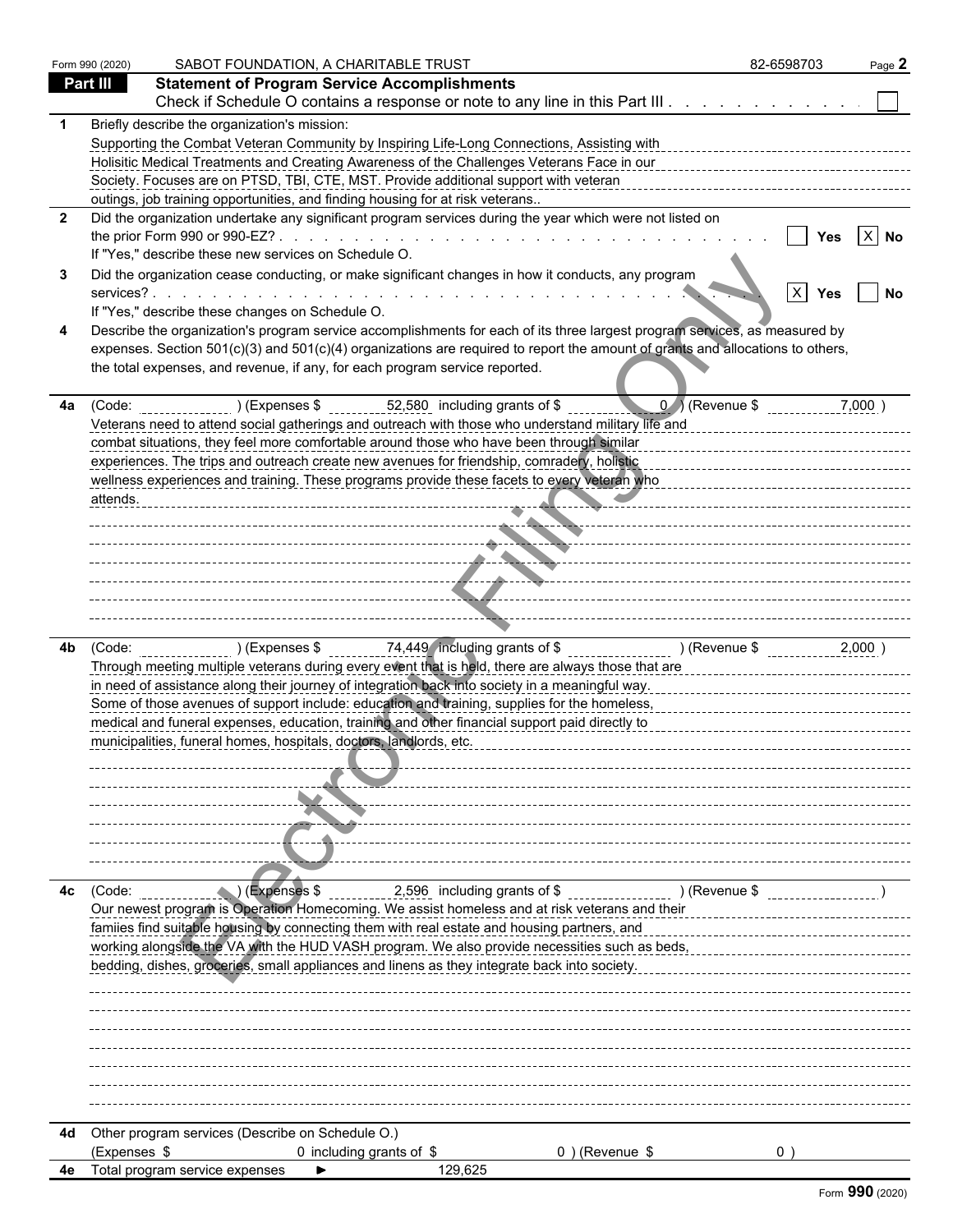Form 990 (2020) SABOT FOUNDATION, A CHARITABLE TRUST<br>**Part IV Checklist of Required Schedules** 

| 82-6598703 | Page 3 |
|------------|--------|
|------------|--------|

| Part IV      | <b>Checklist of Required Schedules</b>                                                                                                                                                                                                                                                                                                                                   |                 |              |                   |
|--------------|--------------------------------------------------------------------------------------------------------------------------------------------------------------------------------------------------------------------------------------------------------------------------------------------------------------------------------------------------------------------------|-----------------|--------------|-------------------|
|              |                                                                                                                                                                                                                                                                                                                                                                          |                 | Yes          | <b>No</b>         |
|              | 1 Is the organization described in section 501(c)(3) or 4947(a)(1) (other than a private foundation)? If "Yes,"<br>complete Schedule A.<br>and a constitution of the constitution of the constitution of the constitution of the constitution of the constitution of the constitution of the constitution of the constitution of the constitution of the constitution of |                 | X            |                   |
| $\mathbf{2}$ | Is the organization required to complete Schedule B, Schedule of Contributors See instructions?                                                                                                                                                                                                                                                                          | $\overline{2}$  | $\mathsf{X}$ |                   |
|              | 3 Did the organization engage in direct or indirect political campaign activities on behalf of or in opposition to                                                                                                                                                                                                                                                       |                 |              |                   |
|              |                                                                                                                                                                                                                                                                                                                                                                          | $\mathbf{3}$    |              | X.                |
|              | 4 Section 501(c)(3) organizations. Did the organization engage in lobbying activities, or have a section 501(h)                                                                                                                                                                                                                                                          | $\overline{4}$  |              | X                 |
|              | 5 Is the organization a section 501(c)(4), 501(c)(5), or 501(c)(6) organization that receives membership dues.                                                                                                                                                                                                                                                           |                 |              |                   |
|              | assessments, or similar amounts as defined in Revenue Procedure 98-19? If "Yes," complete Schedule C, Part III                                                                                                                                                                                                                                                           | 5               |              | X.                |
|              | 6 Did the organization maintain any donor advised funds or any similar funds or accounts for which donors                                                                                                                                                                                                                                                                |                 |              |                   |
|              | have the right to provide advice on the distribution or investment of amounts in such funds or accounts? If                                                                                                                                                                                                                                                              | 6               |              | X                 |
| 7            | Did the organization receive or hold a conservation easement, including easements to preserve open space,                                                                                                                                                                                                                                                                |                 |              |                   |
|              | the environment, historic land areas, or historic structures? If "Yes," complete Schedule D, Part II                                                                                                                                                                                                                                                                     |                 |              | X.                |
|              | 8 Did the organization maintain collections of works of art, historical treasures, or other similar assets? If "Yes,"                                                                                                                                                                                                                                                    | 8               |              | X                 |
|              | 9 Did the organization report an amount in Part X, line 21, for escrow or custodial account liability, serve as a                                                                                                                                                                                                                                                        |                 |              |                   |
|              | custodian for amounts not listed in Part X; or provide credit counseling, debt management, credit repair, or debt                                                                                                                                                                                                                                                        | 9               |              | X.                |
|              |                                                                                                                                                                                                                                                                                                                                                                          |                 |              |                   |
| 10           | Did the organization, directly or through a related organization, hold assets in donor-restricted endowments<br>or in quasi endowments? If "Yes," complete Schedule D, Part V.                                                                                                                                                                                           | 10              |              |                   |
|              | 11 If the organization's answer to any of the following questions is "Yes," then complete Schedule D, Parts VI,<br>VII, VIII, IX, or X as applicable.                                                                                                                                                                                                                    |                 |              |                   |
|              | a Did the organization report an amount for land, buildings, and equipment in Part X, line 10? If "Yes," complete<br>Schedule D, Part VI. .<br>and a straight and a straight and                                                                                                                                                                                         | 11a             | $\mathsf{X}$ |                   |
|              | <b>b</b> Did the organization report an amount for investments—other securities in Part X, line 12, that is 5% or more<br>of its total assets reported in Part X, line 16? If "Yes," complete Schedule D, Part VII.                                                                                                                                                      | 11b             |              | X.                |
|              | c Did the organization report an amount for investments—program related in Part X, line 13, that is 5% or more                                                                                                                                                                                                                                                           |                 |              |                   |
|              | of its total assets reported in Part X, line 16? If "Yes," complete Schedule D, Part VIII.                                                                                                                                                                                                                                                                               | 11c             |              | X                 |
|              | <b>d</b> Did the organization report an amount for other assets in Part $X$ , line 15, that is 5% or more of its total assets                                                                                                                                                                                                                                            |                 |              |                   |
|              | reported in Part X, line 16? If "Yes," complete Schedule D, Part IX<br>.                                                                                                                                                                                                                                                                                                 | <b>11d</b>      |              | X.                |
|              | e Did the organization report an amount for other liabilities in Part X, line 25? If "Yes," complete Schedule D, Part X.<br>f Did the organization's separate or consolidated financial statements for the tax year include a footnote that addresses                                                                                                                    | 11e             |              | $\mathsf{X}$      |
|              | the organization's liability for uncertain tax positions under FIN 48 (ASC 740)? If "Yes," complete Schedule D, Part X.                                                                                                                                                                                                                                                  | 11f             |              | X.                |
|              | 12a Did the organization obtain separate, independent audited financial statements for the tax year? If "Yes," complete                                                                                                                                                                                                                                                  |                 |              |                   |
|              |                                                                                                                                                                                                                                                                                                                                                                          | l 12a           |              | X                 |
|              | b Was the organization included in consolidated, independent audited financial statements for the tax year? If "Yes,"                                                                                                                                                                                                                                                    |                 |              |                   |
|              | and if the organization answered "No" to line 12a, then completing Schedule D, Parts XI and XII is optional                                                                                                                                                                                                                                                              | 12b             |              | X                 |
|              | 13 Is the organization a school described in section 170(b)(1)(A)(ii)? If "Yes," complete Schedule E.                                                                                                                                                                                                                                                                    | 13              |              | $\mathsf{X}$      |
|              | 14a Did the organization maintain an office, employees, or agents outside of the United States?                                                                                                                                                                                                                                                                          | 14a             |              | $\mathsf{X}$      |
|              | <b>b</b> Did the organization have aggregate revenues or expenses of more than \$10,000 from grantmaking,                                                                                                                                                                                                                                                                |                 |              |                   |
|              | fundraising, business, investment, and program service activities outside the United States, or aggregate<br>foreign investments valued at \$100,000 or more? If "Yes," complete Schedule F, Parts I and IV. 14b                                                                                                                                                         |                 |              | $\mathsf{X}$      |
|              | 15 Did the organization report on Part IX, column (A), line 3, more than \$5,000 of grants or other assistance to or                                                                                                                                                                                                                                                     | 15              |              | $\mathsf{X}$      |
|              | 16 Did the organization report on Part IX, column (A), line 3, more than \$5,000 of aggregate grants or other<br>assistance to or for foreign individuals? If "Yes," complete Schedule F, Parts III and IV.                                                                                                                                                              | 16              |              | $\mathsf{X}$      |
|              | 17 Did the organization report a total of more than \$15,000 of expenses for professional fundraising services                                                                                                                                                                                                                                                           |                 |              |                   |
|              | on Part IX, column (A), lines 6 and 11e? If "Yes," complete Schedule G, Part I See instructions.                                                                                                                                                                                                                                                                         | 17 <sup>2</sup> |              | $\mathsf{X}$      |
|              | 18 Did the organization report more than \$15,000 total of fundraising event gross income and contributions on                                                                                                                                                                                                                                                           | 18              |              | $\mathsf{X}$      |
|              | 19 Did the organization report more than \$15,000 of gross income from gaming activities on Part VIII, line 9a?                                                                                                                                                                                                                                                          |                 |              |                   |
|              |                                                                                                                                                                                                                                                                                                                                                                          | 19<br>20a       |              | X<br>$\mathsf{X}$ |
|              | 20a Did the organization operate one or more hospital facilities? If "Yes," complete Schedule H.                                                                                                                                                                                                                                                                         | 20b             |              |                   |
|              | <b>b</b> If "Yes" to line 20a, did the organization attach a copy of its audited financial statements to this return?                                                                                                                                                                                                                                                    |                 |              |                   |
|              | 21 Did the organization report more than \$5,000 of grants or other assistance to any domestic organization or<br>domestic government on Part IX, column (A), line 1? If "Yes," complete Schedule I, Parts I and II.                                                                                                                                                     | 21              |              |                   |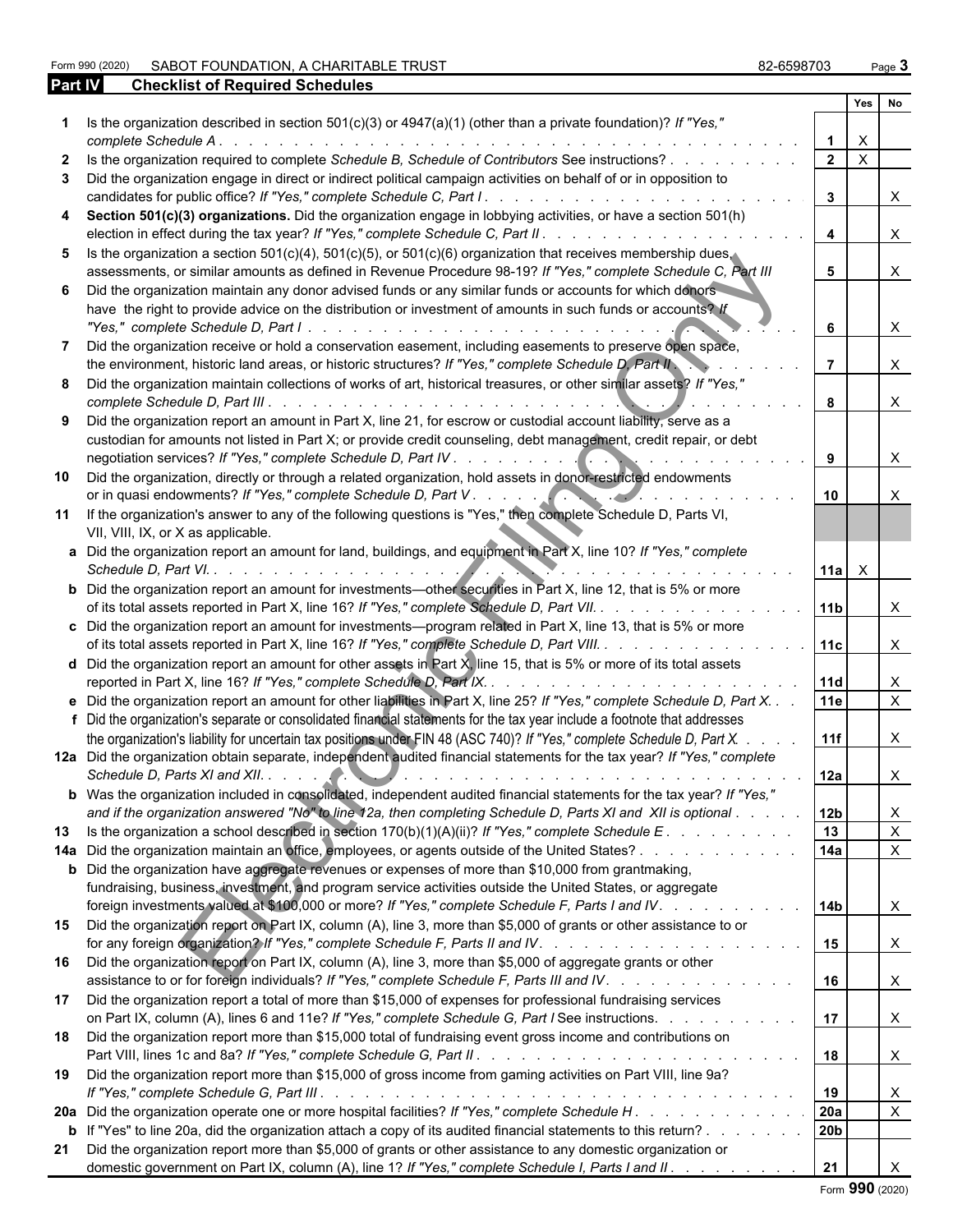|               |                                                                                                                                                                                                                                                                    | Yes No             |                           |
|---------------|--------------------------------------------------------------------------------------------------------------------------------------------------------------------------------------------------------------------------------------------------------------------|--------------------|---------------------------|
| 22            | Did the organization report more than \$5,000 of grants or other assistance to or for domestic individuals on<br>Part IX, column (A), line 2? If "Yes," complete Schedule I, Parts I and III.                                                                      | 22                 | X                         |
| 23            | Did the organization answer "Yes" to Part VII, Section A, line 3, 4, or 5 about compensation of the<br>organization's current and former officers, directors, trustees, key employees, and highest compensated                                                     |                    |                           |
|               | employees? If "Yes," complete Schedule J.                                                                                                                                                                                                                          | 23                 | $\mathsf{X}$              |
|               | 24a Did the organization have a tax-exempt bond issue with an outstanding principal amount of more than                                                                                                                                                            |                    |                           |
|               | \$100,000 as of the last day of the year, that was issued after December 31, 2002? If "Yes," answer lines                                                                                                                                                          |                    |                           |
|               | 24b through 24d and complete Schedule K. If "No," go to line 25a<br>and the state of the state of the state of the state of the state of the state of the state of the state of the                                                                                | <b>24a</b>         | X                         |
|               | <b>b</b> Did the organization invest any proceeds of tax-exempt bonds beyond a temporary period exception?                                                                                                                                                         | 24 <sub>b</sub>    |                           |
|               | c Did the organization maintain an escrow account other than a refunding escrow at any time during the year                                                                                                                                                        |                    |                           |
|               | to defease any tax-exempt bonds?.<br>and a construction of the construction of the construction of the construction of the construction of the construction of the construction of the construction of the construction of the construction of the construction of | 24c                |                           |
|               | d Did the organization act as an "on behalf of" issuer for bonds outstanding at any time during the year?                                                                                                                                                          | <b>24d</b>         |                           |
|               | 25a Section 501(c)(3), 501(c)(4), and 501(c)(29) organizations. Did the organization engage in an excess benefit                                                                                                                                                   |                    |                           |
|               | transaction with a disqualified person during the year? If "Yes," complete Schedule L, Part I.                                                                                                                                                                     | <b>25a</b>         | X                         |
|               | <b>b</b> Is the organization aware that it engaged in an excess benefit transaction with a disqualified person in a                                                                                                                                                |                    |                           |
|               | prior year, and that the transaction has not been reported on any of the organization's prior Forms 990 or                                                                                                                                                         |                    |                           |
|               |                                                                                                                                                                                                                                                                    | <b>25b</b>         | $\boldsymbol{\mathsf{X}}$ |
| -26           | Did the organization report any amount on Part X, line 5 or 22, for receivables from or payables to any current                                                                                                                                                    |                    |                           |
|               | or former officer, director, trustee, key employee, creator or founder, substantial contributor, or 35%                                                                                                                                                            |                    |                           |
|               | controlled entity or family member of any of these persons? If "Yes," complete Schedule L, Part II.                                                                                                                                                                | 26                 | X                         |
| 27            | Did the organization provide a grant or other assistance to any current or former officer, director, trustee, key                                                                                                                                                  |                    |                           |
|               | employee, creator or founder, substantial contributor or employee thereof, a grant selection committee                                                                                                                                                             |                    |                           |
|               | member, or to a 35% controlled entity (including an employee thereof) or family member of any of these                                                                                                                                                             |                    |                           |
|               | persons? If "Yes," complete Schedule L, Part III.                                                                                                                                                                                                                  | 27                 | X                         |
|               | 28 Was the organization a party to a business transaction with one of the following parties (see Schedule L,                                                                                                                                                       |                    |                           |
|               | Part IV instructions, for applicable filing thresholds, conditions, and exceptions):                                                                                                                                                                               |                    |                           |
|               | a A current or former officer, director, trustee, key employee, creator or founder, or substantial contributor? If                                                                                                                                                 |                    |                           |
|               |                                                                                                                                                                                                                                                                    |                    |                           |
|               |                                                                                                                                                                                                                                                                    | l 28a<br>28b       | X<br>$\overline{X}$       |
|               | <b>b</b> A family member of any individual described in line 28a? If "Yes," complete Schedule L, Part IV                                                                                                                                                           |                    |                           |
|               | c A 35% controlled entity of one or more individuals and/or organizations described in lines 28a or 28b? If                                                                                                                                                        |                    |                           |
|               |                                                                                                                                                                                                                                                                    | 28c                | X<br>$\overline{X}$       |
| 29            | Did the organization receive more than \$25,000 in non-cash contributions? If "Yes," complete Schedule M.                                                                                                                                                          | 29                 |                           |
| 30            | Did the organization receive contributions of art, historical treasures, or other similar assets, or qualified                                                                                                                                                     |                    |                           |
|               | conservation contributions? If "Yes," complete Schedule M.                                                                                                                                                                                                         | 30                 | X                         |
| 31            | Did the organization liquidate, terminate, or dissolve and cease operations? If "Yes," complete Schedule N, Part I                                                                                                                                                 | 31                 | $\mathsf{X}$              |
| 32            | Did the organization sell, exchange, dispose of, or transfer more than 25% of its net assets?                                                                                                                                                                      |                    |                           |
|               | If "Yes," complete Schedule N, Part II.                                                                                                                                                                                                                            | 32                 |                           |
|               | 33 Did the organization own 100% of an entity disregarded as separate from the organization under Regulations                                                                                                                                                      |                    |                           |
|               |                                                                                                                                                                                                                                                                    | 33                 |                           |
|               | 34 Was the organization related to any tax-exempt or taxable entity? If "Yes," complete Schedule R, Part II,                                                                                                                                                       |                    |                           |
|               | III, or IV, and Part V, line 1.                                                                                                                                                                                                                                    | 34                 |                           |
|               | 35a Did the organization have a controlled entity within the meaning of section 512(b)(13)?                                                                                                                                                                        | 35a                |                           |
|               | b If "Yes" to line 35a, did the organization receive any payment from or engage in any transaction with a controlled                                                                                                                                               |                    |                           |
|               | entity within the meaning of section 512(b)(13)? If "Yes," complete Schedule R, Part V, line 2                                                                                                                                                                     | 35b                |                           |
|               | 36 Section 501(c)(3) organizations. Did the organization make any transfers to an exempt non-charitable related                                                                                                                                                    |                    |                           |
|               |                                                                                                                                                                                                                                                                    | 36                 | X                         |
|               | 37 Did the organization conduct more than 5% of its activities through an entity that is not a related organization                                                                                                                                                |                    |                           |
|               | and that is treated as a partnership for federal income tax purposes? If "Yes," complete Schedule R, Part VI.                                                                                                                                                      | 37                 |                           |
| 38            | Did the organization complete Schedule O and provide explanations in Schedule O for Part VI, lines 11b and                                                                                                                                                         |                    |                           |
|               |                                                                                                                                                                                                                                                                    | $\mathsf{X}$<br>38 |                           |
| <b>Part V</b> | <b>Statements Regarding Other IRS Filings and Tax Compliance</b>                                                                                                                                                                                                   |                    |                           |
|               | Check if Schedule O contains a response or note to any line in this Part V                                                                                                                                                                                         |                    |                           |
|               |                                                                                                                                                                                                                                                                    | Yes No             |                           |
|               |                                                                                                                                                                                                                                                                    |                    |                           |
| 1a            | Enter the number reported in Box 3 of Form 1096. Enter -0- if not applicable<br>  1a<br>1 <sub>b</sub><br>$\Omega$                                                                                                                                                 |                    |                           |
|               | Enter the number of Forms W-2G included in line 1a. Enter -0- if not applicable                                                                                                                                                                                    |                    |                           |
|               | Did the organization comply with backup withholding rules for reportable payments to vendors and reportable                                                                                                                                                        |                    |                           |
|               | gaming (gambling) <u>winnings to prize winners?..................................</u>                                                                                                                                                                              | 1 <sub>c</sub>     | X                         |
|               |                                                                                                                                                                                                                                                                    | Form 990 (2020)    |                           |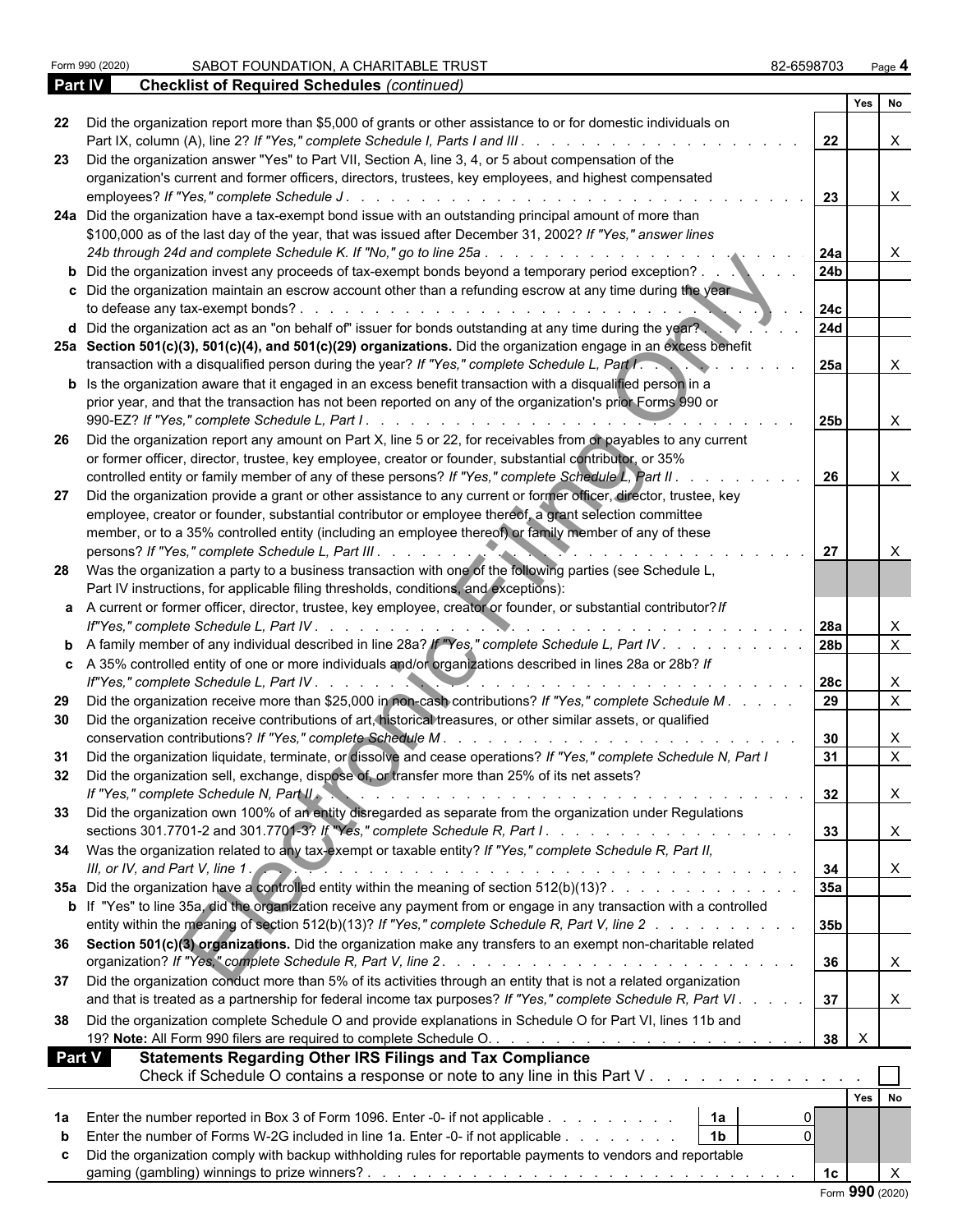|               | SABOT FOUNDATION, A CHARITABLE TRUST<br>Form 990 (2020)                                                                             | 82-6598703      | Page 5           |  |  |
|---------------|-------------------------------------------------------------------------------------------------------------------------------------|-----------------|------------------|--|--|
| <b>Part V</b> | Statements Regarding Other IRS Filings and Tax Compliance (continued)                                                               |                 |                  |  |  |
|               |                                                                                                                                     |                 | Yes<br><b>No</b> |  |  |
| 2a            | Enter the number of employees reported on Form W-3, Transmittal of Wage and Tax                                                     |                 |                  |  |  |
|               | Statements, filed for the calendar year ending with or within the year covered by this return.<br>2a                                |                 |                  |  |  |
| b             | If at least one is reported on line 2a, did the organization file all required federal employment tax returns?.                     | 2 <sub>b</sub>  | $\times$         |  |  |
|               | Note: If the sum of lines 1a and 2a is greater than 250, you may be required to e-file. (see instructions)                          |                 |                  |  |  |
| За            | Did the organization have unrelated business gross income of \$1,000 or more during the year?                                       | 3a              |                  |  |  |
|               | If "Yes," has it filed a Form 990-T for this year? If "No" to line 3b, provide an explanation on Schedule O                         | 3 <sub>b</sub>  |                  |  |  |
| 4a            | At any time during the calendar year, did the organization have an interest in, or a signature or other authority over,             |                 |                  |  |  |
|               | a financial account in a foreign country (such as a bank account, securities account, or other financial account)?                  | 4a              |                  |  |  |
|               | <b>b</b> If "Yes," enter the name of the foreign country ▶                                                                          |                 |                  |  |  |
|               | See instructions for filing requirements for FinCEN Form 114, Report of Foreign Bank and Financial Accounts (FBAR).                 |                 |                  |  |  |
| 5a            | Was the organization a party to a prohibited tax shelter transaction at any time during the tax year?.                              | 5a              | X                |  |  |
|               | Did any taxable party notify the organization that it was or is a party to a prohibited tax shelter transaction?                    | 5 <sub>b</sub>  | X                |  |  |
|               | If "Yes" to line 5a or 5b, did the organization file Form 8886-T?.                                                                  | 5 <sub>c</sub>  |                  |  |  |
| 6а            | Does the organization have annual gross receipts that are normally greater than \$100,000, and did the                              |                 |                  |  |  |
|               | organization solicit any contributions that were not tax deductible as charitable contributions? .                                  | 6a              | X                |  |  |
|               | b If "Yes," did the organization include with every solicitation an express statement that such contributions or                    |                 |                  |  |  |
|               | gifts were not tax deductible?.                                                                                                     | 6b              |                  |  |  |
|               | Organizations that may receive deductible contributions under section 170(c).                                                       |                 |                  |  |  |
|               | Did the organization receive a payment in excess of \$75 made partly as a contribution and partly for goods                         |                 |                  |  |  |
|               | and services provided to the payor?.                                                                                                | 7a              |                  |  |  |
|               | "Yes," did the organization notify the donor of the value of the goods or services provided?.                                       | 7b              |                  |  |  |
|               | Did the organization sell, exchange, or otherwise dispose of tangible personal property for which it was                            |                 |                  |  |  |
|               | required to file Form 8282?.                                                                                                        | 7c              | $\times$         |  |  |
|               | If "Yes," indicate the number of Forms 8282 filed during the year.                                                                  |                 |                  |  |  |
|               | Did the organization receive any funds, directly or indirectly, to pay premiums on a personal benefit contract?.                    | 7e              | X                |  |  |
|               | Did the organization, during the year, pay premiums, directly or indirectly, on a personal benefit contract? .                      | 7f              | $\mathsf{X}$     |  |  |
|               | If the organization received a contribution of qualified intellectual property, did the organization file Form 8899 as required?.   | 7g              |                  |  |  |
|               | If the organization received a contribution of cars, boats, airplanes, or other vehicles, did the organization file a Form 1098-C?. | 7h              |                  |  |  |
|               | Sponsoring organizations maintaining donor advised funds. Did a donor advised fund maintained by the                                |                 |                  |  |  |
|               | sponsoring organization have excess business holdings at any time during the year?.                                                 | 8               |                  |  |  |
| 9             | Sponsoring organizations maintaining donor advised funds.                                                                           |                 |                  |  |  |
|               | Did the sponsoring organization make any taxable distributions under section 4966?.                                                 | 9a              |                  |  |  |
|               | Did the sponsoring organization make a distribution to a donor, donor advisor, or related person?.                                  | 9 <sub>b</sub>  |                  |  |  |
|               | Section 501(c)(7) organizations. Enter:                                                                                             |                 |                  |  |  |
|               | 10a <br>Initiation fees and capital contributions included on Part VIII, line 12                                                    |                 |                  |  |  |
|               | 10 <sub>b</sub><br>Gross receipts, included on Form 990, Part VIII, line 12, for public use of club facilities .                    |                 |                  |  |  |
| 11            | Section 501(c)(12) organizations. Entert                                                                                            |                 |                  |  |  |
|               | 11a<br>Gross income from members or shareholders<br>and the state of the state of the state of the                                  |                 |                  |  |  |
|               | Gross income from other sources (Do not net amounts due or paid to other sources                                                    |                 |                  |  |  |
|               | 11 <sub>b</sub>                                                                                                                     |                 |                  |  |  |
| 12a           | Section 4947(a)(1) non-exempt charitable trusts. Is the organization filing Form 990 in lieu of Form 1041?.                         | 12a             |                  |  |  |
| b             | 12 <sub>b</sub><br>If "Yes," enter the amount of tax-exempt interest received or accrued during the year                            |                 |                  |  |  |
| 13            | Section 501(c)(29) qualified nonprofit health insurance issuers.                                                                    |                 |                  |  |  |
|               | Is the organization licensed to issue qualified health plans in more than one state?.                                               | 13a             |                  |  |  |
|               | Note: See the instructions for additional information the organization must report on Schedule O.                                   |                 |                  |  |  |
|               | <b>b</b> Enter the amount of reserves the organization is required to maintain by the states in which                               |                 |                  |  |  |
|               | 13 <sub>b</sub>                                                                                                                     |                 |                  |  |  |
| c             | 13c                                                                                                                                 |                 |                  |  |  |
| 14a           | Did the organization receive any payments for indoor tanning services during the tax year?.<br>the contract of the contract of the  | 14a             | X                |  |  |
| b             | If "Yes," has it filed a Form 720 to report these payments? If "No," provide an explanation on Schedule O                           | 14 <sub>b</sub> |                  |  |  |
| 15            | Is the organization subject to the section 4960 tax on payment(s) of more than \$1,000,000 in remuneration or                       |                 |                  |  |  |
|               |                                                                                                                                     | 15              | X                |  |  |
|               | If "Yes," see instructions and file Form 4720, Schedule N.                                                                          |                 |                  |  |  |
| 16            | Is the organization an educational institution subject to the section 4968 excise tax on net investment income?                     | 16              | X                |  |  |
|               | If "Yes," complete Form 4720, Schedule O.                                                                                           |                 |                  |  |  |
|               |                                                                                                                                     |                 |                  |  |  |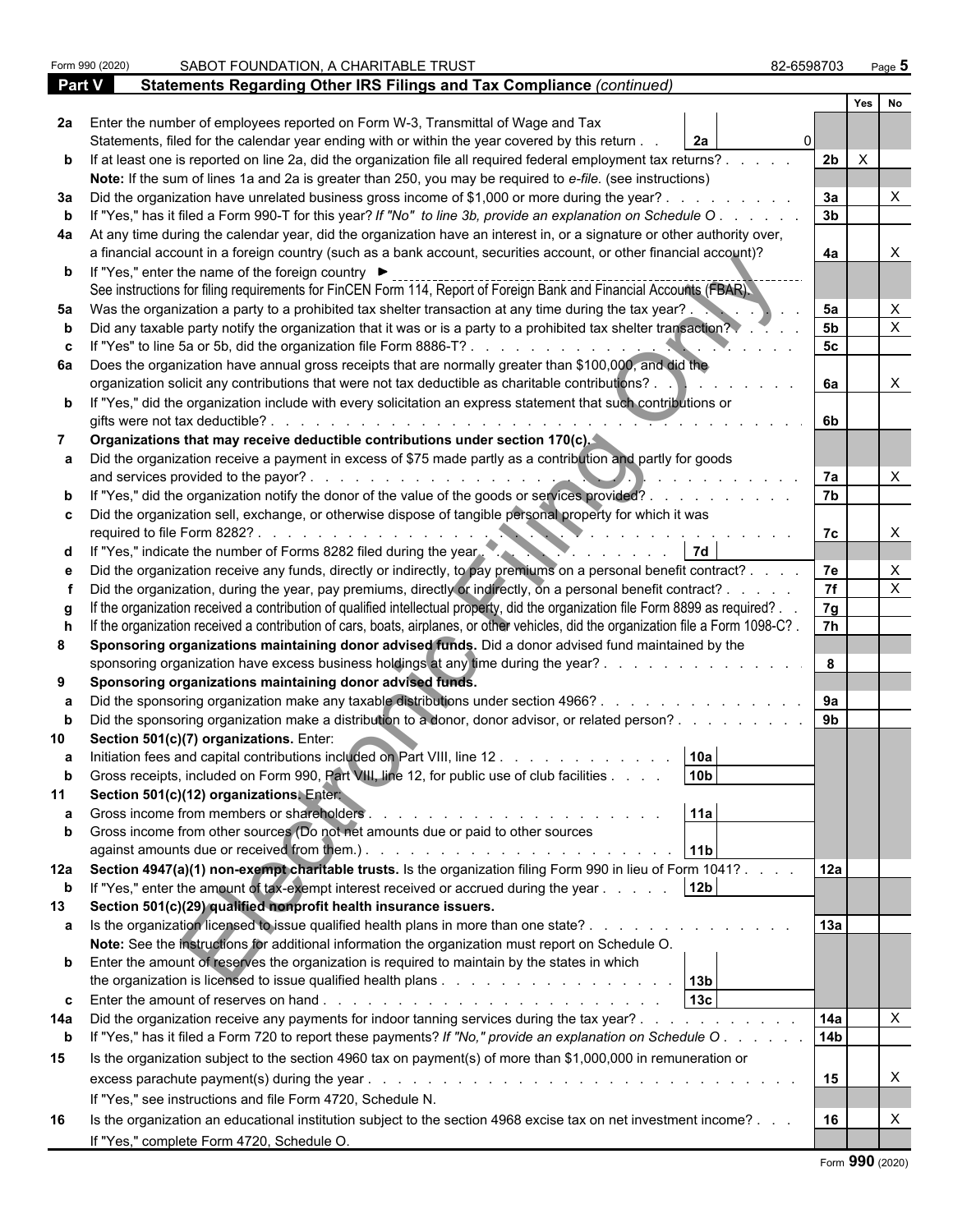|                | Form 990 (2020) | SABOT FOUNDATION, A CHARITABLE TRUST<br>82-6598703                                                                                                                                                                                                                                                                  |                         |     | Page $6$                        |  |
|----------------|-----------------|---------------------------------------------------------------------------------------------------------------------------------------------------------------------------------------------------------------------------------------------------------------------------------------------------------------------|-------------------------|-----|---------------------------------|--|
| <b>Part VI</b> |                 | Governance, Management, and Disclosure For each "Yes" response to lines 2 through 7b below, and for a "No"                                                                                                                                                                                                          |                         |     |                                 |  |
|                |                 | response to line 8a, 8b, or 10b below, describe the circumstances, processes, or changes on Schedule O. See instructions.                                                                                                                                                                                           |                         |     |                                 |  |
|                |                 | Check if Schedule O contains a response or note to any line in this Part VI.                                                                                                                                                                                                                                        |                         |     |                                 |  |
|                |                 | <b>Section A. Governing Body and Management</b>                                                                                                                                                                                                                                                                     |                         |     |                                 |  |
|                |                 |                                                                                                                                                                                                                                                                                                                     |                         | Yes | No                              |  |
|                |                 | 1a Enter the number of voting members of the governing body at the end of the tax year.<br>1a<br>If there are material differences in voting rights among members of the governing body, or                                                                                                                         |                         |     |                                 |  |
|                |                 | if the governing body delegated broad authority to an executive committee or similar<br>committee, explain on Schedule O.                                                                                                                                                                                           |                         |     |                                 |  |
|                |                 | <b>b</b> Enter the number of voting members included on line 1a, above, who are independent.<br>-1b                                                                                                                                                                                                                 |                         |     |                                 |  |
|                |                 | Did any officer, director, trustee, or key employee have a family relationship or a business relationship with<br>any other officer, director, trustee, or key employee?<br>and the contract of the contract of the con-                                                                                            | $\overline{2}$          |     | $\times$                        |  |
|                |                 | Did the organization delegate control over management duties customarily performed by or under the direct                                                                                                                                                                                                           |                         |     |                                 |  |
|                |                 | supervision of officers, directors, trustees, or key employees to a management company or other person?                                                                                                                                                                                                             | $\mathbf{3}$            |     | $\mathsf{X}$                    |  |
|                |                 | Did the organization make any significant changes to its governing documents since the prior Form 990 was filed?                                                                                                                                                                                                    | $\overline{\mathbf{4}}$ |     | $\boldsymbol{\mathsf{X}}$       |  |
|                |                 | Did the organization become aware during the year of a significant diversion of the organization's assets? .                                                                                                                                                                                                        | $5^{\circ}$             |     | $\boldsymbol{\mathsf{X}}$       |  |
|                |                 | Did the organization have members or stockholders?.<br>7a Did the organization have members, stockholders, or other persons who had the power to elect or appoint                                                                                                                                                   | 6                       |     | $\boldsymbol{\mathsf{X}}$       |  |
|                |                 | one or more members of the governing body?.                                                                                                                                                                                                                                                                         | 7a                      |     | $\boldsymbol{\mathsf{X}}$       |  |
|                |                 | <b>b</b> Are any governance decisions of the organization reserved to (or subject to approval by) members,                                                                                                                                                                                                          |                         |     |                                 |  |
|                |                 | stockholders, or persons other than the governing body?.<br><u>and the second second second</u>                                                                                                                                                                                                                     | 7b                      |     |                                 |  |
|                |                 | Did the organization contemporaneously document the meetings held or written actions undertaken during                                                                                                                                                                                                              |                         |     |                                 |  |
|                |                 | the year by the following:                                                                                                                                                                                                                                                                                          | 8а                      |     |                                 |  |
|                |                 | <b>b</b> Each committee with authority to act on behalf of the governing body?<br>$\frac{1}{2}$ . The state of the state of the state of the state of the state of the state of the state of the state of the state of the state of the state of the state of the state of the state of the state of the state of t | 8b                      |     | $\boldsymbol{\mathsf{X}}$       |  |
|                |                 | Is there any officer, director, trustee, or key employee listed in Part VII, Section A, who cannot be reached                                                                                                                                                                                                       |                         |     |                                 |  |
|                |                 | at the organization's mailing address? If "Yes," provide the names and addresses on Schedule O.                                                                                                                                                                                                                     | 9                       |     | $\times$                        |  |
|                |                 | Section B. Policies (This Section B requests information about policies not required by the Internal Revenue Code.)                                                                                                                                                                                                 |                         |     |                                 |  |
|                |                 |                                                                                                                                                                                                                                                                                                                     | 10a                     | Yes | No<br>$\boldsymbol{\mathsf{X}}$ |  |
|                |                 | <b>b</b> If "Yes," did the organization have written policies and procedures governing the activities of such chapters,                                                                                                                                                                                             |                         |     |                                 |  |
|                |                 | affiliates, and branches to ensure their operations are consistent with the organization's exempt purposes? .                                                                                                                                                                                                       | 10 <sub>b</sub>         |     |                                 |  |
|                |                 | 11a Has the organization provided a complete copy of this Form 990 to all members of its governing body before filing the form?.                                                                                                                                                                                    | 11a                     |     |                                 |  |
|                |                 | <b>b</b> Describe in Schedule O the process, if any, used by the organization to review this Form 990.                                                                                                                                                                                                              |                         |     |                                 |  |
|                |                 | 12a Did the organization have a written conflict of interest policy? If "No," go to line 13.                                                                                                                                                                                                                        | 12a                     |     |                                 |  |
|                |                 | b Were officers, directors, or trustees, and key employees required to disclose annually interests that could give rise to conflicts?<br>c Did the organization regularly and consistently monitor and enforce compliance with the policy? If "Yes,"                                                                | 12 <sub>b</sub>         |     |                                 |  |
|                |                 | describe in Schedule O how this was done                                                                                                                                                                                                                                                                            | 12c                     |     |                                 |  |
|                |                 |                                                                                                                                                                                                                                                                                                                     | $\overline{13}$         |     |                                 |  |
|                |                 |                                                                                                                                                                                                                                                                                                                     | $\overline{14}$         |     |                                 |  |
|                |                 | 15 Did the process for determining compensation of the following persons include a review and approval by                                                                                                                                                                                                           |                         |     |                                 |  |
|                |                 | independent persons, comparability data, and contemporaneous substantiation of the deliberation and decision?                                                                                                                                                                                                       |                         |     |                                 |  |
|                |                 |                                                                                                                                                                                                                                                                                                                     | 15a<br>15 <sub>b</sub>  |     | $\mathsf{X}$                    |  |
|                |                 | If "Yes" to line 15a or 15b, describe the process in Schedule O (see instructions).                                                                                                                                                                                                                                 |                         |     |                                 |  |
|                |                 | 16a Did the organization invest in, contribute assets to, or participate in a joint venture or similar arrangement                                                                                                                                                                                                  |                         |     |                                 |  |
|                |                 |                                                                                                                                                                                                                                                                                                                     | 16a                     |     |                                 |  |
|                |                 | b If "Yes," did the organization follow a written policy or procedure requiring the organization to evaluate its                                                                                                                                                                                                    |                         |     |                                 |  |
|                |                 | participation in joint venture arrangements under applicable federal tax law, and take steps to safeguard                                                                                                                                                                                                           |                         |     |                                 |  |
|                |                 |                                                                                                                                                                                                                                                                                                                     | 16 <sub>b</sub>         |     |                                 |  |
| 17             |                 | <b>Section C. Disclosure</b>                                                                                                                                                                                                                                                                                        |                         |     |                                 |  |
| 18             |                 | Section 6104 requires an organization to make its Forms 1023 (1024 or 1024-A, if applicable), 990, and 990-T (Section 501(c)                                                                                                                                                                                        |                         |     |                                 |  |
|                |                 | (3)s only) available for public inspection. Indicate how you made these available. Check all that apply.                                                                                                                                                                                                            |                         |     |                                 |  |
|                |                 | X Own website<br>Another's website<br>    Upon request<br>Other (explain on Schedule O)                                                                                                                                                                                                                             |                         |     |                                 |  |
| 19             |                 | Describe on Schedule O whether (and if so, how) the organization made its governing documents, conflict of interest policy,                                                                                                                                                                                         |                         |     |                                 |  |
| 20             |                 | and financial statements available to the public during the tax year.<br>State the name, address, and telephone number of the person who possesses the organization's books and records                                                                                                                             |                         |     |                                 |  |
|                |                 | Hilary Hobson                                                                                                                                                                                                                                                                                                       |                         |     |                                 |  |
|                |                 | ----------- <del>----</del><br>6042 Taft St, Arvada, CO 80004                                                                                                                                                                                                                                                       |                         |     |                                 |  |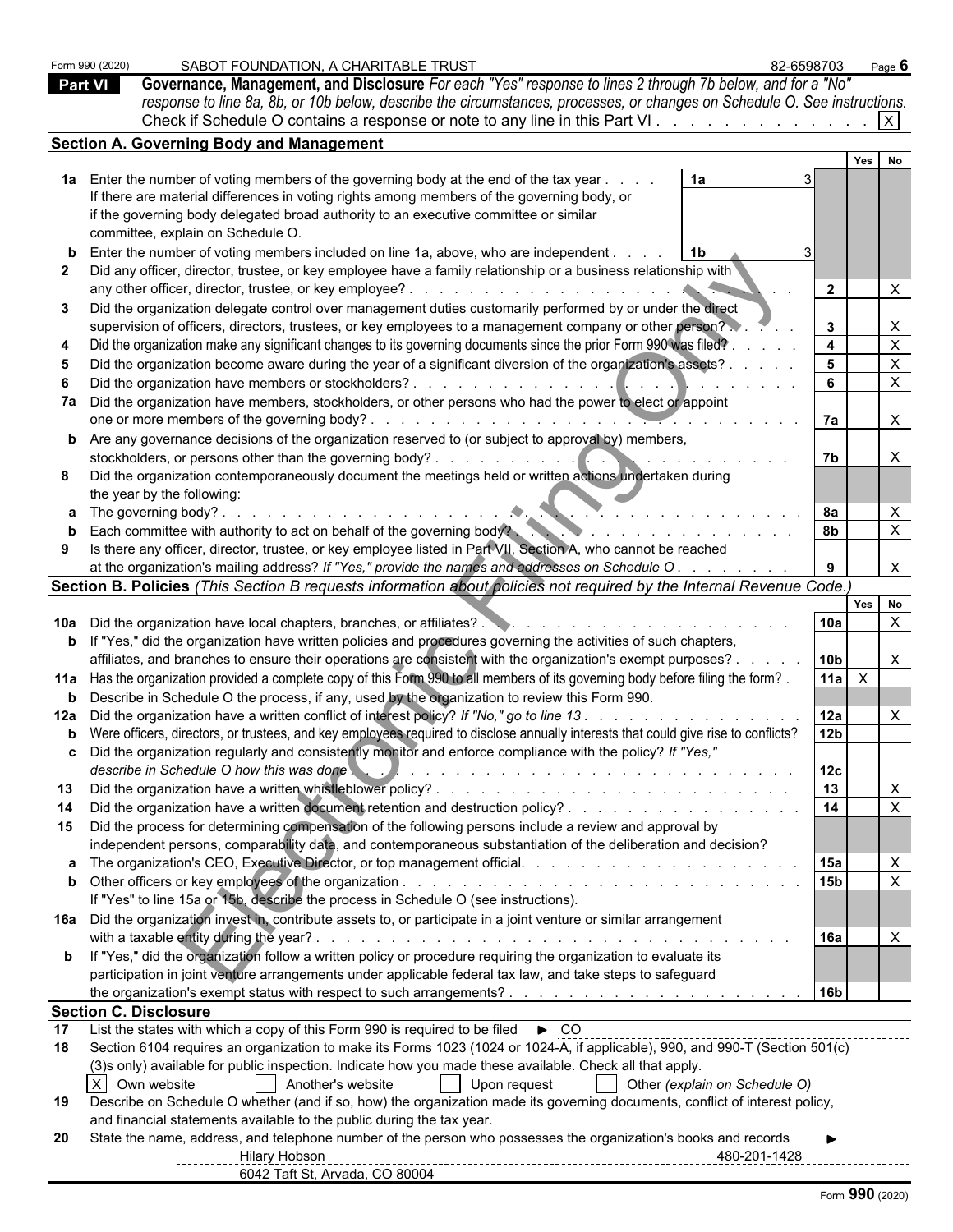| Form 990 (2020)<br>SABOT FOUNDATION, A CHARITABLE TRUST                                                                                                                                                                     | 82-6598703 | Page 7 |
|-----------------------------------------------------------------------------------------------------------------------------------------------------------------------------------------------------------------------------|------------|--------|
| Part VII<br>Compensation of Officers, Directors, Trustees, Key Employees, Highest Compensated                                                                                                                               |            |        |
| <b>Employees, and Independent Contractors</b><br>Check if Schedule O contains a response or note to any line in this Part VII. $\ldots$ , $\ldots$ , $\ldots$                                                               |            |        |
| Officers, Directors, Trustees, Key Employees, and Highest Compensated Employees<br><b>Section A.</b>                                                                                                                        |            |        |
| 1a Complete this table for all persons required to be listed. Report compensation for the calendar year ending with or within the<br>organization's tax year.                                                               |            |        |
| • List all of the organization's current officers, directors, trustees (whether individuals or organizations), regardless of amount<br>of compensation. Enter -0- in columns (D), (E), and (F) if no compensation was paid. |            |        |

List all of the organization's **current** key employees, if any. See instructions for definition of "key employee."

List the organization's five **current** highest compensated employees (other than an officer, director, trustee, or key employee) who received reportable compensation (Box 5 of Form W-2 and/or Box 7 of Form 1099-MISC) of more than \$100,000 from the organization and any related organizations.

| $\bullet$ List the organization's five current highest compensated employees (other than an officer, director, trustee, or key employee)<br>who received reportable compensation (Box 5 of Form W-2 and/or Box 7 of Form 1099-MISC) of more than \$100,000 from the |                        |                                   |                       |         |              |                                       |        |                                 |                                  |                              |
|---------------------------------------------------------------------------------------------------------------------------------------------------------------------------------------------------------------------------------------------------------------------|------------------------|-----------------------------------|-----------------------|---------|--------------|---------------------------------------|--------|---------------------------------|----------------------------------|------------------------------|
| organization and any related organizations.                                                                                                                                                                                                                         |                        |                                   |                       |         |              |                                       |        |                                 |                                  |                              |
| • List all of the organization's former officers, key employees, and highest compensated employees who received more than<br>\$100,000 of reportable compensation from the organization and any related organizations.                                              |                        |                                   |                       |         |              |                                       |        |                                 |                                  |                              |
| • List all of the organization's former directors or trustees that received, in the capacity as a former director or trustee of the                                                                                                                                 |                        |                                   |                       |         |              |                                       |        |                                 |                                  |                              |
| organization, more than \$10,000 of reportable compensation from the organization and any related organizations.                                                                                                                                                    |                        |                                   |                       |         |              |                                       |        |                                 |                                  |                              |
| See instructions for the order in which to list the persons above.                                                                                                                                                                                                  |                        |                                   |                       |         |              |                                       |        |                                 |                                  |                              |
| X<br>Check this box if neither the organization nor any related organization compensated any current officer, director, or trustee.                                                                                                                                 |                        |                                   |                       |         |              |                                       |        |                                 |                                  |                              |
|                                                                                                                                                                                                                                                                     |                        |                                   |                       |         | (C)          |                                       |        |                                 |                                  |                              |
| (A)                                                                                                                                                                                                                                                                 | (B)                    |                                   |                       |         | Position     | (do not check more than one           |        | (D)                             | (E)                              | (F)                          |
| Name and title                                                                                                                                                                                                                                                      | Average                |                                   |                       |         |              | box, unless person is both an         |        | Reportable                      | Reportable                       | <b>Estimated amount</b>      |
|                                                                                                                                                                                                                                                                     | hours<br>per week      |                                   |                       |         |              | officer and a director/trustee)       |        | compensation<br>from the        | compensation<br>from related     | of other<br>compensation     |
|                                                                                                                                                                                                                                                                     | (list any<br>hours for | or director<br>Individual trustee | Institutional trustee | Officer | Key employee | Highest compensated<br>  employee<br> | Former | organization<br>(W-2/1099-MISC) | organizations<br>(W-2/1099-MISC) | from the<br>organization and |
|                                                                                                                                                                                                                                                                     | related                |                                   |                       |         |              |                                       |        |                                 |                                  | related organizations        |
|                                                                                                                                                                                                                                                                     | organizations<br>below |                                   |                       |         |              |                                       |        |                                 |                                  |                              |
|                                                                                                                                                                                                                                                                     | dotted line)           |                                   |                       |         |              |                                       |        |                                 |                                  |                              |
|                                                                                                                                                                                                                                                                     |                        |                                   |                       |         |              |                                       |        |                                 |                                  |                              |
| <b>EDWIN H MEREDITH</b><br>(1)                                                                                                                                                                                                                                      | 10.00                  |                                   |                       |         |              |                                       |        |                                 |                                  |                              |
| <b>TRUSTEE</b>                                                                                                                                                                                                                                                      | 0.00                   | X                                 |                       |         |              |                                       |        |                                 |                                  |                              |
| <b>JON KRASHNA</b><br>(2)                                                                                                                                                                                                                                           | 30.00                  |                                   |                       |         |              |                                       |        |                                 |                                  |                              |
| <b>TRUSTEE</b><br>(3) HILARY HOBSON                                                                                                                                                                                                                                 | 0.00<br>20.00          | <b>X</b>                          |                       |         |              |                                       |        |                                 |                                  |                              |
| <b>TRUSTEE</b>                                                                                                                                                                                                                                                      | 0.00                   | X                                 |                       |         |              |                                       |        |                                 |                                  |                              |
| (4)                                                                                                                                                                                                                                                                 |                        |                                   |                       |         |              |                                       |        |                                 |                                  |                              |
|                                                                                                                                                                                                                                                                     |                        |                                   |                       |         |              |                                       |        |                                 |                                  |                              |
| (5)                                                                                                                                                                                                                                                                 |                        |                                   |                       |         |              |                                       |        |                                 |                                  |                              |
| (6)                                                                                                                                                                                                                                                                 |                        |                                   |                       |         |              |                                       |        |                                 |                                  |                              |
|                                                                                                                                                                                                                                                                     |                        |                                   |                       |         |              |                                       |        |                                 |                                  |                              |
| (7)                                                                                                                                                                                                                                                                 |                        |                                   |                       |         |              |                                       |        |                                 |                                  |                              |
|                                                                                                                                                                                                                                                                     |                        |                                   |                       |         |              |                                       |        |                                 |                                  |                              |
| (8)                                                                                                                                                                                                                                                                 |                        |                                   |                       |         |              |                                       |        |                                 |                                  |                              |
| (9)                                                                                                                                                                                                                                                                 |                        |                                   |                       |         |              |                                       |        |                                 |                                  |                              |
|                                                                                                                                                                                                                                                                     |                        |                                   |                       |         |              |                                       |        |                                 |                                  |                              |
| (10)                                                                                                                                                                                                                                                                |                        |                                   |                       |         |              |                                       |        |                                 |                                  |                              |
|                                                                                                                                                                                                                                                                     |                        |                                   |                       |         |              |                                       |        |                                 |                                  |                              |
| (11)                                                                                                                                                                                                                                                                |                        |                                   |                       |         |              |                                       |        |                                 |                                  |                              |
|                                                                                                                                                                                                                                                                     |                        |                                   |                       |         |              |                                       |        |                                 |                                  |                              |
| (12)                                                                                                                                                                                                                                                                |                        |                                   |                       |         |              |                                       |        |                                 |                                  |                              |
|                                                                                                                                                                                                                                                                     |                        |                                   |                       |         |              |                                       |        |                                 |                                  |                              |
| (13)                                                                                                                                                                                                                                                                |                        |                                   |                       |         |              |                                       |        |                                 |                                  |                              |
| (14)                                                                                                                                                                                                                                                                |                        |                                   |                       |         |              |                                       |        |                                 |                                  |                              |
|                                                                                                                                                                                                                                                                     |                        |                                   |                       |         |              |                                       |        |                                 |                                  |                              |
|                                                                                                                                                                                                                                                                     |                        |                                   |                       |         |              |                                       |        |                                 |                                  |                              |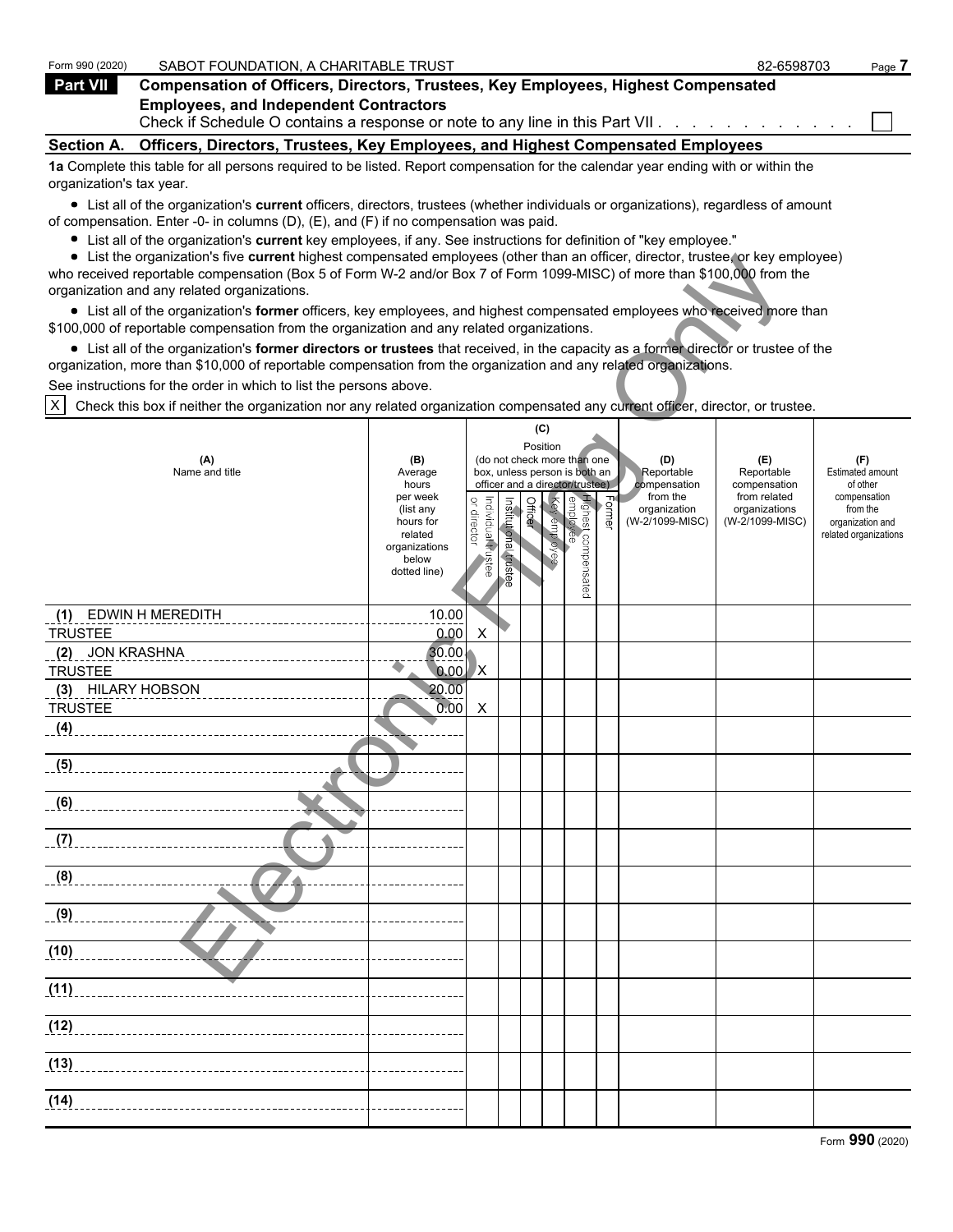| Form 990 (2020) | SABOT FOUNDATION, A CHARITABLE TRUST                                                                                                                                                                                                                                                                                                                                                                                                                                       |                                                                                                                    |                                |                       |                |                                 |                                                                                                                                    |        |                                                                                                                                                                                                                               |                                                                                       | 82-6598703                       | Page 8                                                                                                       |
|-----------------|----------------------------------------------------------------------------------------------------------------------------------------------------------------------------------------------------------------------------------------------------------------------------------------------------------------------------------------------------------------------------------------------------------------------------------------------------------------------------|--------------------------------------------------------------------------------------------------------------------|--------------------------------|-----------------------|----------------|---------------------------------|------------------------------------------------------------------------------------------------------------------------------------|--------|-------------------------------------------------------------------------------------------------------------------------------------------------------------------------------------------------------------------------------|---------------------------------------------------------------------------------------|----------------------------------|--------------------------------------------------------------------------------------------------------------|
| <b>Part VII</b> | Section A. Officers, Directors, Trustees, Key Employees, and Highest Compensated Employees (continued)                                                                                                                                                                                                                                                                                                                                                                     |                                                                                                                    |                                |                       |                |                                 |                                                                                                                                    |        |                                                                                                                                                                                                                               |                                                                                       |                                  |                                                                                                              |
|                 | (A)<br>Name and title                                                                                                                                                                                                                                                                                                                                                                                                                                                      | (B)<br>Average<br>hours<br>per week<br>(list any<br>hours for<br>related<br>organizations<br>below<br>dotted line) | Individual trustee<br>director | Institutional trustee | <b>Officer</b> | (C)<br>Position<br>Key employee | (do not check more than one<br>box, unless person is both an<br>officer and a director/trustee)<br>Highest compensated<br>employee | Former | (D)<br>Reportable<br>compensation<br>from the<br>organization<br>(W-2/1099-MISC)                                                                                                                                              | (E)<br>Reportable<br>compensation<br>from related<br>organizations<br>(W-2/1099-MISC) |                                  | (F)<br>Estimated amount<br>of other<br>compensation<br>from the<br>organization and<br>related organizations |
| (15)            |                                                                                                                                                                                                                                                                                                                                                                                                                                                                            |                                                                                                                    |                                |                       |                |                                 |                                                                                                                                    |        |                                                                                                                                                                                                                               |                                                                                       |                                  |                                                                                                              |
| (16)            |                                                                                                                                                                                                                                                                                                                                                                                                                                                                            |                                                                                                                    |                                |                       |                |                                 |                                                                                                                                    |        |                                                                                                                                                                                                                               |                                                                                       |                                  |                                                                                                              |
| (17)            |                                                                                                                                                                                                                                                                                                                                                                                                                                                                            |                                                                                                                    |                                |                       |                |                                 |                                                                                                                                    |        |                                                                                                                                                                                                                               |                                                                                       |                                  |                                                                                                              |
| (18)            |                                                                                                                                                                                                                                                                                                                                                                                                                                                                            |                                                                                                                    |                                |                       |                |                                 |                                                                                                                                    |        |                                                                                                                                                                                                                               |                                                                                       |                                  |                                                                                                              |
| (19)            |                                                                                                                                                                                                                                                                                                                                                                                                                                                                            |                                                                                                                    |                                |                       |                |                                 |                                                                                                                                    |        |                                                                                                                                                                                                                               |                                                                                       |                                  |                                                                                                              |
|                 |                                                                                                                                                                                                                                                                                                                                                                                                                                                                            |                                                                                                                    |                                |                       |                |                                 |                                                                                                                                    |        |                                                                                                                                                                                                                               |                                                                                       |                                  |                                                                                                              |
|                 |                                                                                                                                                                                                                                                                                                                                                                                                                                                                            |                                                                                                                    |                                |                       |                |                                 |                                                                                                                                    |        |                                                                                                                                                                                                                               |                                                                                       |                                  |                                                                                                              |
|                 |                                                                                                                                                                                                                                                                                                                                                                                                                                                                            |                                                                                                                    |                                |                       |                |                                 |                                                                                                                                    |        |                                                                                                                                                                                                                               |                                                                                       |                                  |                                                                                                              |
|                 |                                                                                                                                                                                                                                                                                                                                                                                                                                                                            |                                                                                                                    |                                |                       |                |                                 |                                                                                                                                    |        |                                                                                                                                                                                                                               |                                                                                       |                                  |                                                                                                              |
|                 |                                                                                                                                                                                                                                                                                                                                                                                                                                                                            |                                                                                                                    |                                |                       |                |                                 |                                                                                                                                    |        |                                                                                                                                                                                                                               |                                                                                       |                                  |                                                                                                              |
| (25)            |                                                                                                                                                                                                                                                                                                                                                                                                                                                                            | $\begin{array}{c} \bullet \\ \bullet \end{array}$                                                                  |                                |                       |                |                                 |                                                                                                                                    |        |                                                                                                                                                                                                                               |                                                                                       |                                  |                                                                                                              |
| 1b<br>c<br>d    | Subtotal<br>Total from continuation sheets to Part VII, Section A.<br>Total (add lines 1b and 1c). The state of the state of the state of the state of the state of the state of the state of the state of the state of the state of the state of the state of the state of the state of the state o<br>Total number of individuals (including but not limited to those listed above) who received more than \$100,000 of<br>reportable compensation from the organization |                                                                                                                    |                                |                       |                |                                 |                                                                                                                                    |        | $\mathbf 0$<br>$\mathbf 0$<br>$\Omega$                                                                                                                                                                                        |                                                                                       | $\Omega$<br>$\Omega$<br>$\Omega$ | 0<br>0<br>0<br>0<br>Yes No                                                                                   |
| 3               | Did the organization list any former officer, director, trustee, key employee, or highest compensated<br>employee on line 1a? If "Yes," complete Schedule J for such individual                                                                                                                                                                                                                                                                                            |                                                                                                                    |                                |                       |                |                                 |                                                                                                                                    |        |                                                                                                                                                                                                                               |                                                                                       |                                  | X<br>3                                                                                                       |
| 4               | For any individual listed on line 1a, is the sum of reportable compensation and other compensation from<br>the organization and related organizations greater than \$150,000? If "Yes," complete Schedule J for such<br>individual experience of the service of the service of the service of the service of the service of the service                                                                                                                                    |                                                                                                                    |                                |                       |                |                                 |                                                                                                                                    |        | and a constitution of the constitution of the constitution of the constitution of the constitution of the constitution of the constitution of the constitution of the constitution of the constitution of the constitution of |                                                                                       |                                  | X<br>4                                                                                                       |
| 5               | Did any person listed on line 1a receive or accrue compensation from any unrelated organization or individual<br>for services rendered to the organization? If "Yes," complete Schedule J for such person                                                                                                                                                                                                                                                                  |                                                                                                                    |                                |                       |                |                                 |                                                                                                                                    |        |                                                                                                                                                                                                                               |                                                                                       |                                  | 5<br>X                                                                                                       |
|                 | <b>Section B. Independent Contractors</b>                                                                                                                                                                                                                                                                                                                                                                                                                                  |                                                                                                                    |                                |                       |                |                                 |                                                                                                                                    |        |                                                                                                                                                                                                                               |                                                                                       |                                  |                                                                                                              |
| $\mathbf 1$     | Complete this table for your five highest compensated independent contractors that received more than \$100,000 of<br>compensation from the organization. Report compensation for the calendar year ending with or within the organization's tax year.                                                                                                                                                                                                                     |                                                                                                                    |                                |                       |                |                                 |                                                                                                                                    |        |                                                                                                                                                                                                                               |                                                                                       |                                  |                                                                                                              |
|                 | (A)<br>Name and business address                                                                                                                                                                                                                                                                                                                                                                                                                                           |                                                                                                                    |                                |                       |                |                                 |                                                                                                                                    |        | (B)<br>Description of services                                                                                                                                                                                                |                                                                                       |                                  | (C)<br>Compensation                                                                                          |
|                 |                                                                                                                                                                                                                                                                                                                                                                                                                                                                            |                                                                                                                    |                                |                       |                |                                 |                                                                                                                                    |        |                                                                                                                                                                                                                               |                                                                                       |                                  | 0<br>0                                                                                                       |
|                 |                                                                                                                                                                                                                                                                                                                                                                                                                                                                            |                                                                                                                    |                                |                       |                |                                 |                                                                                                                                    |        |                                                                                                                                                                                                                               |                                                                                       |                                  | 0<br>0                                                                                                       |
|                 |                                                                                                                                                                                                                                                                                                                                                                                                                                                                            |                                                                                                                    |                                |                       |                |                                 |                                                                                                                                    |        |                                                                                                                                                                                                                               |                                                                                       |                                  | 0                                                                                                            |
| $\mathbf{2}$    | Total number of independent contractors (including but not limited to those listed above) who received<br>more than \$100,000 of compensation from the organization ▶                                                                                                                                                                                                                                                                                                      |                                                                                                                    |                                |                       |                |                                 |                                                                                                                                    | 0      |                                                                                                                                                                                                                               |                                                                                       |                                  |                                                                                                              |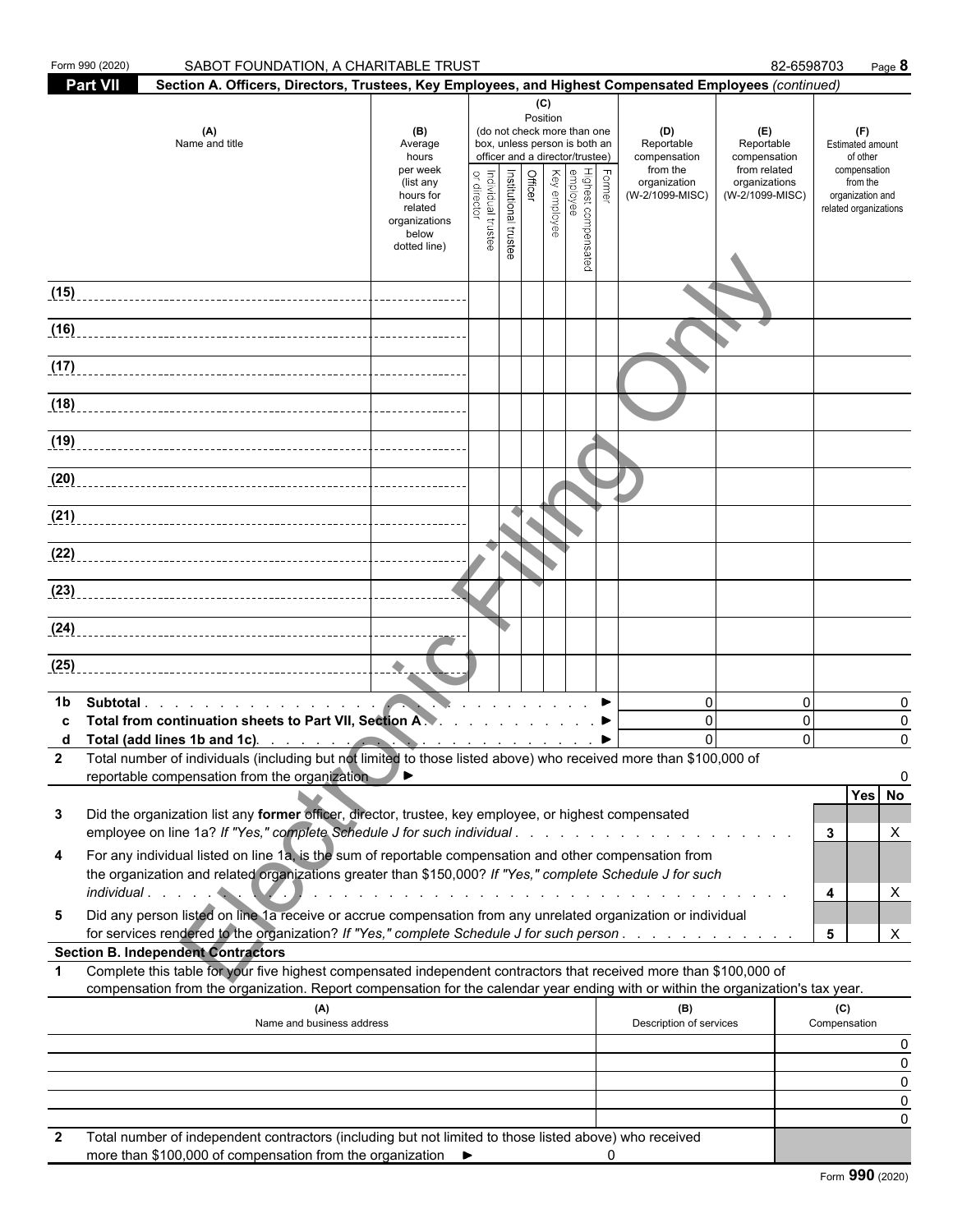|                                                                  | Form 990 (2020)  | SABOT FOUNDATION, A CHARITABLE TRUST                                                               |                            |                                              | 82-6598703                           | Page 9                                                        |
|------------------------------------------------------------------|------------------|----------------------------------------------------------------------------------------------------|----------------------------|----------------------------------------------|--------------------------------------|---------------------------------------------------------------|
|                                                                  | <b>Part VIII</b> | <b>Statement of Revenue</b>                                                                        |                            |                                              |                                      |                                                               |
|                                                                  |                  | Check if Schedule O contains a response or note to any line in this Part VIII.                     |                            |                                              |                                      |                                                               |
|                                                                  |                  |                                                                                                    | (A)<br>Total revenue       | (B)<br>Related or exempt<br>function revenue | (C)<br>Unrelated<br>business revenue | (D)<br>Revenue excluded<br>from tax under<br>sections 512-514 |
|                                                                  | 1a               | 1a<br>Federated campaigns<br>∩                                                                     |                            |                                              |                                      |                                                               |
| <b>Contributions, Gifts, Grants</b><br>and Other Similar Amounts | b                | 1 <sub>b</sub><br>Membership dues                                                                  |                            |                                              |                                      |                                                               |
|                                                                  | c                | 1 <sub>c</sub><br>Fundraising events                                                               |                            |                                              |                                      |                                                               |
|                                                                  | d                | 1 <sub>d</sub><br>Related organizations                                                            |                            |                                              |                                      |                                                               |
|                                                                  | е                | 1e<br>Government grants (contributions)                                                            |                            |                                              |                                      |                                                               |
|                                                                  | f                | All other contributions, gifts, grants, and<br>similar amounts not included above<br>1f<br>142,955 |                            |                                              |                                      |                                                               |
|                                                                  |                  | g Noncash contributions included in                                                                |                            |                                              |                                      |                                                               |
|                                                                  |                  | $1g$ \$<br>lines $1a-1f$ .<br>13,960                                                               |                            |                                              |                                      |                                                               |
|                                                                  |                  | $\blacktriangleright$<br><b>h</b> Total. Add lines $1a-1f$                                         | 142,955                    |                                              |                                      |                                                               |
|                                                                  |                  | <b>Business Code</b>                                                                               |                            |                                              |                                      |                                                               |
| Program Service<br>Revenue                                       | 2a               |                                                                                                    | $\Omega$                   |                                              |                                      |                                                               |
|                                                                  | h                |                                                                                                    | $\Omega$                   |                                              |                                      |                                                               |
|                                                                  |                  |                                                                                                    | $\Omega$<br>$\overline{0}$ |                                              |                                      |                                                               |
|                                                                  |                  |                                                                                                    | $\overline{0}$             |                                              |                                      |                                                               |
|                                                                  |                  | All other program service revenue                                                                  | ΩI                         |                                              |                                      |                                                               |
|                                                                  | O                | $\blacktriangleright$<br>Total. Add lines 2a-2f.                                                   |                            |                                              |                                      |                                                               |
|                                                                  | 3                | Investment income (including dividends, interest, and                                              |                            |                                              |                                      |                                                               |
|                                                                  |                  | other similar amounts).                                                                            |                            |                                              |                                      |                                                               |
|                                                                  | 4                | $\blacklozenge_\blacktriangleright$<br>Income from investment of tax-exempt bond proceeds.         | $\Omega$                   |                                              |                                      |                                                               |
|                                                                  | 5                | Royalties <u>.</u><br>(i) Real<br>(ii) Personal                                                    | $\Omega$                   |                                              |                                      |                                                               |
|                                                                  |                  | Gross rents 6a                                                                                     |                            |                                              |                                      |                                                               |
|                                                                  | 6a               | 6b<br>Less: rental expenses.                                                                       |                            |                                              |                                      |                                                               |
|                                                                  |                  | 6c<br>Rental income or (loss)<br>$\Omega$                                                          |                            |                                              |                                      |                                                               |
|                                                                  |                  | Net rental income or (loss).<br>▶<br><b>Contract Contract</b>                                      | $\Omega$                   |                                              |                                      |                                                               |
|                                                                  | 7a               | (i) Securities<br>(ii) Other<br>Gross amount from                                                  |                            |                                              |                                      |                                                               |
|                                                                  |                  | sales of assets                                                                                    |                            |                                              |                                      |                                                               |
|                                                                  |                  | 7a<br>other than inventory<br>$\overline{0}$                                                       |                            |                                              |                                      |                                                               |
| enue                                                             | b                | Less: cost or other basis                                                                          |                            |                                              |                                      |                                                               |
|                                                                  |                  | 7b<br>and sales expenses<br>7c<br>$\overline{0}$                                                   |                            |                                              |                                      |                                                               |
|                                                                  | c                | Gain or (loss)<br>$\mathcal{L}$ and $\mathcal{L}$ and $\mathcal{L}$                                | $\Omega$                   |                                              |                                      |                                                               |
| Other Rev                                                        |                  | $\sim$ $\sim$<br>8a Gross income from fundraising                                                  |                            |                                              |                                      |                                                               |
|                                                                  |                  | events (not including \$<br><u>and</u> and                                                         |                            |                                              |                                      |                                                               |
|                                                                  |                  | of contributions reported on line 1c).                                                             |                            |                                              |                                      |                                                               |
|                                                                  |                  | See Part IV, line 18.<br>8а                                                                        |                            |                                              |                                      |                                                               |
|                                                                  |                  | 8 <sub>b</sub><br><b>b</b> Less: direct expenses<br>$\Omega$                                       |                            |                                              |                                      |                                                               |
|                                                                  |                  | Net income or (loss) from fundraising events                                                       | $\Omega$                   |                                              |                                      |                                                               |
|                                                                  |                  | 9a Gross income from gaming activities.<br>9a<br>$\Omega$                                          |                            |                                              |                                      |                                                               |
|                                                                  |                  | 9 <sub>b</sub><br>b Less: direct expenses<br>$\Omega$                                              |                            |                                              |                                      |                                                               |
|                                                                  | C.               | ▶<br>Net income or (loss) from gaming activities                                                   | $\Omega$                   |                                              |                                      |                                                               |
|                                                                  |                  | 10a Gross sales of inventory, less                                                                 |                            |                                              |                                      |                                                               |
|                                                                  |                  | returns and allowances<br>10a<br>118                                                               |                            |                                              |                                      |                                                               |
|                                                                  |                  | 10 <sub>b</sub><br>$\Omega$<br><b>b</b> Less: cost of goods sold                                   |                            |                                              |                                      |                                                               |
|                                                                  |                  | $\blacktriangleright$<br><b>c</b> Net income or (loss) from sales of inventory                     | 118                        |                                              |                                      |                                                               |
| Miscellaneous<br>Revenue                                         |                  | <b>Business Code</b>                                                                               |                            |                                              |                                      |                                                               |
|                                                                  | 11a              |                                                                                                    | $\Omega$                   |                                              |                                      |                                                               |
|                                                                  |                  |                                                                                                    | $\Omega$<br>$\Omega$       |                                              |                                      |                                                               |
|                                                                  | d                | All other revenue                                                                                  | $\Omega$                   |                                              |                                      |                                                               |
|                                                                  |                  |                                                                                                    | $\Omega$                   |                                              |                                      |                                                               |
|                                                                  | 12 <sup>12</sup> | $\blacktriangleright$<br>Total revenue. See instructions.                                          | 143,073                    | 0                                            | 0                                    |                                                               |
|                                                                  |                  |                                                                                                    |                            |                                              |                                      |                                                               |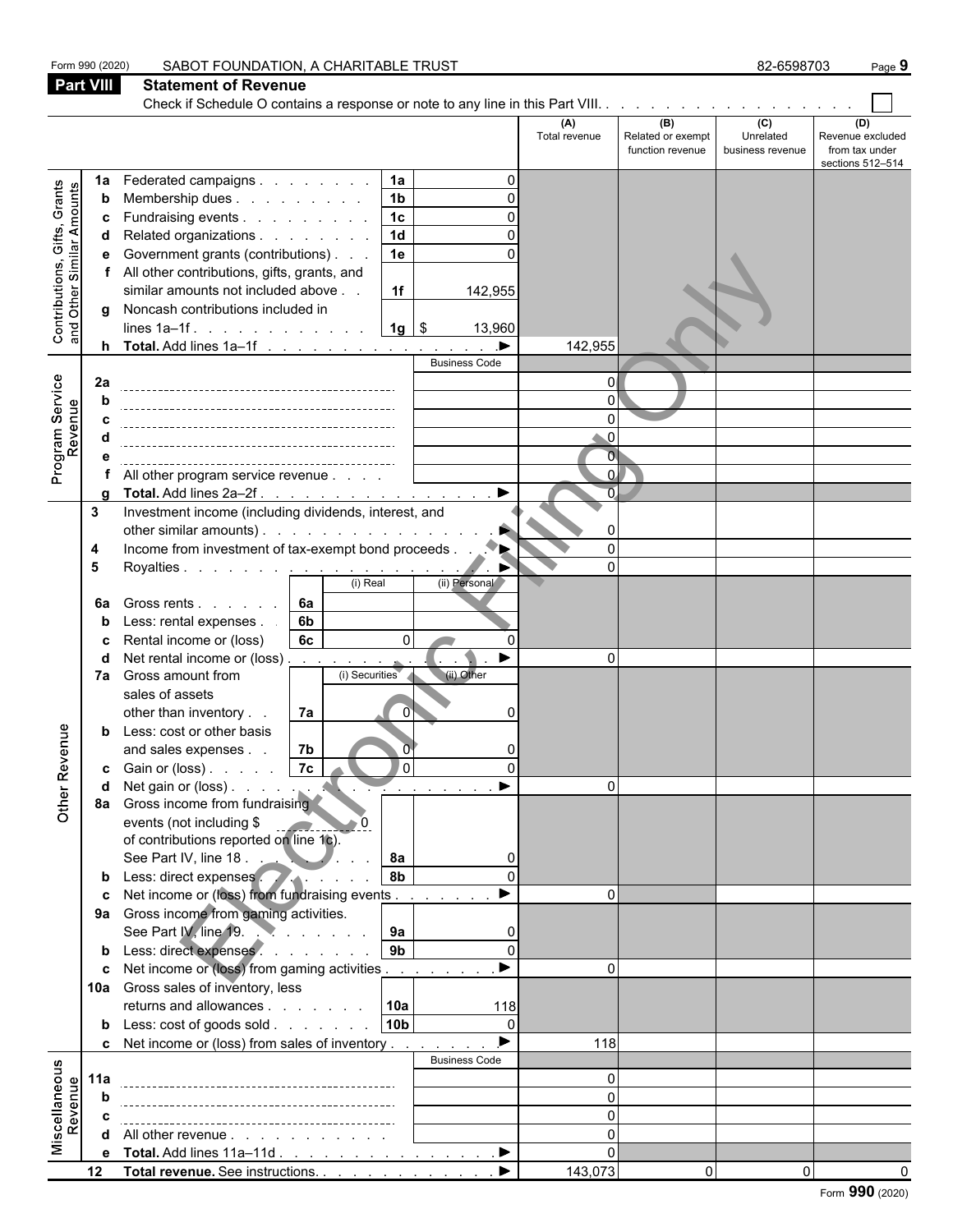## Form 990 (2020) SABOT FOUNDATION, A CHARITABLE TRUST **10.1 and 10.1 and 10.1 and 10.1 and 10.1 and 10.1 and 10**<br>Part IX Statement of Functional Expenses

| Part IX      | <b>Statement of Functional Expenses</b>                                                                                    |                         |                                    |                                           |                                |
|--------------|----------------------------------------------------------------------------------------------------------------------------|-------------------------|------------------------------------|-------------------------------------------|--------------------------------|
|              | Section 501(c)(3) and 501(c)(4) organizations must complete all columns. All other organizations must complete column (A). |                         |                                    |                                           |                                |
|              |                                                                                                                            |                         |                                    |                                           |                                |
|              | Do not include amounts reported on lines 6b, 7b,<br>8b, 9b, and 10b of Part VIII.                                          | (A)<br>Total expenses   | (B)<br>Program service<br>expenses | (C)<br>Management and<br>general expenses | (D)<br>Fundraising<br>expenses |
| 1            | Grants and other assistance to domestic organizations                                                                      |                         |                                    |                                           |                                |
|              | domestic governments. See Part IV, line 21                                                                                 | 4,675                   | 4,675                              |                                           |                                |
| $\mathbf{2}$ | Grants and other assistance to domestic                                                                                    |                         |                                    |                                           |                                |
|              | individuals. See Part IV, line 22                                                                                          | 68,282                  | 68,282                             |                                           |                                |
| 3            | Grants and other assistance to foreign                                                                                     |                         |                                    |                                           |                                |
|              | organizations, foreign governments, and foreign                                                                            |                         |                                    |                                           |                                |
|              | individuals. See Part IV, lines 15 and 16                                                                                  | 0                       |                                    |                                           |                                |
| 4            | Benefits paid to or for members                                                                                            | $\Omega$                |                                    |                                           |                                |
| 5            | Compensation of current officers, directors,                                                                               |                         |                                    |                                           |                                |
|              | trustees, and key employees                                                                                                | 0                       |                                    | $\Omega$                                  |                                |
| 6            | Compensation not included above to disqualified                                                                            |                         |                                    |                                           |                                |
|              | persons (as defined under section 4958(f)(1)) and                                                                          |                         |                                    |                                           |                                |
|              | persons described in section 4958(c)(3)(B)                                                                                 | 0                       |                                    |                                           |                                |
|              | Other salaries and wages                                                                                                   | $\Omega$                |                                    |                                           |                                |
| 8            | Pension plan accruals and contributions (include                                                                           |                         |                                    |                                           |                                |
|              | section $401(k)$ and $403(b)$ employer contributions).                                                                     | $\Omega$<br>$\mathbf 0$ |                                    |                                           |                                |
| 9            | Other employee benefits                                                                                                    |                         |                                    |                                           |                                |
| 10<br>11     | Payroll taxes<br>Fees for services (nonemployees):                                                                         |                         |                                    |                                           |                                |
| a            | Management.                                                                                                                |                         |                                    |                                           |                                |
| b            |                                                                                                                            | $\overline{0}$          |                                    |                                           |                                |
| C            |                                                                                                                            | $\mathbf{0}$            |                                    |                                           |                                |
| d            |                                                                                                                            | $\overline{0}$          |                                    |                                           |                                |
| е            | Professional fundraising services. See Part IV, line 17                                                                    | $\Omega$                |                                    |                                           |                                |
|              | Investment management fees                                                                                                 | $\Omega$                |                                    |                                           |                                |
|              | g Other. (If line 11g amount exceeds 10% of line 25, column                                                                |                         |                                    |                                           |                                |
|              | (A) amount, list line 11g expenses on Schedule O.)                                                                         | 4,730                   | 4,730                              | 0                                         |                                |
| 12           |                                                                                                                            | 12,550                  | 8,148                              | 1,652                                     | 2,750                          |
| 13           | Office expenses                                                                                                            | 3,914                   | 1,254                              | 2,660                                     |                                |
| 14           |                                                                                                                            | $\Omega$                |                                    |                                           |                                |
| 15           | Royalties                                                                                                                  | $\Omega$                |                                    |                                           |                                |
| 16           | Occupancy                                                                                                                  | 9,000                   | 9,000                              | $\Omega$                                  |                                |
| 17           |                                                                                                                            | 33,509                  | 33,001                             | 508                                       |                                |
| 18           | Payments of travel or entertainment expenses                                                                               |                         |                                    |                                           |                                |
|              | for any federal, state, or local public officials                                                                          | 0                       | $\Omega$                           |                                           |                                |
| 19           | Conferences, conventions, and meetings.                                                                                    | 5,504<br>0              |                                    | 5,504                                     |                                |
| 20<br>21     | Interest.                                                                                                                  | $\mathbf 0$             |                                    |                                           |                                |
| 22           | Depreciation, depletion, and amortization                                                                                  | $\mathbf{0}$            | ∩                                  | $\Omega$                                  |                                |
| 23           | Insurance $\ldots$ . $\ldots$ $\ldots$ $\ldots$ $\ldots$ $\ldots$                                                          | 535                     | 535                                | $\mathbf{0}$                              |                                |
| 24           | Other expenses. Itemize expenses not covered                                                                               |                         |                                    |                                           |                                |
|              | above (List miscellaneous expenses on line 24e. If                                                                         |                         |                                    |                                           |                                |
|              | line 24e amount exceeds 10% of line 25, column                                                                             |                         |                                    |                                           |                                |
|              | (A) amount, list line 24e expenses on Schedule O.)                                                                         |                         |                                    |                                           |                                |
| a            |                                                                                                                            |                         |                                    | $\Omega$                                  |                                |
| b            |                                                                                                                            |                         |                                    | $\Omega$                                  |                                |
|              |                                                                                                                            |                         |                                    | $\mathbf{0}$                              |                                |
| d            |                                                                                                                            | 0                       |                                    |                                           |                                |
| е            | All other expenses                                                                                                         | $\Omega$                |                                    |                                           |                                |
| 25           | Total functional expenses. Add lines 1 through 24e                                                                         | 142,699                 | 129,625                            | 10,324                                    | 2,750                          |
| 26           | Joint costs. Complete this line only if the                                                                                |                         |                                    |                                           |                                |
|              | organization reported in column (B) joint costs                                                                            |                         |                                    |                                           |                                |
|              | from a combined educational campaign and                                                                                   |                         |                                    |                                           |                                |
|              | fundraising solicitation. Check here $\blacktriangleright$     if                                                          |                         |                                    |                                           |                                |
|              | following SOP 98-2 (ASC 958-720)                                                                                           |                         |                                    |                                           |                                |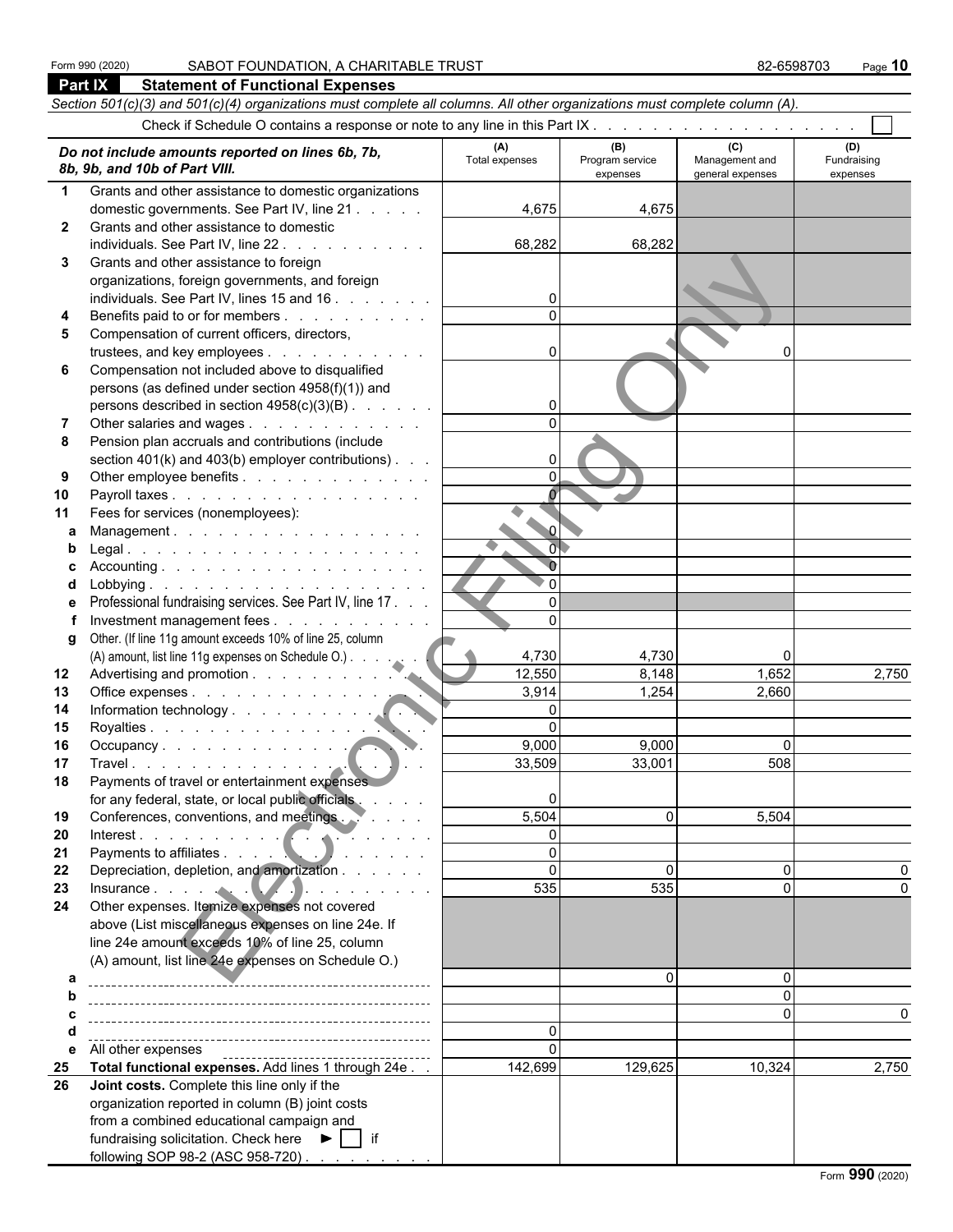| Form 990 (2020)             |                                | SABOT FOUNDATION, A CHARITABLE TRUST                                                             |                      |                         | 82-6598703<br>Page 11 |  |  |  |  |
|-----------------------------|--------------------------------|--------------------------------------------------------------------------------------------------|----------------------|-------------------------|-----------------------|--|--|--|--|
|                             | Part X<br><b>Balance Sheet</b> |                                                                                                  |                      |                         |                       |  |  |  |  |
|                             |                                |                                                                                                  |                      |                         |                       |  |  |  |  |
|                             |                                |                                                                                                  | (A)                  |                         | (B)                   |  |  |  |  |
|                             |                                |                                                                                                  | Beginning of year    |                         | End of year           |  |  |  |  |
|                             |                                |                                                                                                  | 1,107                | $\overline{\mathbf{1}}$ | 701                   |  |  |  |  |
|                             | $\mathbf{2}$                   | Savings and temporary cash investments                                                           | $\Omega$             | $\overline{2}$          |                       |  |  |  |  |
|                             | 3                              |                                                                                                  | $\Omega$             | $\mathbf{3}$            | 2,830                 |  |  |  |  |
|                             |                                |                                                                                                  | $\Omega$             | $\overline{\mathbf{4}}$ |                       |  |  |  |  |
|                             | 5                              | Loans and other receivables from any current or former officer, director,                        |                      |                         |                       |  |  |  |  |
|                             |                                | trustee, key employee, creator or founder, substantial contributor, or 35%                       |                      |                         |                       |  |  |  |  |
|                             |                                | controlled entity or family member of any of these persons                                       | $\Omega$             | $\bullet$               |                       |  |  |  |  |
|                             | 6                              | Loans and other receivables from other disqualified persons (as defined                          |                      |                         |                       |  |  |  |  |
|                             |                                | under section $4958(f)(1)$ , and persons described in section $4958(c)(3)(B)$                    |                      | 6                       |                       |  |  |  |  |
|                             |                                |                                                                                                  |                      | $\blacktriangledown$    |                       |  |  |  |  |
| Assets                      | 8                              |                                                                                                  |                      | 8                       |                       |  |  |  |  |
|                             | 9                              | Prepaid expenses and deferred charges                                                            | $\Omega$             | 9                       |                       |  |  |  |  |
|                             | 10a                            | Land, buildings, and equipment: cost or                                                          |                      |                         |                       |  |  |  |  |
|                             |                                | other basis. Complete Part VI of Schedule D<br> 10a <br>709                                      |                      |                         |                       |  |  |  |  |
|                             | b                              | 709<br>10 <sub>b</sub><br>Less: accumulated depreciation                                         |                      | $0$ 10c                 |                       |  |  |  |  |
|                             | 11                             | Investments—publicly traded securities                                                           | $\Omega$             | 11                      | $\Omega$              |  |  |  |  |
|                             | 12                             | Investments-other securities. See Part IV, line 11                                               | $\Omega$             | 12                      | $\Omega$              |  |  |  |  |
|                             | 13                             | Investments-program-related. See Part IV, line 11                                                | $\Omega$             | 13                      | $\Omega$              |  |  |  |  |
|                             | 14                             |                                                                                                  | $\Omega$             | 14                      | $\Omega$              |  |  |  |  |
|                             | 15                             | Other assets. See Part IV, line 11.<br>Total assets. Add lines 1 through 15 (must equal line 33) | $\Omega$             | 15                      | $\Omega$              |  |  |  |  |
|                             | 16                             |                                                                                                  | 1,107                | 16                      | 3,531                 |  |  |  |  |
|                             | 17                             | Accounts payable and accrued expenses.                                                           | $\Omega$             | 17                      | 2,050                 |  |  |  |  |
|                             | 18                             |                                                                                                  | $\Omega$<br>$\Omega$ | 18                      |                       |  |  |  |  |
|                             | 19                             |                                                                                                  | $\Omega$             | 19                      |                       |  |  |  |  |
|                             | 20                             | Escrow or custodial account liability. Complete Part IV of Schedule D                            | $\overline{0}$       | 20<br>21                |                       |  |  |  |  |
|                             | 21<br>22                       | Loans and other payables to any current or former officer, director,                             |                      |                         |                       |  |  |  |  |
| Liabilities                 |                                | trustee, key employee, creator or founder, substantial contributor, or 35%                       |                      |                         |                       |  |  |  |  |
|                             |                                | controlled entity or family member of any of these persons                                       | $\Omega$             | 22                      |                       |  |  |  |  |
|                             | 23                             | Secured mortgages and notes payable to unrelated third parties                                   | $\Omega$             | 23                      |                       |  |  |  |  |
|                             | 24                             | Unsecured notes and loans payable to unrelated third parties                                     | $\Omega$             | 24                      | $\Omega$              |  |  |  |  |
|                             | 25                             | Other liabilities (including federal income tax, payables to related third                       |                      |                         |                       |  |  |  |  |
|                             |                                | parties, and other liabilities not included on lines 17-24). Complete                            |                      |                         |                       |  |  |  |  |
|                             |                                |                                                                                                  | ΩI                   | 25                      | $\mathbf 0$           |  |  |  |  |
|                             | 26                             | Total liabilities. Add lines 17 through 25                                                       | ΩI                   | 26                      | 2,050                 |  |  |  |  |
|                             |                                | Organizations that follow FASB ASC 958, check here ▶ │ │                                         |                      |                         |                       |  |  |  |  |
|                             |                                | and complete lines 27, 28, 32, and 33.                                                           |                      |                         |                       |  |  |  |  |
| 27                          |                                |                                                                                                  | $\Omega$             | 27                      |                       |  |  |  |  |
| Net Assets or Fund Balances | 28                             |                                                                                                  | ΩI                   | 28                      |                       |  |  |  |  |
|                             |                                | Organizations that do not follow FASB ASC 958, check here $\blacktriangleright$ $ \times $       |                      |                         |                       |  |  |  |  |
|                             |                                | and complete lines 29 through 33.                                                                |                      |                         |                       |  |  |  |  |
|                             | 29                             | Capital stock or trust principal, or current funds                                               | ΩI                   | 29                      |                       |  |  |  |  |
|                             | 30                             | Paid-in or capital surplus, or land, building, or equipment fund                                 | $\Omega$             | 30                      |                       |  |  |  |  |
|                             | 31                             | Retained earnings, endowment, accumulated income, or other funds                                 | $1,107$ 31           |                         | 1,481                 |  |  |  |  |
|                             | 32                             |                                                                                                  | $1,107$ 32           |                         | 1,481                 |  |  |  |  |
|                             | 33                             | Total liabilities and net assets/fund balances                                                   | $1,107$ 33           |                         | 3,531                 |  |  |  |  |
|                             |                                |                                                                                                  |                      |                         | Form 990 (2020)       |  |  |  |  |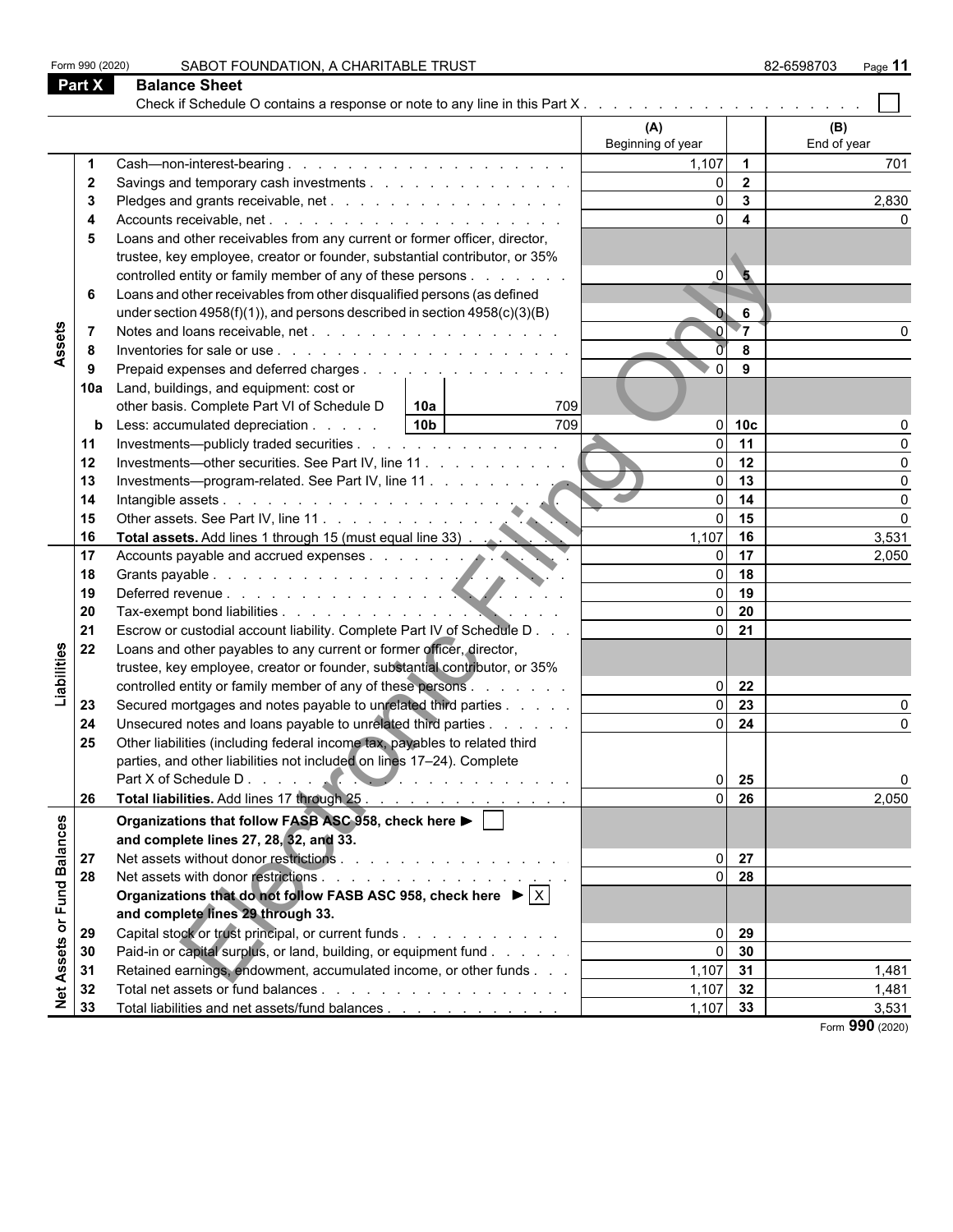|                | SABOT FOUNDATION, A CHARITABLE TRUST<br>Form 990 (2020)                                                                                                                                                                    |                     | 82-6598703 Page 12 |                 |
|----------------|----------------------------------------------------------------------------------------------------------------------------------------------------------------------------------------------------------------------------|---------------------|--------------------|-----------------|
| <b>Part XI</b> | <b>Reconciliation of Net Assets</b>                                                                                                                                                                                        |                     |                    |                 |
|                | Check if Schedule O contains a response or note to any line in this Part XI                                                                                                                                                |                     |                    |                 |
|                |                                                                                                                                                                                                                            | $\mathbf 1$         |                    | 143,073         |
|                |                                                                                                                                                                                                                            | $\overline{2}$      |                    | 142,699         |
| 3              |                                                                                                                                                                                                                            | $\mathbf{3}$        |                    | 374             |
|                | Net assets or fund balances at beginning of year (must equal Part X, line 32, column (A))                                                                                                                                  | $\overline{4}$      |                    | 1,107           |
| -5             |                                                                                                                                                                                                                            | $5\phantom{.0}$     |                    |                 |
|                |                                                                                                                                                                                                                            | 6<br>$\overline{7}$ |                    |                 |
| 8              |                                                                                                                                                                                                                            | 8                   |                    |                 |
|                |                                                                                                                                                                                                                            | $\overline{9}$      |                    |                 |
| 10             | Net assets or fund balances at end of year. Combine lines 3 through 9 (must equal Part X, line 32,                                                                                                                         |                     |                    |                 |
|                |                                                                                                                                                                                                                            | 10                  |                    | 1,481           |
|                | Part XII Financial Statements and Reporting                                                                                                                                                                                |                     |                    |                 |
|                | Check if Schedule O contains a response or note to any line in this Part XII.<br>the contract of the con-                                                                                                                  |                     |                    |                 |
|                |                                                                                                                                                                                                                            |                     |                    | Yes No          |
|                | X Cash<br>Accounting method used to prepare the Form 990:<br><b>Other</b><br>Accrual                                                                                                                                       |                     |                    |                 |
|                | If the organization changed its method of accounting from a prior year or checked "Other," explain in                                                                                                                      |                     |                    |                 |
|                | Schedule O.                                                                                                                                                                                                                |                     |                    |                 |
| 2a             | Were the organization's financial statements compiled or reviewed by an independent accountant?.                                                                                                                           |                     | 2a                 | $\times$        |
|                | If "Yes," check a box below to indicate whether the financial statements for the year were compiled or<br>reviewed on a separate basis, consolidated basis, or both:                                                       |                     |                    |                 |
|                |                                                                                                                                                                                                                            |                     |                    |                 |
|                | X Separate basis<br>Consolidated basis<br>Both consolidated and separate basis                                                                                                                                             |                     |                    |                 |
|                | Were the organization's financial statements audited by an independent accountant?<br>and the company of the company of                                                                                                    |                     | 2b                 | $\times$        |
|                | If "Yes," check a box below to indicate whether the financial statements for the year were audited on a<br>separate basis, consolidated basis, or both:                                                                    |                     |                    |                 |
|                |                                                                                                                                                                                                                            |                     |                    |                 |
|                | X Separate basis<br>Consolidated basis<br>Both consolidated and separate basis                                                                                                                                             |                     |                    |                 |
|                | If "Yes" to line 2a or 2b, does the organization have a committee that assumes responsibility for oversight of                                                                                                             |                     |                    |                 |
|                | the audit, review, or compilation of its financial statements and selection of an independent accountant?<br>If the organization changed either its oversight process or selection process during the tax year, explain on |                     | 2c                 | X               |
|                | Schedule O.                                                                                                                                                                                                                |                     |                    |                 |
|                | 3a  As a result of a federal award, was the organization required to undergo an audit or audits as set forth in                                                                                                            |                     |                    |                 |
|                | the Single Audit Act and OMB Circular A-133?.                                                                                                                                                                              |                     | За                 | X               |
|                | If "Yes," did the organization undergo the required audit or audits? If the organization did not undergo the                                                                                                               |                     |                    |                 |
|                | required audit or audits, explain why on Schedule O and describe any steps taken to undergo such audits                                                                                                                    |                     | 3 <sub>b</sub>     |                 |
|                |                                                                                                                                                                                                                            |                     |                    | Form 990 (2020) |
|                |                                                                                                                                                                                                                            |                     |                    |                 |
|                |                                                                                                                                                                                                                            |                     |                    |                 |
|                |                                                                                                                                                                                                                            |                     |                    |                 |
|                |                                                                                                                                                                                                                            |                     |                    |                 |
|                |                                                                                                                                                                                                                            |                     |                    |                 |
|                | $rac{1}{8}$                                                                                                                                                                                                                |                     |                    |                 |
|                |                                                                                                                                                                                                                            |                     |                    |                 |
|                |                                                                                                                                                                                                                            |                     |                    |                 |
|                |                                                                                                                                                                                                                            |                     |                    |                 |
|                |                                                                                                                                                                                                                            |                     |                    |                 |
|                |                                                                                                                                                                                                                            |                     |                    |                 |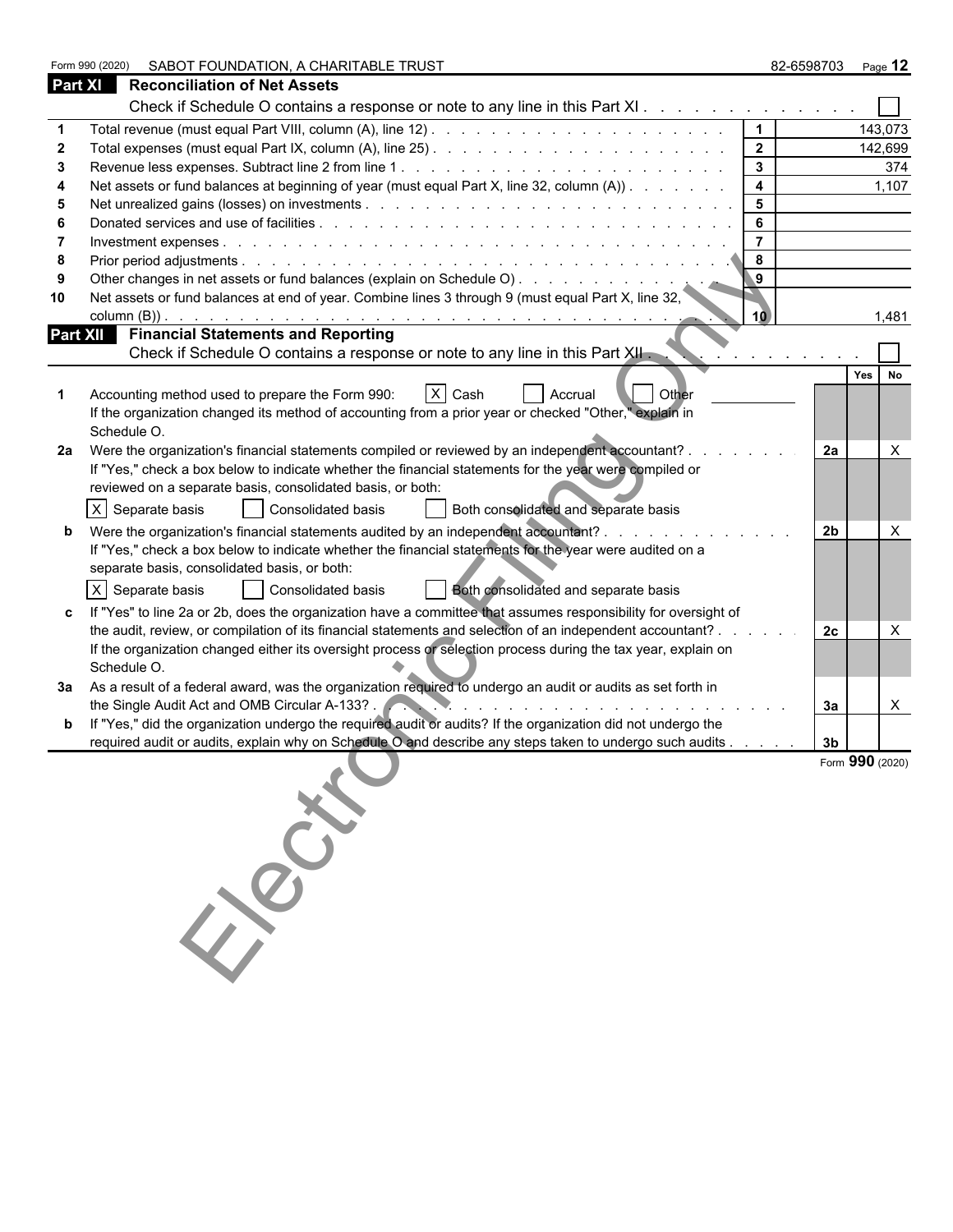| <b>SCHEDULE A</b> |  |
|-------------------|--|
|-------------------|--|

Department of the Treasury

I

### **(Form 990 or 990-EZ)**

# **Public Charity Status and Public Support**<br>te if the organization is a section 501(c)(3) organization or a section 4947(a)(1) nonexempt charitable trust.

Complete if the organization is a section 501(c)(3) organization or a section 4947(a)(1) nonexempt charitable trust.<br> **2020** Attach to Form 990 or Form 990-EZ.

▶ Attach to Form 990 or Form 990-EZ.

|              |                 | Internal Revenue Service                                                                                                                                                                        |                                               |                                                                                      | ► Go to www.irs.gov/Form990 for instructions and the latest information.                                                                                                                                                                                                                                                                                                                                                                                                                        |     |                                                                                                                 |                                       | <b>Inspection</b>                   |  |
|--------------|-----------------|-------------------------------------------------------------------------------------------------------------------------------------------------------------------------------------------------|-----------------------------------------------|--------------------------------------------------------------------------------------|-------------------------------------------------------------------------------------------------------------------------------------------------------------------------------------------------------------------------------------------------------------------------------------------------------------------------------------------------------------------------------------------------------------------------------------------------------------------------------------------------|-----|-----------------------------------------------------------------------------------------------------------------|---------------------------------------|-------------------------------------|--|
|              |                 | Name of the organization                                                                                                                                                                        |                                               |                                                                                      |                                                                                                                                                                                                                                                                                                                                                                                                                                                                                                 |     |                                                                                                                 | <b>Employer identification number</b> |                                     |  |
|              |                 |                                                                                                                                                                                                 | SABOT FOUNDATION, A CHARITABLE TRUST          |                                                                                      |                                                                                                                                                                                                                                                                                                                                                                                                                                                                                                 |     |                                                                                                                 | 82-6598703                            |                                     |  |
| Part I       |                 |                                                                                                                                                                                                 |                                               |                                                                                      | Reason for Public Charity Status. (All organizations must complete this part.) See instructions.                                                                                                                                                                                                                                                                                                                                                                                                |     |                                                                                                                 |                                       |                                     |  |
|              |                 | The organization is not a private foundation because it is: (For lines 1 through 12, check only one box.)                                                                                       |                                               |                                                                                      |                                                                                                                                                                                                                                                                                                                                                                                                                                                                                                 |     |                                                                                                                 |                                       |                                     |  |
| 1            |                 | A church, convention of churches, or association of churches described in section 170(b)(1)(A)(i).<br>A school described in section 170(b)(1)(A)(ii). (Attach Schedule E (Form 990 or 990-EZ).) |                                               |                                                                                      |                                                                                                                                                                                                                                                                                                                                                                                                                                                                                                 |     |                                                                                                                 |                                       |                                     |  |
| $\mathbf{2}$ |                 |                                                                                                                                                                                                 |                                               |                                                                                      |                                                                                                                                                                                                                                                                                                                                                                                                                                                                                                 |     |                                                                                                                 |                                       |                                     |  |
| 3            |                 |                                                                                                                                                                                                 |                                               |                                                                                      | A hospital or a cooperative hospital service organization described in section 170(b)(1)(A)(iii).                                                                                                                                                                                                                                                                                                                                                                                               |     |                                                                                                                 |                                       |                                     |  |
|              |                 |                                                                                                                                                                                                 | hospital's name, city, and state:             |                                                                                      | A medical research organization operated in conjunction with a hospital described in section 170(b)(1)(A)(iii). Enter the                                                                                                                                                                                                                                                                                                                                                                       |     |                                                                                                                 |                                       |                                     |  |
| 5            |                 |                                                                                                                                                                                                 |                                               |                                                                                      | An organization operated for the benefit of a college or university owned or operated by a governmental unit described in                                                                                                                                                                                                                                                                                                                                                                       |     |                                                                                                                 |                                       |                                     |  |
|              |                 |                                                                                                                                                                                                 | section 170(b)(1)(A)(iv). (Complete Part II.) |                                                                                      |                                                                                                                                                                                                                                                                                                                                                                                                                                                                                                 |     |                                                                                                                 |                                       |                                     |  |
| 6            |                 |                                                                                                                                                                                                 |                                               |                                                                                      | A federal, state, or local government or governmental unit described in section 170(b)(1)(A)(v).                                                                                                                                                                                                                                                                                                                                                                                                |     |                                                                                                                 |                                       |                                     |  |
| 7            | $\vert x \vert$ |                                                                                                                                                                                                 |                                               | described in section 170(b)(1)(A)(vi). (Complete Part II.)                           | An organization that normally receives a substantial part of its support from a governmental unit or from the general public                                                                                                                                                                                                                                                                                                                                                                    |     |                                                                                                                 |                                       |                                     |  |
| 8            |                 |                                                                                                                                                                                                 |                                               |                                                                                      | A community trust described in section 170(b)(1)(A)(vi). (Complete Part II.)                                                                                                                                                                                                                                                                                                                                                                                                                    |     |                                                                                                                 |                                       |                                     |  |
| 9            |                 | university:                                                                                                                                                                                     |                                               |                                                                                      | An agricultural research organization described in section 170(b)(1)(A)(ix) operated in conjunction with a land-grant college<br>or university or a non-land-grant college of agriculture (see instructions). Enter the name, city, and state of the college or                                                                                                                                                                                                                                 |     |                                                                                                                 |                                       |                                     |  |
| 10           |                 |                                                                                                                                                                                                 |                                               |                                                                                      | dinversity.<br>An organization that normally receives: (1) more than 33 1/3% of its support from contributions, membership fees, and gross<br>receipts from activities related to its exempt functions—subject to certain exceptions, and (2) no more than 33 1/3% of its<br>support from gross investment income and unrelated business taxable income (less section 511 tax) from businesses<br>acquired by the organization after June 30, 1975. See section 509(a)(2). (Complete Part III.) |     |                                                                                                                 |                                       |                                     |  |
| 11           |                 |                                                                                                                                                                                                 |                                               |                                                                                      | An organization organized and operated exclusively to test for public safety. See section 509(a)(4).                                                                                                                                                                                                                                                                                                                                                                                            |     |                                                                                                                 |                                       |                                     |  |
| 12           |                 |                                                                                                                                                                                                 |                                               |                                                                                      | An organization organized and operated exclusively for the benefit of, to perform the functions of, or to carry out the purposes                                                                                                                                                                                                                                                                                                                                                                |     |                                                                                                                 |                                       |                                     |  |
|              |                 |                                                                                                                                                                                                 |                                               |                                                                                      | of one or more publicly supported organizations described in section 509(a)(1) or section 509(a)(2). See section 509(a)(3).<br>Check the box in lines 12a through 12d that describes the type of supporting organization and complete lines 12e, 12f, and 12g.                                                                                                                                                                                                                                  |     |                                                                                                                 |                                       |                                     |  |
| а            |                 |                                                                                                                                                                                                 |                                               |                                                                                      | Type I. A supporting organization operated, supervised, or controlled by its supported organization(s), typically by giving                                                                                                                                                                                                                                                                                                                                                                     |     |                                                                                                                 |                                       |                                     |  |
|              |                 |                                                                                                                                                                                                 |                                               | organization. You must complete Part IV, Sections A and B.                           | the supported organization(s) the power to regularly appoint or elect a majority of the directors or trustees of the supporting                                                                                                                                                                                                                                                                                                                                                                 |     |                                                                                                                 |                                       |                                     |  |
| b            |                 |                                                                                                                                                                                                 |                                               |                                                                                      | Type II. A supporting organization supervised or controlled in connection with its supported organization(s), by having<br>control or management of the supporting organization vested in the same persons that control or manage the supported                                                                                                                                                                                                                                                 |     |                                                                                                                 |                                       |                                     |  |
|              |                 |                                                                                                                                                                                                 |                                               | organization(s). You must complete Part IV, Sections A and C.                        |                                                                                                                                                                                                                                                                                                                                                                                                                                                                                                 |     |                                                                                                                 |                                       |                                     |  |
| c            |                 |                                                                                                                                                                                                 |                                               |                                                                                      | Type III functionally integrated. A supporting organization operated in connection with, and functionally integrated with,<br>its supported organization(s) (see instructions). You must complete Part IV, Sections A, D, and E.                                                                                                                                                                                                                                                                |     |                                                                                                                 |                                       |                                     |  |
| d            |                 |                                                                                                                                                                                                 |                                               |                                                                                      | Type III non-functionally integrated. A supporting organization operated in connection with its supported organization(s)<br>that is not functionally integrated. The organization generally must satisfy a distribution requirement and an attentiveness                                                                                                                                                                                                                                       |     |                                                                                                                 |                                       |                                     |  |
|              |                 |                                                                                                                                                                                                 |                                               |                                                                                      | requirement (see instructions). You must complete Part IV, Sections A and D, and Part V.<br>Check this box if the organization received a written determination from the IRS that it is a Type I, Type II, Type III                                                                                                                                                                                                                                                                             |     |                                                                                                                 |                                       |                                     |  |
|              |                 |                                                                                                                                                                                                 |                                               |                                                                                      | functionally integrated, or Type III non-functionally integrated supporting organization.                                                                                                                                                                                                                                                                                                                                                                                                       |     |                                                                                                                 |                                       |                                     |  |
|              |                 |                                                                                                                                                                                                 |                                               | Enter the number of supported organizations                                          |                                                                                                                                                                                                                                                                                                                                                                                                                                                                                                 |     | the contract of the contract of the contract of the contract of the contract of the contract of the contract of |                                       | $\mathbf 0$                         |  |
| a            |                 | (i) Name of supported organization                                                                                                                                                              |                                               | Provide the following information about the supported organization(s).<br>$(ii)$ EIN | (iii) Type of organization                                                                                                                                                                                                                                                                                                                                                                                                                                                                      |     | (iv) Is the organization                                                                                        | (v) Amount of monetary                | (vi) Amount of                      |  |
|              |                 |                                                                                                                                                                                                 |                                               |                                                                                      | (described on lines 1-10<br>above (see instructions))                                                                                                                                                                                                                                                                                                                                                                                                                                           |     | listed in your governing<br>document?                                                                           | support (see<br>instructions)         | other support (see<br>instructions) |  |
|              |                 |                                                                                                                                                                                                 |                                               |                                                                                      |                                                                                                                                                                                                                                                                                                                                                                                                                                                                                                 | Yes | No                                                                                                              |                                       |                                     |  |
| (A)          |                 |                                                                                                                                                                                                 |                                               |                                                                                      |                                                                                                                                                                                                                                                                                                                                                                                                                                                                                                 |     |                                                                                                                 |                                       |                                     |  |
| (B)          |                 |                                                                                                                                                                                                 |                                               |                                                                                      |                                                                                                                                                                                                                                                                                                                                                                                                                                                                                                 |     |                                                                                                                 |                                       |                                     |  |
|              |                 |                                                                                                                                                                                                 |                                               |                                                                                      |                                                                                                                                                                                                                                                                                                                                                                                                                                                                                                 |     |                                                                                                                 |                                       |                                     |  |
| (C)          |                 |                                                                                                                                                                                                 |                                               |                                                                                      |                                                                                                                                                                                                                                                                                                                                                                                                                                                                                                 |     |                                                                                                                 |                                       |                                     |  |
| (D)          |                 |                                                                                                                                                                                                 |                                               |                                                                                      |                                                                                                                                                                                                                                                                                                                                                                                                                                                                                                 |     |                                                                                                                 |                                       |                                     |  |
| (E)          |                 |                                                                                                                                                                                                 |                                               |                                                                                      |                                                                                                                                                                                                                                                                                                                                                                                                                                                                                                 |     |                                                                                                                 |                                       |                                     |  |
|              |                 |                                                                                                                                                                                                 |                                               |                                                                                      |                                                                                                                                                                                                                                                                                                                                                                                                                                                                                                 |     |                                                                                                                 |                                       |                                     |  |

**Total** 0 0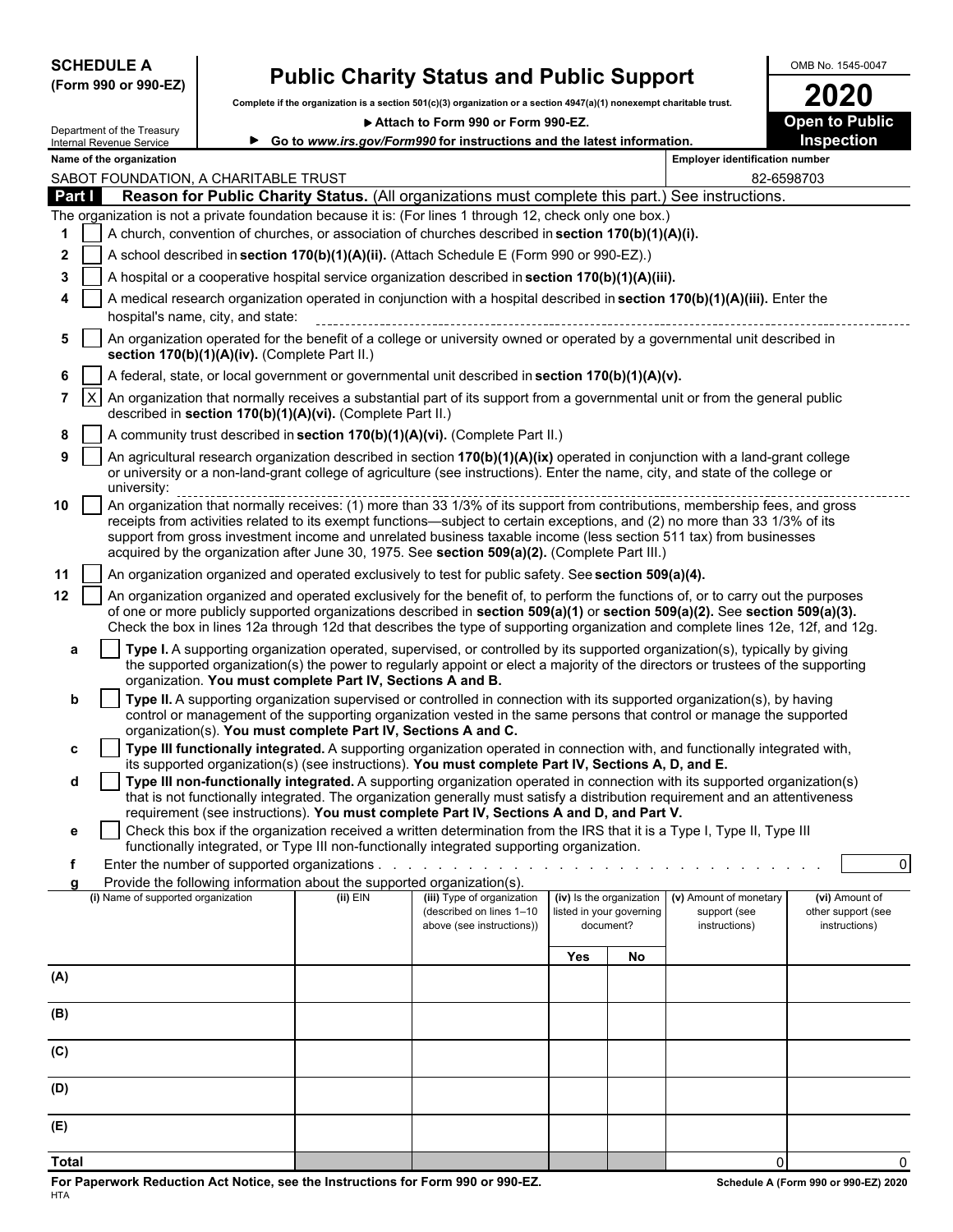| (Complete only if you checked the box on line 5, 7, or 8 of Part I or if the organization failed to qualify under<br>Part III. If the organization fails to qualify under the tests listed below, please complete Part III.)                                                                                                                                                |          |          |            |            |          |              |
|-----------------------------------------------------------------------------------------------------------------------------------------------------------------------------------------------------------------------------------------------------------------------------------------------------------------------------------------------------------------------------|----------|----------|------------|------------|----------|--------------|
| <b>Section A. Public Support</b>                                                                                                                                                                                                                                                                                                                                            |          |          |            |            |          |              |
| Calendar year (or fiscal year beginning in)<br>▶                                                                                                                                                                                                                                                                                                                            | (a) 2016 | (b) 2017 | $(c)$ 2018 | $(d)$ 2019 | (e) 2020 | (f) Total    |
| Gifts, grants, contributions, and<br>1                                                                                                                                                                                                                                                                                                                                      |          |          |            |            |          |              |
| membership fees received. (Do not<br>include any "unusual grants.")                                                                                                                                                                                                                                                                                                         |          |          |            |            |          |              |
| Tax revenues levied for the<br>$\mathbf{2}$                                                                                                                                                                                                                                                                                                                                 |          | 333,246  | 322,173    | 190,105    | 142,955  | 988,479      |
| organization's benefit and either paid                                                                                                                                                                                                                                                                                                                                      |          |          |            |            |          |              |
| to or expended on its behalf                                                                                                                                                                                                                                                                                                                                                |          |          |            |            |          | 0            |
| The value of services or facilities<br>3                                                                                                                                                                                                                                                                                                                                    |          |          |            |            |          |              |
| furnished by a governmental unit to the                                                                                                                                                                                                                                                                                                                                     |          |          |            |            |          |              |
| organization without charge                                                                                                                                                                                                                                                                                                                                                 |          |          |            |            |          | 0            |
| <b>Total.</b> Add lines 1 through 3                                                                                                                                                                                                                                                                                                                                         | $\Omega$ | 333,246  | 322,173    | 190,105    | 142,955  | 988,479      |
| The portion of total contributions by<br>5                                                                                                                                                                                                                                                                                                                                  |          |          |            |            |          |              |
| each person (other than a                                                                                                                                                                                                                                                                                                                                                   |          |          |            |            |          |              |
| governmental unit or publicly                                                                                                                                                                                                                                                                                                                                               |          |          |            |            |          |              |
| supported organization) included on                                                                                                                                                                                                                                                                                                                                         |          |          |            |            |          |              |
| line 1 that exceeds 2% of the amount                                                                                                                                                                                                                                                                                                                                        |          |          |            |            |          |              |
| shown on line 11, column $(f)$ .                                                                                                                                                                                                                                                                                                                                            |          |          |            |            |          | 817,471      |
| Public support. Subtract line 5 from line 4<br>6<br><b>Section B. Total Support</b>                                                                                                                                                                                                                                                                                         |          |          |            |            |          | 171,008      |
| Calendar year (or fiscal year beginning in)<br>▶                                                                                                                                                                                                                                                                                                                            | (a) 2016 | (b) 2017 | $(c)$ 2018 | $(d)$ 2019 | (e) 2020 | (f) Total    |
| Amounts from line 4.                                                                                                                                                                                                                                                                                                                                                        | $\Omega$ | 333,246  | 322,173    | 190,105    | 142,955  | 988,479      |
| 8<br>Gross income from interest, dividends,                                                                                                                                                                                                                                                                                                                                 |          |          |            |            |          |              |
| payments received on securities loans,                                                                                                                                                                                                                                                                                                                                      |          |          |            |            |          |              |
| rents, royalties, and income from                                                                                                                                                                                                                                                                                                                                           |          |          |            |            |          |              |
|                                                                                                                                                                                                                                                                                                                                                                             |          |          |            |            |          | 0            |
| 9<br>Net income from unrelated business                                                                                                                                                                                                                                                                                                                                     |          |          |            |            |          |              |
| activities, whether or not the business is                                                                                                                                                                                                                                                                                                                                  |          |          |            |            |          |              |
| regularly carried on                                                                                                                                                                                                                                                                                                                                                        |          |          |            |            |          | 0            |
| Other income. Do not include gain or<br>10                                                                                                                                                                                                                                                                                                                                  |          |          |            |            |          |              |
| loss from the sale of capital assets<br>(Explain in Part VI.)                                                                                                                                                                                                                                                                                                               |          |          |            |            |          |              |
| 11<br>Total support. Add lines 7 through 10.                                                                                                                                                                                                                                                                                                                                |          |          |            |            |          | 0<br>988,479 |
| 12                                                                                                                                                                                                                                                                                                                                                                          |          |          |            |            | 12       |              |
| First 5 years. If the Form 990 is for the organization's first, second, third, fourth, or fifth tax year as a section 501(c)(3)<br>13                                                                                                                                                                                                                                       |          |          |            |            |          |              |
|                                                                                                                                                                                                                                                                                                                                                                             |          |          |            |            |          |              |
| <b>Section C. Computation of Public Support Percentage</b>                                                                                                                                                                                                                                                                                                                  |          |          |            |            |          |              |
| Public support percentage for 2020 (line 6, column (f), divided by line 11, column (f)).<br>14                                                                                                                                                                                                                                                                              |          |          |            |            | 14       | 0.00%        |
| 15                                                                                                                                                                                                                                                                                                                                                                          |          |          |            |            | 15       | 0.00%        |
| 16a 33 1/3% support test-2020. If the organization did not check the box on line 13, and line 14 is 33 1/3% or more, check this box                                                                                                                                                                                                                                         |          |          |            |            |          |              |
|                                                                                                                                                                                                                                                                                                                                                                             |          |          |            |            |          |              |
| <b>b</b> 33 1/3% support test-2019. If the organization did not check a box on line 13 or 16a, and line 15 is 33 1/3% or more, check this                                                                                                                                                                                                                                   |          |          |            |            |          |              |
| 17a 10%-facts-and-circumstances test-2020. If the organization did not check a box on line 13, 16a, or 16b, and line 14<br>10% or more, and if the organization meets the facts-and-circumstances test, check this box and stop here. Explain in<br>Part VI how the organization meets the facts-and-circumstances test. The organization qualifies as a publicly supported |          |          |            |            |          |              |
| <b>b 10%-facts-and-circumstances test-2019.</b> If the organization did not check a box on line 13, 16a, 16b, or 17a, and line                                                                                                                                                                                                                                              |          |          |            |            |          |              |
| 15 is 10% or more, and if the organization meets the facts-and-circumstances test, check this box and stop here. Explain<br>in Part VI how the organization meets the facts-and-circumstances test. The organization qualifies as a publicly supported                                                                                                                      |          |          |            |            |          |              |
| Private foundation. If the organization did not check a box on line 13, 16a, 16b, 17a, or 17b, check this box and see<br>18                                                                                                                                                                                                                                                 |          |          |            |            |          |              |
|                                                                                                                                                                                                                                                                                                                                                                             |          |          |            |            |          |              |

Schedule A (Form 990 or 990-EZ) 2020 SABOT FOUNDATION, A CHARITABLE TRUST 82-6598703 B2-6598703 Page 2<br>**Part II** Support Schedule for Organizations Described in Sections 170(b)(1)(A)(iv) and 170(b)(1)(A)(vi) **Part II Support Schedule for Organizations Described in Sections 170(b)(1)(A)(iv) and 170(b)(1)(A)(vi)**

|  |  | Schedule A (Form 990 or 990-EZ) 2020 |  |
|--|--|--------------------------------------|--|
|  |  |                                      |  |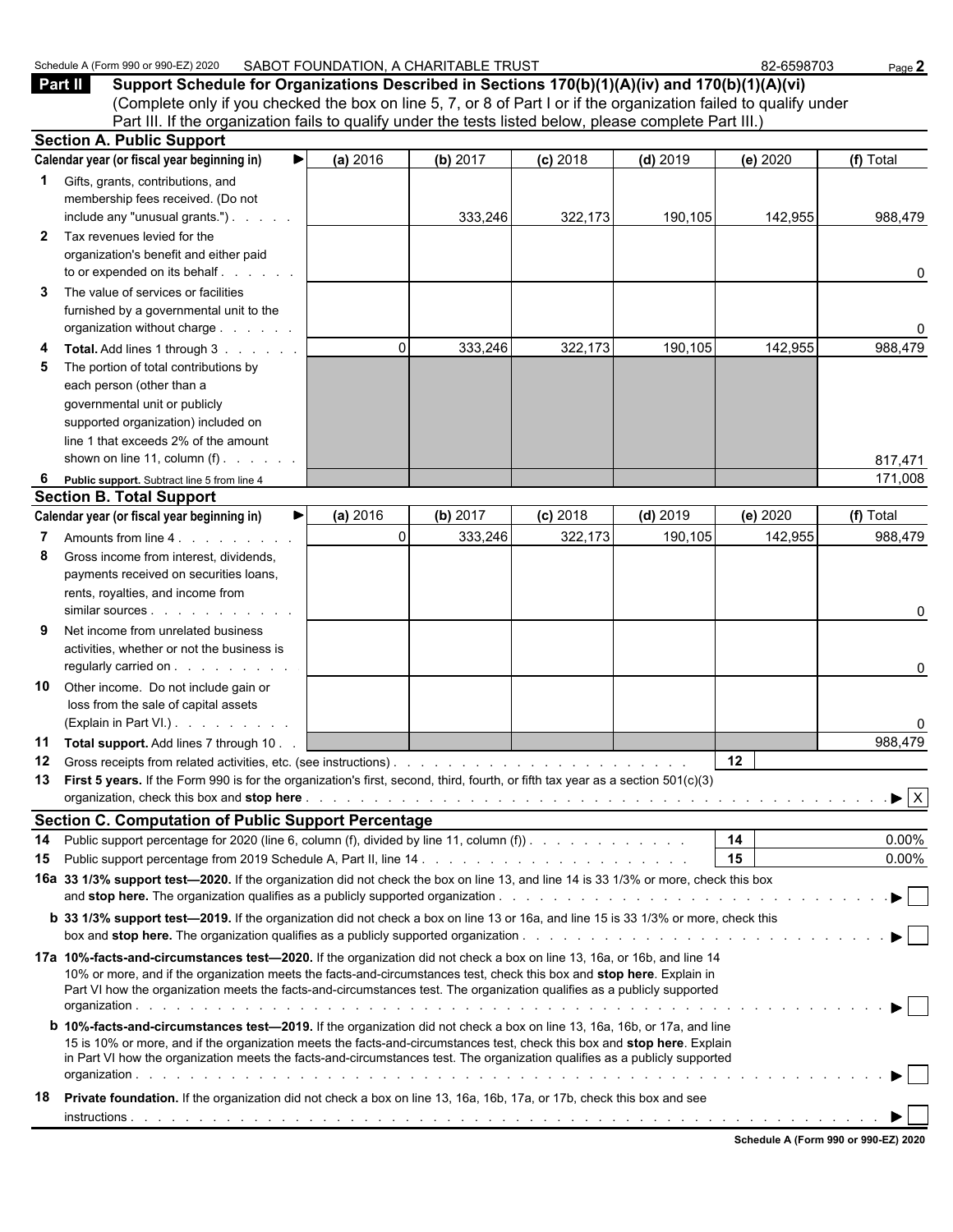## Schedule A (Form 990 or 990-EZ) 2020 SABOT FOUNDATION, A CHARITABLE TRUST 82-6598703 Page 3<br>**Part III** Support Schedule for Organizations Described in Section 509(a)(2)

**Support Schedule for Organizations Described in Section 509(a)(2)** (Complete only if you checked the box on line 10 of Part I or if the organization failed to qualify under Part II. If the organization fails to qualify under the tests listed below, please complete Part II.)

|             | <b>Section A. Public Support</b>                                                                                                       |                      |                      |                        |                        |                      |                         |
|-------------|----------------------------------------------------------------------------------------------------------------------------------------|----------------------|----------------------|------------------------|------------------------|----------------------|-------------------------|
|             | Calendar year (or fiscal year beginning in)<br>▶                                                                                       | (a) 2016             | (b) 2017             | $(c)$ 2018             | $(d)$ 2019             | (e) 2020             | (f) Total               |
| $\mathbf 1$ | Gifts, grants, contributions, and membership fees                                                                                      |                      |                      |                        |                        |                      |                         |
|             | received. (Do not include any "unusual grants.")                                                                                       |                      |                      |                        |                        |                      | 0                       |
| 2           | Gross receipts from admissions, merchandise<br>sold or services performed, or facilities                                               |                      |                      |                        |                        |                      |                         |
|             | furnished in any activity that is related to the<br>organization's tax-exempt purpose<br>and a state                                   |                      |                      |                        |                        |                      | 0                       |
| 3           | Gross receipts from activities that are not an<br>unrelated trade or business under section 513.                                       |                      |                      |                        |                        |                      | 0                       |
| 4           | Tax revenues levied for the                                                                                                            |                      |                      |                        |                        |                      |                         |
|             | organization's benefit and either paid to                                                                                              |                      |                      |                        |                        |                      |                         |
|             | or expended on its behalf                                                                                                              |                      |                      |                        |                        |                      | 0                       |
| 5           | The value of services or facilities                                                                                                    |                      |                      |                        |                        |                      |                         |
|             | furnished by a governmental unit to the                                                                                                |                      |                      |                        |                        |                      |                         |
|             | organization without charge                                                                                                            |                      |                      |                        |                        |                      | 0                       |
| 6           | <b>Total.</b> Add lines 1 through 5.                                                                                                   | $\Omega$             | 0                    | $\Omega$               | $\Omega$               | 0                    | 0                       |
|             | 7a Amounts included on lines 1, 2, and 3                                                                                               |                      |                      |                        |                        |                      |                         |
|             | received from disqualified persons                                                                                                     |                      |                      |                        |                        |                      | 0                       |
|             | <b>b</b> Amounts included on lines 2 and 3                                                                                             |                      |                      |                        |                        |                      |                         |
|             | received from other than disqualified                                                                                                  |                      |                      |                        |                        |                      |                         |
|             | persons that exceed the greater of \$5,000                                                                                             |                      |                      |                        |                        |                      |                         |
|             | or 1% of the amount on line 13 for the year                                                                                            |                      |                      |                        |                        |                      | 0                       |
|             | c Add lines 7a and 7b.                                                                                                                 | $\Omega$             | 0                    | $\Omega$               | $\Omega$               | $\Omega$             | 0                       |
| 8           | <b>Public support (Subtract line 7c from</b>                                                                                           |                      |                      |                        |                        |                      |                         |
|             | line 6.) $\cdots$ $\cdots$ $\cdots$                                                                                                    |                      |                      |                        |                        |                      | 0                       |
|             | <b>Section B. Total Support</b>                                                                                                        |                      |                      |                        |                        |                      |                         |
|             | Calendar year (or fiscal year beginning in)<br>▶∣<br>Amounts from line 6.                                                              | (a) 2016<br>$\Omega$ | (b) 2017<br>$\Omega$ | $(c)$ 2018<br>$\Omega$ | $(d)$ 2019<br>$\Omega$ | (e) 2020<br>$\Omega$ | (f) Total<br>0          |
| 9           |                                                                                                                                        |                      |                      |                        |                        |                      |                         |
|             | <b>10a</b> Gross income from interest, dividends,                                                                                      |                      |                      |                        |                        |                      |                         |
|             | payments received on securities loans, rents,<br>royalties, and income from similar sources                                            |                      |                      |                        |                        |                      | 0                       |
|             | <b>b</b> Unrelated business taxable income (less                                                                                       |                      |                      |                        |                        |                      |                         |
|             | section 511 taxes) from businesses                                                                                                     |                      |                      |                        |                        |                      |                         |
|             | acquired after June 30, 1975                                                                                                           |                      |                      |                        |                        |                      | 0                       |
|             | c Add lines 10a and 10b                                                                                                                | $\Omega$             | 0                    | $\Omega$               | $\mathbf{0}$           | 0                    | $\Omega$                |
| 11          | Net income from unrelated business                                                                                                     |                      |                      |                        |                        |                      |                         |
|             | activities not included in line 10b, whether                                                                                           |                      |                      |                        |                        |                      |                         |
|             | or not the business is regularly carried on                                                                                            |                      |                      |                        |                        |                      | 0                       |
| 12          | Other income. Do not include gain or                                                                                                   |                      |                      |                        |                        |                      |                         |
|             | loss from the sale of capital assets                                                                                                   |                      |                      |                        |                        |                      |                         |
|             | (Explain in Part VI.)                                                                                                                  |                      |                      |                        |                        |                      | 0                       |
|             | 13 Total support. (Add lines 9, 10c, 11,                                                                                               |                      |                      |                        |                        |                      |                         |
|             |                                                                                                                                        | $\mathbf{0}$         | 0                    |                        | 0                      | 0                    | 0                       |
|             | 14 First 5 years. If the Form 990 is for the organization's first, second, third, fourth, or fifth tax year as a section 501(c)(3)     |                      |                      |                        |                        |                      |                         |
|             |                                                                                                                                        |                      |                      |                        |                        |                      | $\blacktriangleright$ 1 |
|             | <b>Section C. Computation of Public Support Percentage</b>                                                                             |                      |                      |                        |                        |                      |                         |
| 15          | Public support percentage for 2020 (line 8, column (f), divided by line 13, column (f)).                                               |                      |                      |                        |                        | 15                   | $0.00\%$                |
| 16          |                                                                                                                                        |                      |                      |                        |                        | 16                   | $0.00\%$                |
|             | Section D. Computation of Investment Income Percentage                                                                                 |                      |                      |                        |                        |                      |                         |
| 17          | Investment income percentage for 2020 (line 10c, column (f), divided by line 13, column (f)). $\ldots$                                 |                      |                      |                        |                        | 17                   | $0.00\%$                |
| 18          |                                                                                                                                        |                      |                      |                        |                        | 18                   | 0.00%                   |
|             | 19a 33 1/3% support tests-2020. If the organization did not check the box on line 14, and line 15 is more than 33 1/3%, and line 17 is |                      |                      |                        |                        |                      |                         |
|             | b 33 1/3% support tests—2019. If the organization did not check a box on line 14 or line 19a, and line 16 is more than 33 1/3%, and    |                      |                      |                        |                        |                      |                         |
|             | line 18 is not more than 33 1/3%, check this box and stop here. The organization qualifies as a publicly supported organization        |                      |                      |                        |                        |                      | ▶                       |
| 20          |                                                                                                                                        |                      |                      |                        |                        |                      |                         |
|             |                                                                                                                                        |                      |                      |                        |                        |                      |                         |

**Schedule A (Form 990 or 990-EZ) 2020**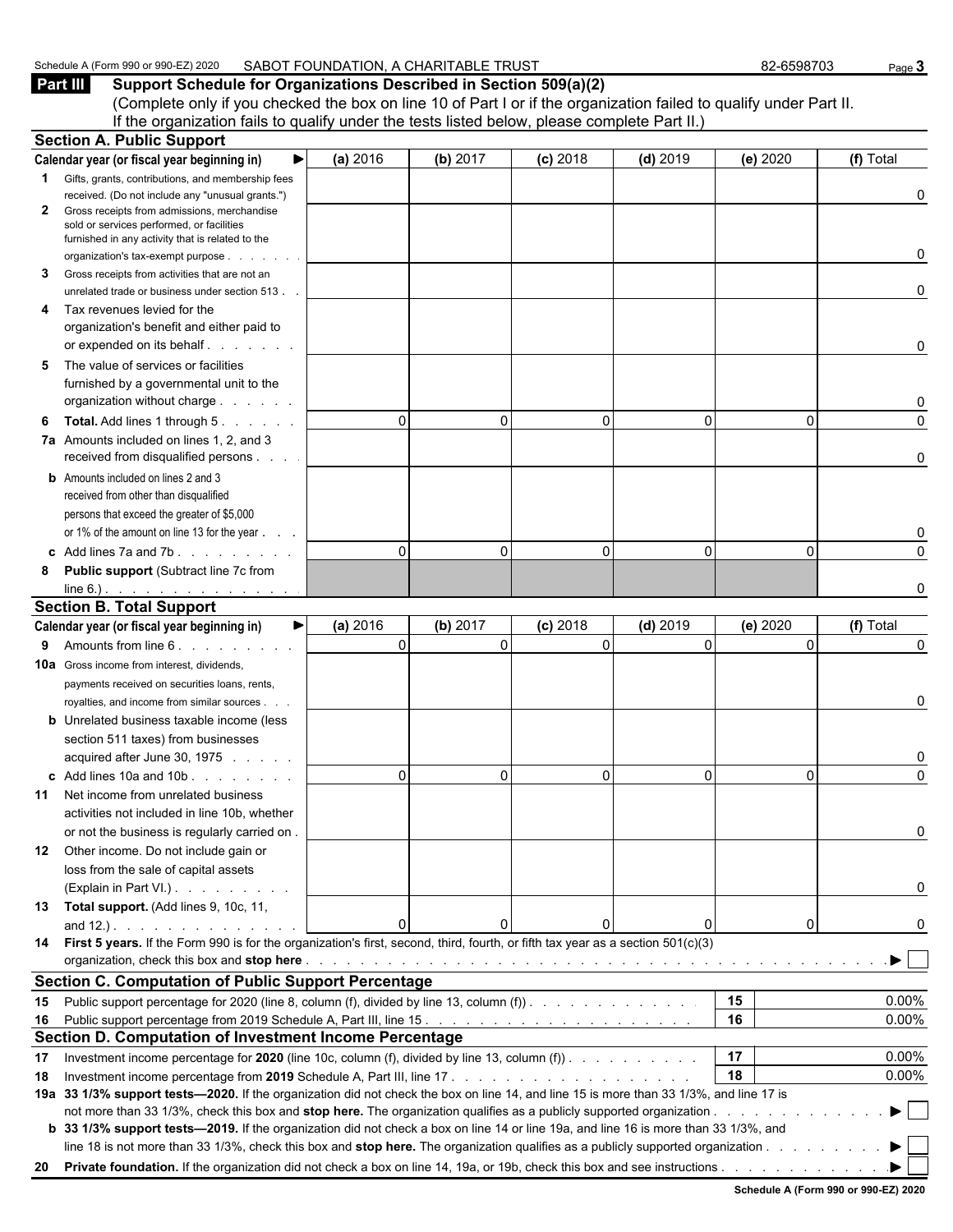## Schedule A (Form 990 or 990-EZ) 2020 SABOT FOUNDATION, A CHARITABLE TRUST **82-6598703** Page 4<br>Part IV Supporting Organizations

#### **Supporting Organizations**

(Complete only if you checked a box in line 12 on Part I. If you checked box 12a, Part I, complete Sections A and B. If you checked box 12b, Part I, complete Sections A and C. If you checked box 12c, Part I, complete Sections A, D, and E. If you checked box 12d, Part I, complete Sections A and D, and complete Part V.)

#### **Section A. All Supporting Organizations**

- **1** Are all of the organization's supported organizations listed by name in the organization's governing documents? *If "No," describe in Part VI how the supported organizations are designated. If designated by class or purpose, describe the designation. If historic and continuing relationship, explain.* **1**
- **2** Did the organization have any supported organization that does not have an IRS determination of status under section 509(a)(1) or (2)? *If "Yes," explain in Part VI how the organization determined that the supported organization was described in section 509(a)(1) or (2).*
- **3a** Did the organization have a supported organization described in section 501(c)(4), (5), or (6)? *If "Yes," answer lines 3b and 3c below.*
- **b** Did the organization confirm that each supported organization qualified under section 501(c)(4), (5), or (6) and satisfied the public support tests under section 509(a)(2)? *If "Yes," describe in Part VI when and how the organization made the determination.* **3b**
- **c** Did the organization ensure that all support to such organizations was used exclusively for section 170(c)(2) (B) purposes? *If* "*Yes,*" *explain in Part VI what controls the organization put in place to ensure such use.* **3c**
- **4a** Was any supported organization not organized in the United States ("foreign supported organization")? *If "Yes," and if you checked box 12a or 12b in Part I, answer lines 4b and 4c below.* **4a**
- **b** Did the organization have ultimate control and discretion in deciding whether to make grants to the foreign supported organization? *If* "*Yes,*" *describe in Part VI how the organization had such control and discretion despite being controlled or supervised by or in connection with its supported organizations.* **4b**
- **c** Did the organization support any foreign supported organization that does not have an IRS determination under sections 501(c)(3) and 509(a)(1) or (2)? *If* "*Yes,*" *explain in Part VI what controls the organization used to ensure that all support to the foreign supported organization was used exclusively for section 170(c)(2)(B) purposes.* **4c**
- **5a** Did the organization add, substitute, or remove any supported organizations during the tax year? *If* "*Yes,*" *answer lines 5b and 5c below (if applicable). Also, provide detail in Part VI, including (i) the names and EIN numbers of the supported organizations added, substituted, or removed; (ii) the reasons for each such action; (iii) the authority under the organization's organizing document authorizing such action; and (iv) how the action was accomplished (such as by amendment to the organizing document).* **5a**
- **b Type I or Type II only.** Was any added or substituted supported organization part of a class already designated in the organization's organizing document? **5b**
- **c Substitutions only.** Was the substitution the result of an event beyond the organization's control? **5c**
- **6** Did the organization provide support (whether in the form of grants or the provision of services or facilities) to anyone other than (i) its supported organizations, (ii) individuals that are part of the charitable class benefited by one or more of its supported organizations, or (iii) other supporting organizations that also support or benefit one or more of the filing organization's supported organizations? *If "Yes," provide detail in Part VI.* **6**
- **7** Did the organization provide a grant, loan, compensation, or other similar payment to a substantial contributor (as defined in section 4958(c)(3)(C)), a family member of a substantial contributor, or a 35% controlled entity with regard to a substantial contribut*or? If "Yes," complete Part I of Schedule L (Form 990 or 990-EZ).* **7**
- **8** Did the organization make a loan to a disqualified person (as defined in section 4958) not described in line 7? *If "Yes," complete Part I of Schedule L (Form 990 or 990-EZ).* **8**
- **9a** Was the organization controlled directly or indirectly at any time during the tax year by one or more disqualified persons, as defined in section 4946 (other than foundation managers and organizations described in section 509(a)(1) or (2))? If "Yes," provide detail in Part VI.
- **b** Did one or more disqualified persons (as defined in line 9a) hold a controlling interest in any entity in which the supporting organization had an interest? *If* "*Yes,*" *provide detail in Part VI.* **9b**
- **c** Did a disqualified person (as defined in line 9a) have an ownership interest in, or derive any personal benefit from, assets in which the supporting organization also had an interest? *If* "Yes," *provide detail in Part VI.*
- **10a** Was the organization subject to the excess business holdings rules of section 4943 because of section 4943(f) (regarding certain Type II supporting organizations, and all Type III non-functionally integrated supporting organizations)? If "Yes," answer line 10b below.
	- **b** Did the organization have any excess business holdings in the tax year? *(Use Schedule C, Form 4720, to determine whether the organization had excess business holdings.)*

|                | <u>Yes</u> | <u>No</u> |
|----------------|------------|-----------|
|                |            |           |
| 1              |            |           |
|                |            |           |
| $\overline{2}$ |            |           |
|                |            |           |
| <u>3a</u>      |            |           |
|                |            |           |
| <u>3b</u>      |            |           |
| <u>3c</u>      |            |           |
|                |            |           |
| 4a             |            |           |
| <u>4b</u>      |            |           |
|                |            |           |
|                |            |           |
| 4c             |            |           |
|                |            |           |
| <u>5a</u>      |            |           |
| <u>5b</u>      |            |           |
| 5c             |            |           |
|                |            |           |
| 6              |            |           |
|                |            |           |
| 7              |            |           |
| 8              |            |           |
|                |            |           |
| 9а             |            |           |
| ו              |            |           |
|                |            |           |
| k              |            |           |
|                |            |           |
| O.<br>ì        |            |           |
|                |            |           |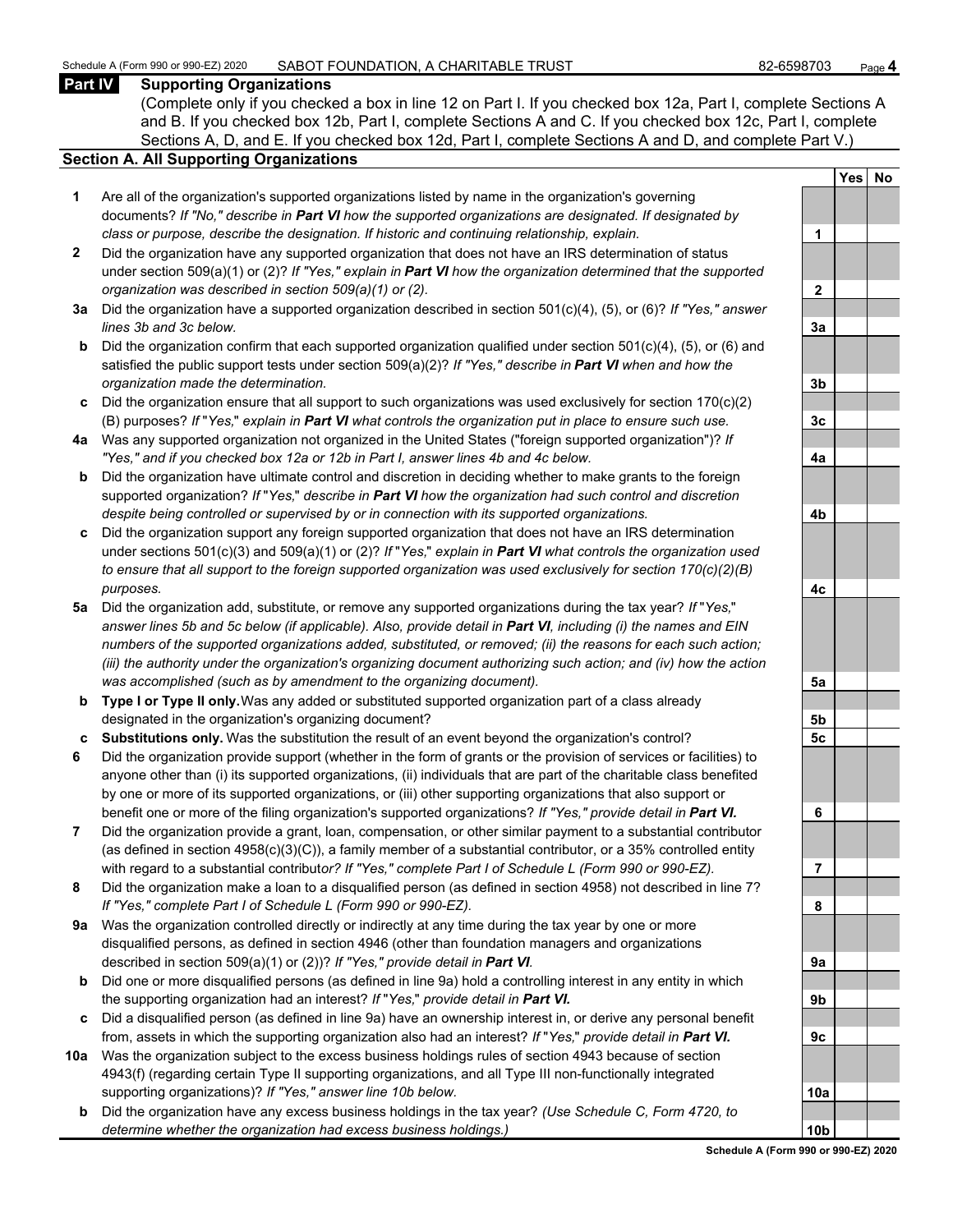#### Schedule A (Form 990 or 990-EZ) 2020 SABOT FOUNDATION, A CHARITABLE TRUST **82-6598703** Page 5

| Part IV | <b>Supporting Organizations (continued)</b>                                                                                                                                                                                                                 |                 |                  |    |
|---------|-------------------------------------------------------------------------------------------------------------------------------------------------------------------------------------------------------------------------------------------------------------|-----------------|------------------|----|
|         |                                                                                                                                                                                                                                                             |                 | Yes l            | No |
| 11      | Has the organization accepted a gift or contribution from any of the following persons?                                                                                                                                                                     |                 |                  |    |
| a       | A person who directly or indirectly controls, either alone or together with persons described in lines 11b and                                                                                                                                              |                 |                  |    |
|         | 11c below, the governing body of a supported organization?                                                                                                                                                                                                  | 11a             |                  |    |
| b       | A family member of a person described in line 11a above?                                                                                                                                                                                                    | 11 <sub>b</sub> |                  |    |
| c       | A 35% controlled entity of a person described in line 11a or 11b above? If "Yes" to line 11a, 11b, or 11c, provide                                                                                                                                          |                 |                  |    |
|         | detail in <b>Part VI.</b>                                                                                                                                                                                                                                   | 11c             |                  |    |
|         | <b>Section B. Type I Supporting Organizations</b>                                                                                                                                                                                                           |                 |                  |    |
|         |                                                                                                                                                                                                                                                             |                 | Yes <sup>l</sup> | No |
|         | Did the governing body, members of the governing body, officers acting in their official capacity, or membership of one or<br>more supported organizations have the power to regularly appoint or elect at least a majority of the organization's officers, |                 |                  |    |

- more supported organizations have the power to regularly appoint or elect at least a majority of the organization's officers, directors, or trustees at all times during the tax year? *If "No," describe in Part VI how the supported organization(s) effectively operated, supervised, or controlled the organization's activities. If the organization had more than one supported organization, describe how the powers to appoint and/or remove officers, directors, or trustees were allocated among the supported organizations and what conditions or restrictions, if any, applied to such powers during the tax year.* **1**
- **2** Did the organization operate for the benefit of any supported organization other than the supported organization(s) that operated, supervised, or controlled the supporting organization? *If* "*Yes,*" *explain in Part VI how providing such benefit carried out the purposes of the supported organization(s) that operated, supervised, or controlled the supporting organization.* **2**

#### **Section C. Type II Supporting Organizations**

| Were a majority of the organization's directors or trustees during the tax year also a majority of the directors     |  |
|----------------------------------------------------------------------------------------------------------------------|--|
| or trustees of each of the organization's supported organization(s)? If "No," describe in <b>Part VI</b> how control |  |
| or management of the supporting organization was vested in the same persons that controlled or managed               |  |
| the supported organization(s).                                                                                       |  |

#### **Section D. All Type III Supporting Organizations**

|                |                                                                                                                                                                                                                                                                                                                                                                   |   | Yesl |  |
|----------------|-------------------------------------------------------------------------------------------------------------------------------------------------------------------------------------------------------------------------------------------------------------------------------------------------------------------------------------------------------------------|---|------|--|
| 1              | Did the organization provide to each of its supported organizations, by the last day of the fifth month of the<br>organization's tax year, (i) a written notice describing the type and amount of support provided during the prior tax<br>year, (ii) a copy of the Form 990 that was most recently filed as of the date of notification, and (iii) copies of the |   |      |  |
|                | organization's governing documents in effect on the date of notification, to the extent not previously provided?                                                                                                                                                                                                                                                  |   |      |  |
| $\overline{2}$ | Were any of the organization's officers, directors, or trustees either (i) appointed or elected by the supported<br>organization(s) or (ii) serving on the governing body of a supported organization? If "No," explain in Part VI how                                                                                                                            |   |      |  |
|                | the organization maintained a close and continuous working relationship with the supported organization(s).                                                                                                                                                                                                                                                       | ົ |      |  |
| $\mathbf{3}$   | By reason of the relationship described in line 2, above, did the organization's supported organizations have<br>a significant voice in the organization's investment policies and in directing the use of the organization's<br>income or assets at all times during the tax year? If "Yes," describe in Part VI the role the organization's                     |   |      |  |
|                | supported organizations played in this regard.                                                                                                                                                                                                                                                                                                                    | 3 |      |  |

#### **Section E. Type III Functionally Integrated Supporting Organizations**

- **1** *Check the box next to the method that the organization used to satisfy the Integral Part Test during the year (see instructions).*
- **a** The organization satisfied the Activities Test. *Complete line 2 below.*
- **b** The organization is the parent of each of its supported organizations. *Complete line 3 below.*
- **c** The organization supported a governmental entity. *Describe in Part VI how you supported a governmental entity (see instructions).*
- **2** Activities Test. *Answer lines 2a and 2b below.* **Yes No**
- **a** Did substantially all of the organization's activities during the tax year directly further the exempt purposes of the supported organization(s) to which the organization was responsive? *If* "*Yes,*" *then in Part VI identify those supported organizations and explain how these activities directly furthered their exempt purposes, how the organization was responsive to those supported organizations, and how the organization determined that these activities constituted substantially all of its activities.* **2a**
- **b** Did the activities described in line 2a, above, constitute activities that, but for the organization's involvement, one or more of the organization's supported organization(s) would have been engaged in? *If "Yes," explain in Part VI the reasons for the organization's position that its supported organization(s) would have engaged in these activities but for the organization's involvement.* **2b**
- **3** Parent of Supported Organizations. *Answer lines 3a and 3b below.*
- **a** Did the organization have the power to regularly appoint or elect a majority of the officers, directors, or trustees of each of the supported organizations? *If "Yes" or "No," provide details in Part VI.* **3a**
- **b** Did the organization exercise a substantial degree of direction over the policies, programs, and activities of each of its supported organizations? *If* "*Yes,*" *describe in Part VI the role played by the organization in this regard.* **3b**

**Yes No**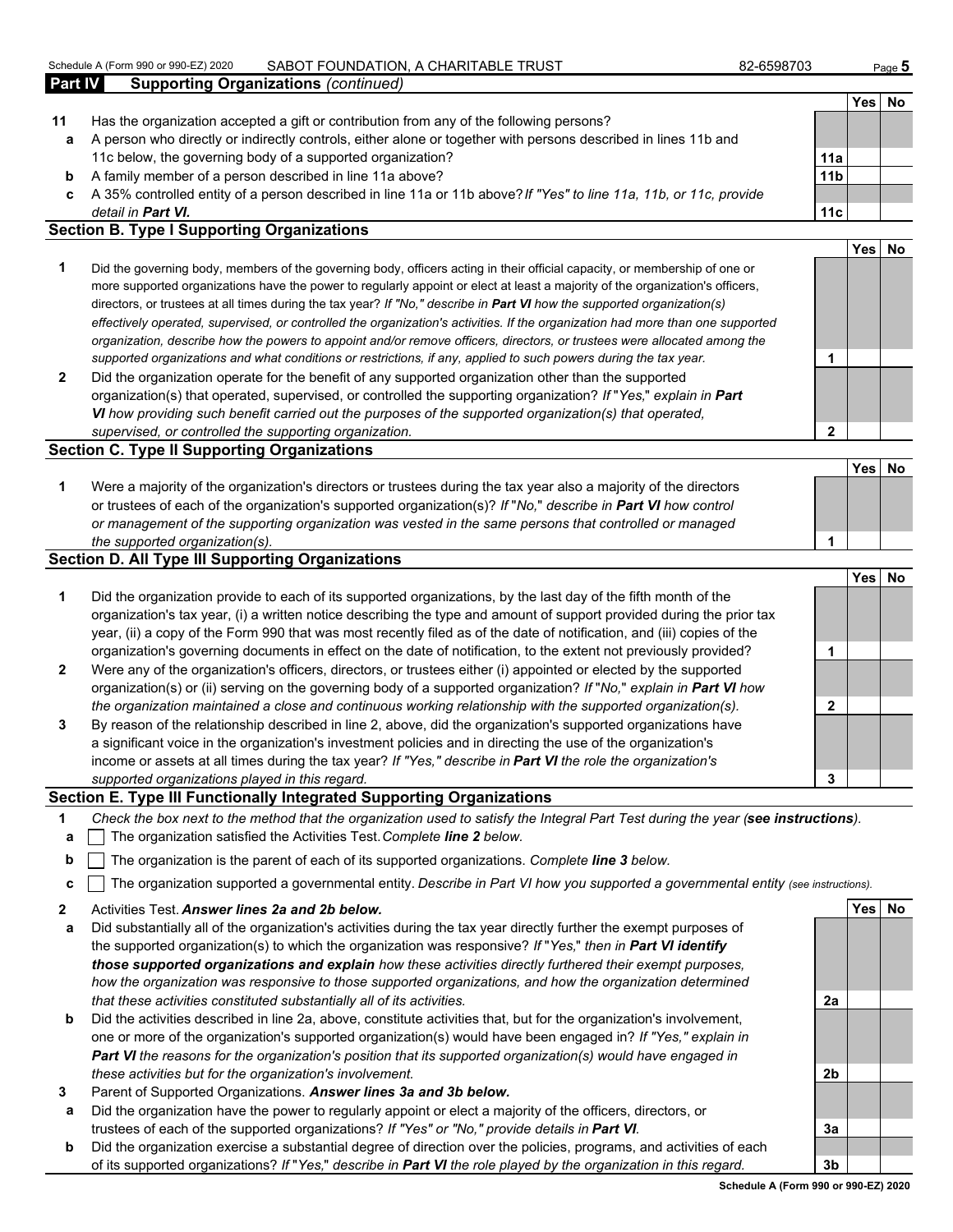| Schedule A (Form 990 or 990-EZ) 2020<br>SABOT FOUNDATION, A CHARITABLE TRUST                                                                        |                         |                | 82-6598703<br>Page $6$         |  |
|-----------------------------------------------------------------------------------------------------------------------------------------------------|-------------------------|----------------|--------------------------------|--|
| Part V<br>Type III Non-Functionally Integrated 509(a)(3) Supporting Organizations                                                                   |                         |                |                                |  |
| Check here if the organization satisfied the Integral Part Test as a qualifying trust on Nov. 20, 1970 (explain in Part VI). See<br>1               |                         |                |                                |  |
| instructions. All other Type III non-functionally integrated supporting organizations must complete Sections A through E.                           |                         |                |                                |  |
| <b>Section A - Adjusted Net Income</b>                                                                                                              |                         | (A) Prior Year | (B) Current Year<br>(optional) |  |
| 1 Net short-term capital gain                                                                                                                       | 1                       |                |                                |  |
| 2 Recoveries of prior-year distributions                                                                                                            | 2                       |                |                                |  |
| 3 Other gross income (see instructions)                                                                                                             | 3                       |                |                                |  |
| 4 Add lines 1 through 3.                                                                                                                            | 4                       | 0              | 0                              |  |
| 5 Depreciation and depletion                                                                                                                        | 5                       |                |                                |  |
| 6 Portion of operating expenses paid or incurred for production or collection of                                                                    |                         |                |                                |  |
| gross income or for management, conservation, or maintenance of property                                                                            |                         |                |                                |  |
| held for production of income (see instructions)                                                                                                    | 6                       |                |                                |  |
| 7 Other expenses (see instructions)                                                                                                                 | $\overline{7}$          |                |                                |  |
| 8 Adjusted Net Income (subtract lines 5, 6, and 7 from line 4).                                                                                     | 8                       | $\Omega$       |                                |  |
| <b>Section B - Minimum Asset Amount</b>                                                                                                             |                         | (A) Prior Year | (B) Current Year<br>(optional) |  |
| 1 Aggregate fair market value of all non-exempt-use assets (see                                                                                     |                         |                |                                |  |
| instructions for short tax year or assets held for part of year):                                                                                   |                         |                |                                |  |
| a Average monthly value of securities                                                                                                               | 1a                      |                |                                |  |
| <b>b</b> Average monthly cash balances                                                                                                              | 1 <sub>b</sub>          |                |                                |  |
| c Fair market value of other non-exempt-use assets                                                                                                  | 1c                      |                |                                |  |
| d Total (add lines 1a, 1b, and 1c)                                                                                                                  | 1 <sub>d</sub>          | $\Omega$       | 0                              |  |
| e Discount claimed for blockage or other factors                                                                                                    |                         |                |                                |  |
| (explain in detail in Part VI):                                                                                                                     |                         |                |                                |  |
| 2 Acquisition indebtedness applicable to non-exempt-use assets                                                                                      | $\mathbf{2}$            |                |                                |  |
| 3 Subtract line 2 from line 1d.                                                                                                                     | 3                       | $\Omega$       | 0                              |  |
| 4 Cash deemed held for exempt use. Enter 0.015 of line 3 (for greater amount,                                                                       |                         |                |                                |  |
| see instructions).                                                                                                                                  | 4                       | 0              | 0                              |  |
| 5 Net value of non-exempt-use assets (subtract line 4 from line 3)                                                                                  | 5                       | 0              | 0                              |  |
| 6 Multiply line 5 by 0.035.                                                                                                                         | 6                       | 0              | 0                              |  |
| 7 Recoveries of prior-year distributions                                                                                                            | 7                       | 0              | 0                              |  |
| 8 Minimum Asset Amount (add line 7 to line 6)                                                                                                       | 8                       | $\Omega$       | 0                              |  |
| <b>Section C - Distributable Amount</b>                                                                                                             |                         |                | <b>Current Year</b>            |  |
| 1 Adjusted net income for prior year (from Section A, line 8, column A)                                                                             | 1                       |                | 0                              |  |
| 2 Enter 0.85 of line 1.                                                                                                                             | $\overline{\mathbf{2}}$ |                | $\mathsf{O}$                   |  |
| 3 Minimum asset amount for prior year (from Section B, line 8, column A)                                                                            | 3                       |                | 0                              |  |
| 4 Enter greater of line 2 or line 3.                                                                                                                | 4                       |                | 0                              |  |
| 5 Income tax imposed in prior year                                                                                                                  | 5                       |                |                                |  |
| 6 Distributable Amount. Subtract line 5 from line 4, unless subject to                                                                              |                         |                |                                |  |
| emergency temporary reduction (see instructions).                                                                                                   | 6                       |                | 0                              |  |
| Check here if the current year is the organization's first as a non-functionally integrated Type III supporting organization (see<br>$\overline{7}$ |                         |                |                                |  |
| instructions).                                                                                                                                      |                         |                |                                |  |

**Schedule A (Form 990 or 990-EZ) 2020**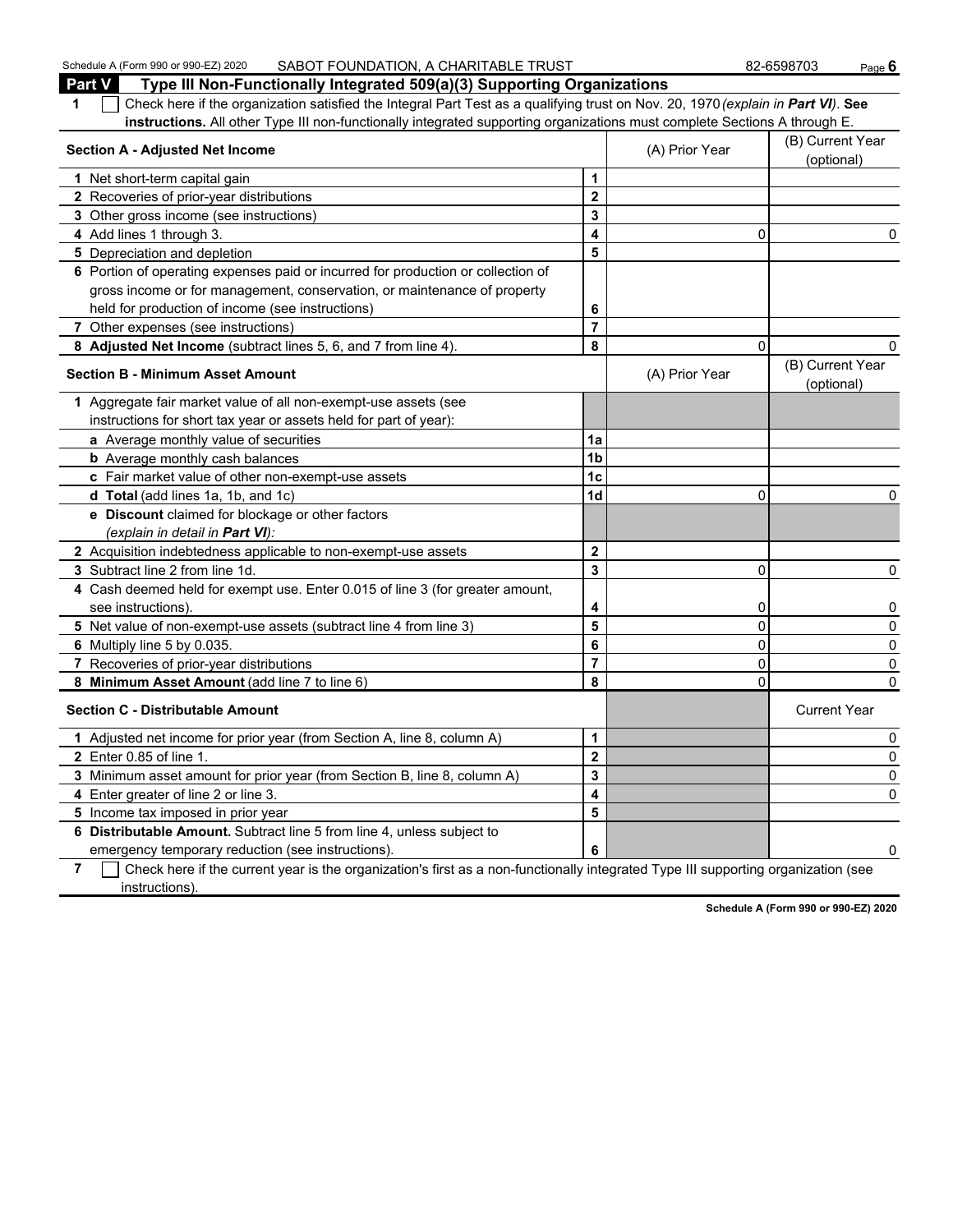| <b>Part V</b> | Type III Non-Functionally Integrated 509(a)(3) Supporting Organizations (continued)        |          |                             |                                               |                                                  |
|---------------|--------------------------------------------------------------------------------------------|----------|-----------------------------|-----------------------------------------------|--------------------------------------------------|
|               | <b>Section D - Distributions</b>                                                           |          |                             |                                               | <b>Current Year</b>                              |
| 1.            | Amounts paid to supported organizations to accomplish exempt purposes                      |          |                             |                                               |                                                  |
|               | 2 Amounts paid to perform activity that directly furthers exempt purposes of supported     |          |                             |                                               |                                                  |
|               | organizations, in excess of income from activity                                           |          |                             |                                               |                                                  |
|               | 3 Administrative expenses paid to accomplish exempt purposes of supported organizations    |          |                             |                                               |                                                  |
| 4             | Amounts paid to acquire exempt-use assets                                                  |          |                             |                                               |                                                  |
|               | 5 Qualified set-aside amounts (prior IRS approval required—provide details in Part VI)     |          |                             |                                               |                                                  |
| 6             | Other distributions (describe in Part VI). See instructions.                               |          |                             |                                               |                                                  |
| 7             | Total annual distributions. Add lines 1 through 6.                                         |          |                             |                                               |                                                  |
| 8             | Distributions to attentive supported organizations to which the organization is responsive |          |                             |                                               |                                                  |
|               | (provide details in Part VI). See instructions.                                            |          |                             |                                               |                                                  |
| 9             | Distributable amount for 2020 from Section C, line 6                                       |          |                             |                                               |                                                  |
| 10            | Line 8 amount divided by line 9 amount                                                     |          |                             |                                               | 0.000                                            |
|               | Section E - Distribution Allocations (see instructions)                                    |          | <b>Excess Distributions</b> | (ii)<br><b>Underdistributions</b><br>Pre-2020 | (iii)<br><b>Distributable</b><br>Amount for 2020 |
|               | Distributable amount for 2020 from Section C, line 6                                       |          |                             |                                               |                                                  |
| $\mathbf{2}$  | Underdistributions, if any, for years prior to 2020                                        |          |                             |                                               |                                                  |
|               | (reasonable cause required-explain in Part VI). See                                        |          |                             |                                               |                                                  |
|               | instructions.                                                                              |          |                             |                                               |                                                  |
| 3.            | Excess distributions carryover, if any, to 2020                                            |          |                             |                                               |                                                  |
| a             | From 2015.                                                                                 | 0        |                             |                                               |                                                  |
| b             | From 2016                                                                                  | 0        |                             |                                               |                                                  |
| c             | From 2017                                                                                  | 0        |                             |                                               |                                                  |
| d             | From 2018. <u>.</u>                                                                        |          |                             |                                               |                                                  |
| е             | From 2019. $\ldots$                                                                        |          |                             |                                               |                                                  |
| f             | <b>Total</b> of lines 3a through 3e                                                        |          | 0                           |                                               |                                                  |
| g             | Applied to underdistributions of prior years                                               |          |                             | 0                                             |                                                  |
| h.            | Applied to 2020 distributable amount                                                       |          |                             |                                               |                                                  |
|               | Carryover from 2015 not applied (see instructions)                                         |          |                             |                                               |                                                  |
|               | Remainder. Subtract lines 3g, 3h, and 3i from line 3f.                                     |          | 0                           |                                               |                                                  |
| 4             | Distributions for 2020 from                                                                |          |                             |                                               |                                                  |
|               | Section D, line 7:                                                                         | 0        |                             |                                               |                                                  |
| a             | Applied to underdistributions of prior years                                               |          |                             | 0                                             |                                                  |
| b             | Applied to 2020 distributable amount                                                       |          |                             |                                               | 0                                                |
| c             | Remainder. Subtract lines 4a and 4b from line 4.                                           |          | 0                           |                                               |                                                  |
| 5             | Remaining underdistributions for years prior to 2020, if                                   |          |                             |                                               |                                                  |
|               | any. Subtract lines 3g and 4a from line 2. For result                                      |          |                             |                                               |                                                  |
|               | greater than zero, explain in Part VI. See instructions.                                   |          |                             | 0                                             |                                                  |
| 6             | Remaining underdistributions for 2020. Subtract lines 3h                                   |          |                             |                                               |                                                  |
|               | and 4b from line 1. For result greater than zero, explain                                  |          |                             |                                               |                                                  |
|               | in Part VI. See instructions.                                                              |          |                             |                                               | 0                                                |
| 7             | Excess distributions carryover to 2021. Add lines 3j                                       |          |                             |                                               |                                                  |
|               | and 4c.                                                                                    |          | 0                           |                                               |                                                  |
| 8             | Breakdown of line 7:                                                                       |          |                             |                                               |                                                  |
| a             | Excess from 2016.                                                                          | 0        |                             |                                               |                                                  |
| b             | Excess from 2017                                                                           | 0        |                             |                                               |                                                  |
| c             | Excess from $2018.7.7.7.7$                                                                 | $\Omega$ |                             |                                               |                                                  |
| d             | Excess from $2019.7.7.7.7$                                                                 | $\Omega$ |                             |                                               |                                                  |
| е             | Excess from $2020.$                                                                        | $\Omega$ |                             |                                               |                                                  |

**Schedule A (Form 990 or 990-EZ) 2020**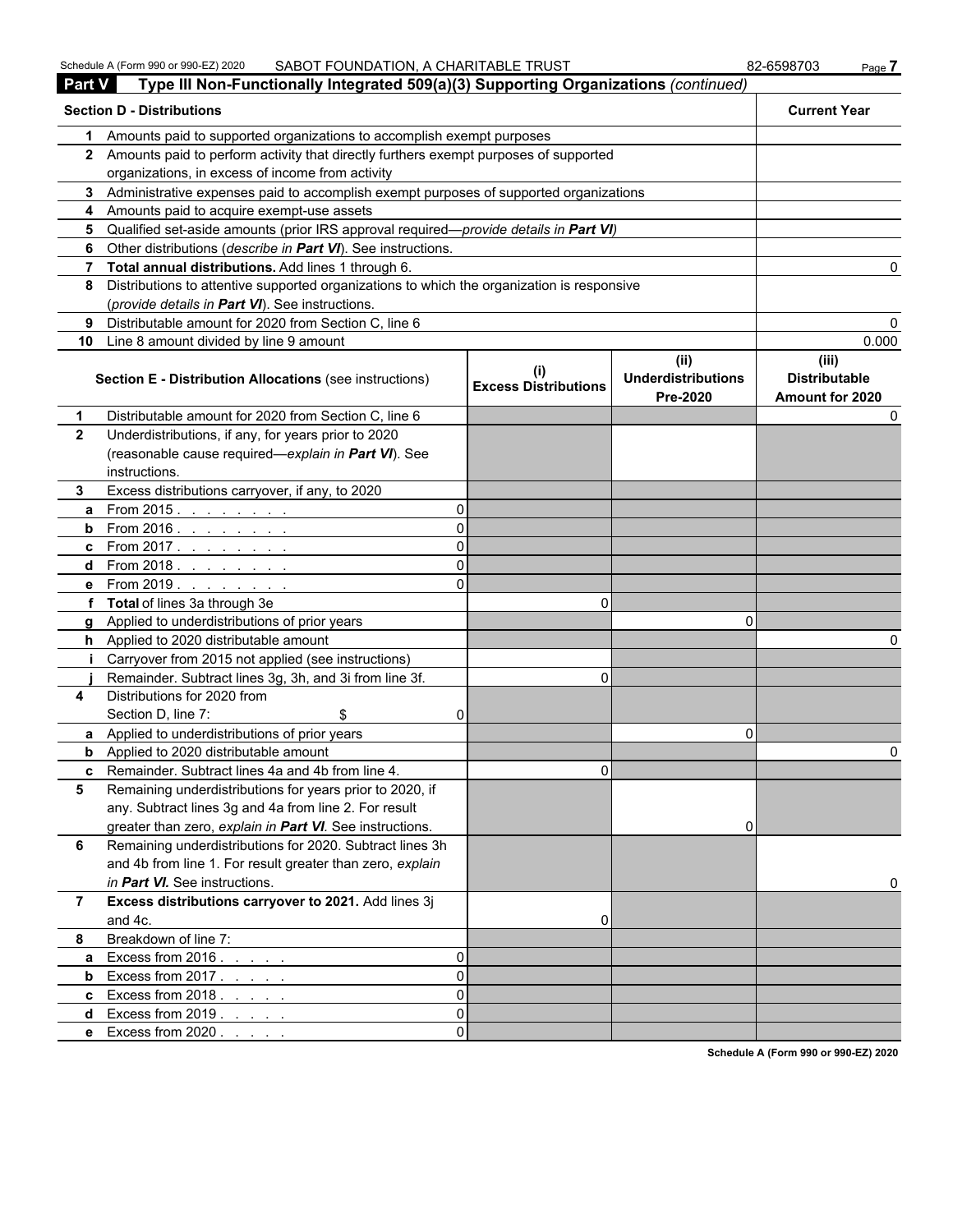|                | Schedule A (Form 990 or 990-EZ) 2020<br>SABOT FOUNDATION, A CHARITABLE TRUST                                                                                                                                                                                                                                                                                                                                                                                                                                                                                                                | 82-6598703 | Page 8 |
|----------------|---------------------------------------------------------------------------------------------------------------------------------------------------------------------------------------------------------------------------------------------------------------------------------------------------------------------------------------------------------------------------------------------------------------------------------------------------------------------------------------------------------------------------------------------------------------------------------------------|------------|--------|
| <b>Part VI</b> | Supplemental Information. Provide the explanations required by Part II, line 10; Part II, line 17a or 17b; Part<br>III, line 12; Part IV, Section A, lines 1, 2, 3b, 3c, 4b, 4c, 5a, 6, 9a, 9b, 9c, 11a, 11b, and 11c; Part IV, Section<br>B, lines 1 and 2; Part IV, Section C, line 1; Part IV, Section D, lines 2 and 3; Part IV, Section E, lines 1c, 2a, 2b,<br>3a, and 3b; Part V, line 1; Part V, Section B, line 1e; Part V, Section D, lines 5, 6, and 8; and Part V, Section E,<br>lines 2, 5, and 6. Also complete this part for any additional information. (See instructions.) |            |        |
|                |                                                                                                                                                                                                                                                                                                                                                                                                                                                                                                                                                                                             |            |        |
|                |                                                                                                                                                                                                                                                                                                                                                                                                                                                                                                                                                                                             |            |        |
|                |                                                                                                                                                                                                                                                                                                                                                                                                                                                                                                                                                                                             |            |        |
|                |                                                                                                                                                                                                                                                                                                                                                                                                                                                                                                                                                                                             |            |        |
|                |                                                                                                                                                                                                                                                                                                                                                                                                                                                                                                                                                                                             |            |        |
|                |                                                                                                                                                                                                                                                                                                                                                                                                                                                                                                                                                                                             |            |        |
|                |                                                                                                                                                                                                                                                                                                                                                                                                                                                                                                                                                                                             |            |        |
|                |                                                                                                                                                                                                                                                                                                                                                                                                                                                                                                                                                                                             |            |        |
|                |                                                                                                                                                                                                                                                                                                                                                                                                                                                                                                                                                                                             |            |        |
|                |                                                                                                                                                                                                                                                                                                                                                                                                                                                                                                                                                                                             |            |        |
|                |                                                                                                                                                                                                                                                                                                                                                                                                                                                                                                                                                                                             |            |        |
|                |                                                                                                                                                                                                                                                                                                                                                                                                                                                                                                                                                                                             |            |        |
|                |                                                                                                                                                                                                                                                                                                                                                                                                                                                                                                                                                                                             |            |        |
|                |                                                                                                                                                                                                                                                                                                                                                                                                                                                                                                                                                                                             |            |        |
|                |                                                                                                                                                                                                                                                                                                                                                                                                                                                                                                                                                                                             |            |        |
|                |                                                                                                                                                                                                                                                                                                                                                                                                                                                                                                                                                                                             |            |        |
|                |                                                                                                                                                                                                                                                                                                                                                                                                                                                                                                                                                                                             |            |        |
|                |                                                                                                                                                                                                                                                                                                                                                                                                                                                                                                                                                                                             |            |        |
|                |                                                                                                                                                                                                                                                                                                                                                                                                                                                                                                                                                                                             |            |        |
|                |                                                                                                                                                                                                                                                                                                                                                                                                                                                                                                                                                                                             |            |        |
|                |                                                                                                                                                                                                                                                                                                                                                                                                                                                                                                                                                                                             |            |        |
|                |                                                                                                                                                                                                                                                                                                                                                                                                                                                                                                                                                                                             |            |        |
|                |                                                                                                                                                                                                                                                                                                                                                                                                                                                                                                                                                                                             |            |        |
|                |                                                                                                                                                                                                                                                                                                                                                                                                                                                                                                                                                                                             |            |        |
|                |                                                                                                                                                                                                                                                                                                                                                                                                                                                                                                                                                                                             |            |        |
|                |                                                                                                                                                                                                                                                                                                                                                                                                                                                                                                                                                                                             |            |        |
|                |                                                                                                                                                                                                                                                                                                                                                                                                                                                                                                                                                                                             |            |        |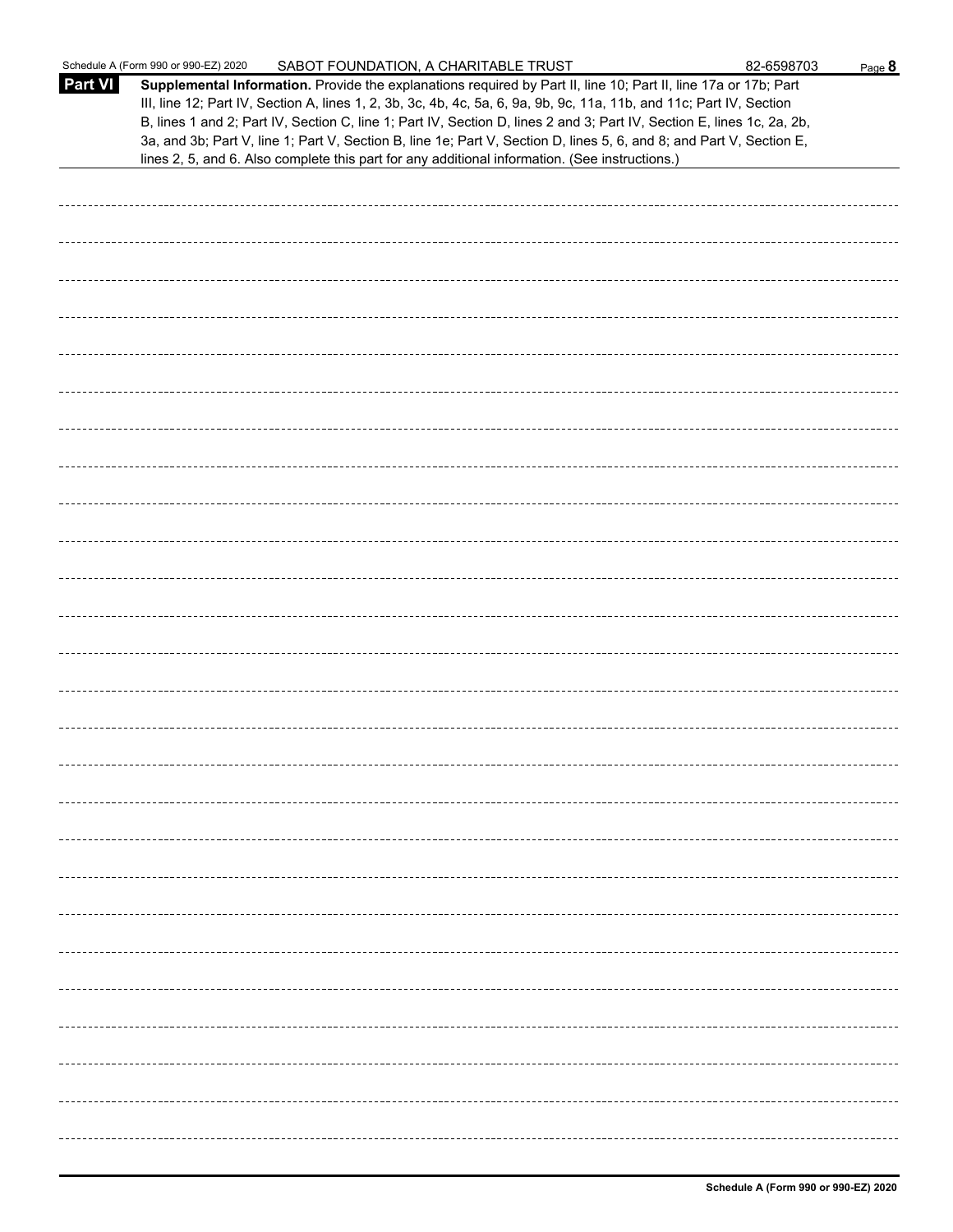| <b>Grants and Other Assistance to Organizations,</b><br><b>SCHEDULE I</b><br>Governments, and Individuals in the United States<br>(Form 990)<br>Complete if the organization answered "Yes" on Form 990, Part IV, line 21 or 22.                                                     |           |                                    |                             |                                       |                                  |                                          | OMB No. 1545-0047<br>2020             |  |                     |
|--------------------------------------------------------------------------------------------------------------------------------------------------------------------------------------------------------------------------------------------------------------------------------------|-----------|------------------------------------|-----------------------------|---------------------------------------|----------------------------------|------------------------------------------|---------------------------------------|--|---------------------|
|                                                                                                                                                                                                                                                                                      |           |                                    |                             |                                       |                                  |                                          |                                       |  | Attach to Form 990. |
| <b>Open to Public</b><br>Department of the Treasury<br><b>Inspection</b><br>► Go to www.irs.gov/Form990 for the latest information.<br>Internal Revenue Service                                                                                                                      |           |                                    |                             |                                       |                                  |                                          |                                       |  |                     |
| Name of the organization                                                                                                                                                                                                                                                             |           |                                    |                             |                                       |                                  | <b>Employer identification number</b>    |                                       |  |                     |
| SABOT FOUNDATION, A CHARITABLE TRUST                                                                                                                                                                                                                                                 |           |                                    |                             |                                       |                                  |                                          | 82-6598703                            |  |                     |
| <b>General Information on Grants and Assistance</b><br>Part I<br>Does the organization maintain records to substantiate the amount of the grants or assistance, the grantees' eligibility for the grants or assistance, and                                                          |           |                                    |                             |                                       |                                  |                                          |                                       |  |                     |
| 1                                                                                                                                                                                                                                                                                    |           |                                    |                             |                                       |                                  |                                          | Yes No                                |  |                     |
| Describe in Part IV the organization's procedures for monitoring the use of grant funds in the United States.<br>$\mathbf{2}$                                                                                                                                                        |           |                                    |                             |                                       |                                  |                                          |                                       |  |                     |
| Grants and Other Assistance to Domestic Organizations and Domestic Governments. Complete if the organization answered "Yes" on Form<br>Part II<br>990, Part IV, line 21, for any recipient that received more than \$5,000. Part II can be duplicated if additional space is needed. |           |                                    |                             |                                       |                                  |                                          |                                       |  |                     |
|                                                                                                                                                                                                                                                                                      |           |                                    |                             |                                       | (f) Method of valuation          |                                          |                                       |  |                     |
| 1 (a) Name and address of organization<br>or government                                                                                                                                                                                                                              | $(b)$ EIN | (c) IRC section<br>(if applicable) | (d) Amount of cash<br>grant | (e) Amount of non-<br>cash assistance | (book, FMV, appraisal,<br>other) | (g) Description of<br>noncash assistance | (h) Purpose of grant<br>or assistance |  |                     |
| (1)                                                                                                                                                                                                                                                                                  |           |                                    |                             |                                       |                                  |                                          |                                       |  |                     |
| (2)                                                                                                                                                                                                                                                                                  |           |                                    |                             |                                       |                                  |                                          |                                       |  |                     |
| (3)                                                                                                                                                                                                                                                                                  |           |                                    |                             |                                       |                                  |                                          |                                       |  |                     |
| (4)                                                                                                                                                                                                                                                                                  |           |                                    |                             |                                       |                                  |                                          |                                       |  |                     |
| (5)                                                                                                                                                                                                                                                                                  |           |                                    |                             |                                       |                                  |                                          |                                       |  |                     |
| (6)                                                                                                                                                                                                                                                                                  |           |                                    |                             |                                       |                                  |                                          |                                       |  |                     |
| (7)                                                                                                                                                                                                                                                                                  |           |                                    |                             |                                       |                                  |                                          |                                       |  |                     |
| (8)                                                                                                                                                                                                                                                                                  |           |                                    |                             |                                       |                                  |                                          |                                       |  |                     |
| (9)<br>_____________________________                                                                                                                                                                                                                                                 |           |                                    |                             |                                       |                                  |                                          |                                       |  |                     |
| (10)                                                                                                                                                                                                                                                                                 |           |                                    |                             |                                       |                                  |                                          |                                       |  |                     |
| (11)                                                                                                                                                                                                                                                                                 |           |                                    |                             |                                       |                                  |                                          |                                       |  |                     |
| (12)                                                                                                                                                                                                                                                                                 |           |                                    |                             |                                       |                                  |                                          |                                       |  |                     |